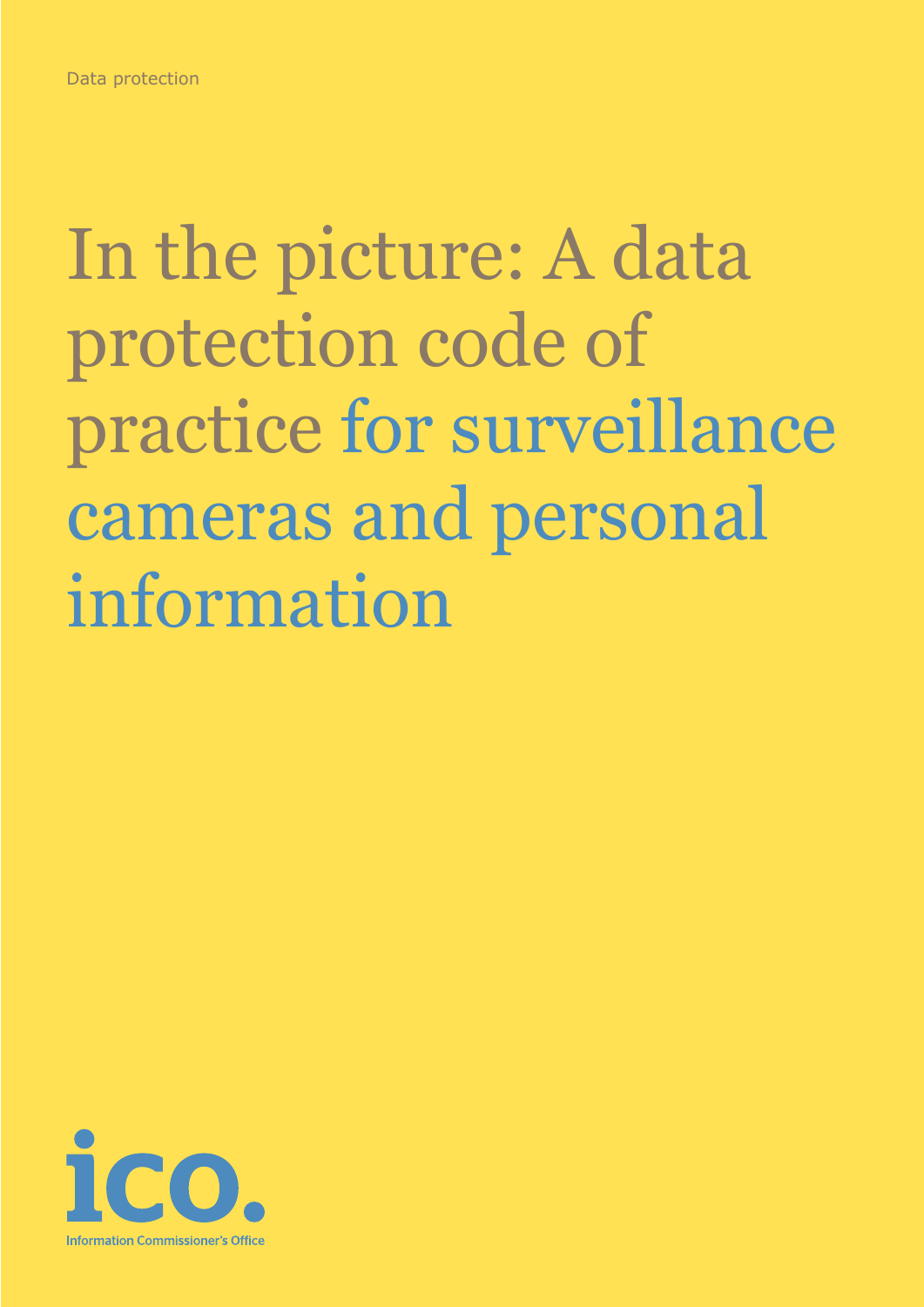# Contents

| Deciding when surveillance camera systems should be used  8 |  |
|-------------------------------------------------------------|--|
|                                                             |  |
|                                                             |  |
| Surveillance technologies other than CCTV systems  25       |  |
|                                                             |  |
|                                                             |  |
|                                                             |  |
|                                                             |  |
|                                                             |  |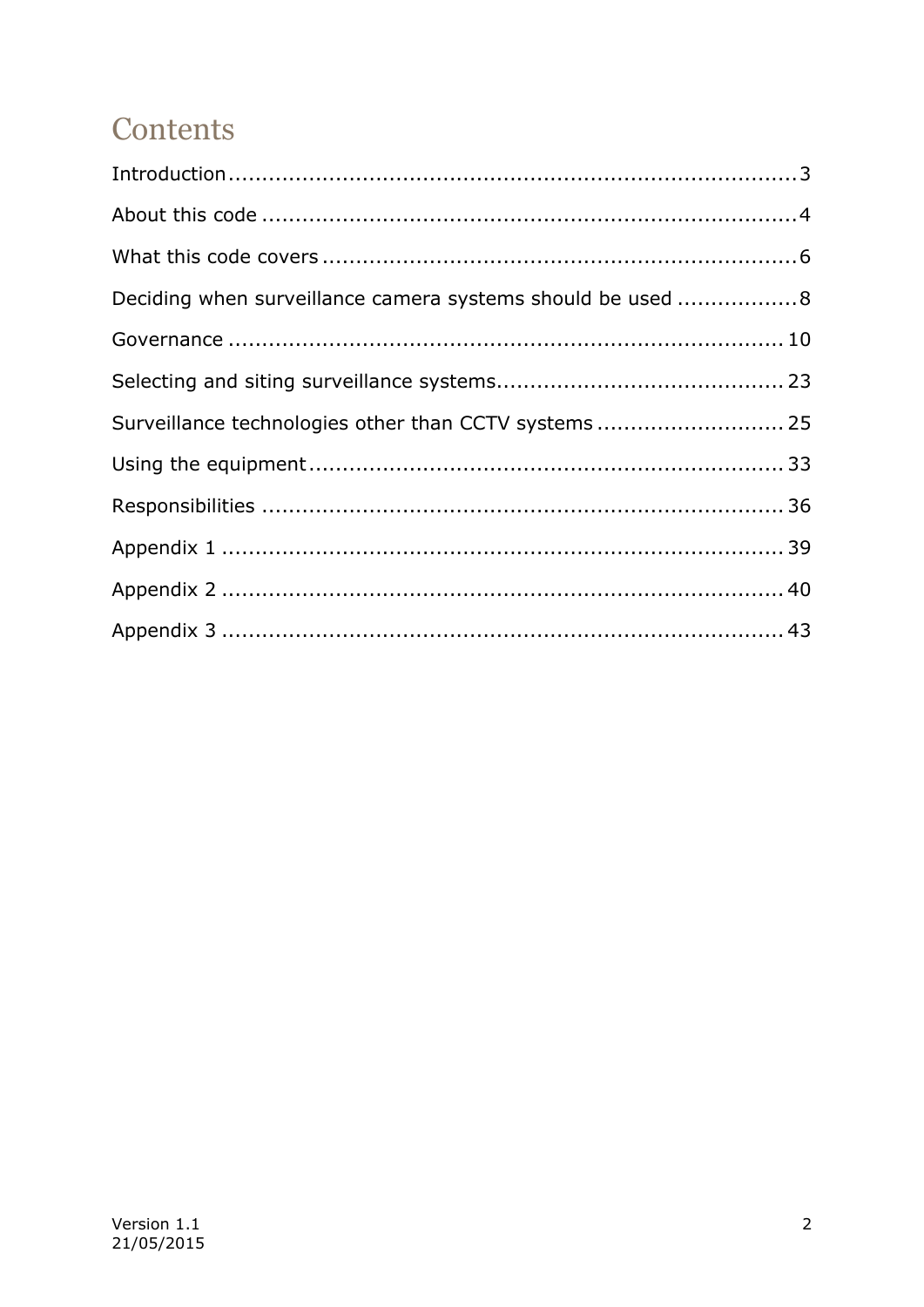# 1. Introduction

The Information Commissioner's Office (ICO) issued its first code of practice under the Data Protection Act 1998 (DPA) covering the use of CCTV in 2000. The code was developed to explain the legal requirements operators of surveillance cameras were required to meet under the Act and promote best practice. The code also addressed the inconsistent standards adopted across different sectors at that time and the growing public concern caused by the increasing use of CCTV and other types of surveillance cameras.

A lot has changed since this time and, while the original code was updated in 2008, further legal, practical and technological developments mean that updated guidance is required. We have moved away from CCTV simply being a camera on top of a pole in our local town centre where the images were recorded on to video tapes, to much more sophisticated operations using digital and increasingly portable technology. The use of Automatic Number Plate Recognition (ANPR) is now commonplace and body worn cameras are being routinely used by organisations, such as the police.

Surveillance cameras are no longer a passive technology that only records and retains images, but is now a proactive one that can be used to identify people of interest and keep detailed records of people's activities, such as with ANPR cameras. The use of surveillance cameras in this way has aroused public concern due to the technology no longer being used solely to keep people and their property safe, but increasingly being used to collect evidence to inform other decisions, such as the eligibility of a child to attend a school in a particular area.

The unwarranted use of CCTV and other forms of surveillance cameras has led to a strengthening of the regulatory landscape through the passing of the Protection of Freedoms Act (POFA). The POFA has seen the introduction of a new surveillance camera code issued by the Secretary of State since June 2013 and the appointment of a Surveillance Camera Commissioner to promote the code and review its operation and impact. The ICO has contributed to this tougher regulatory landscape by taking enforcement action to restrict the unwarranted and excessive use of increasingly powerful and affordable surveillance technologies.

While the title of this code has changed to highlight its focus on the data protection implications of using CCTV and other forms of surveillance cameras, its objectives remain the same. The ICO has developed this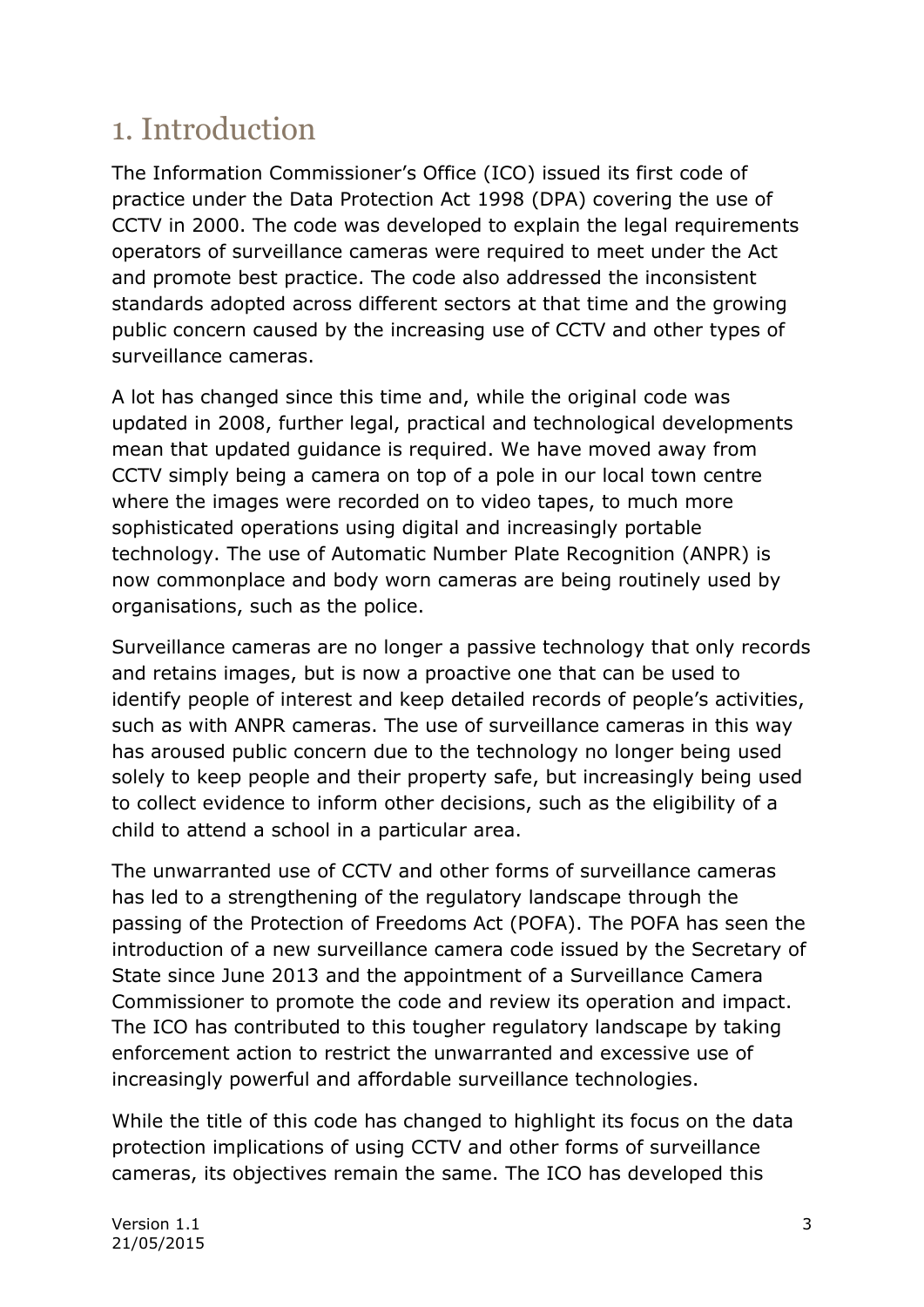code following extensive consultation. It is designed to help those who use surveillance cameras to collect personal data to stay within the law.

# 2. About this code

This code provides good practice advice for those involved in operating CCTV and other surveillance camera devices that view or record individuals, and covers other information that relates to individuals, for example vehicle registration marks captured by ANPR equipment. This code uses the terms 'surveillance system(s)', 'CCTV' and 'information' throughout for ease of reference. Information held by organisations that is about individuals is covered by the DPA and the guidance in this code will help organisations comply with these legal obligations.

The DPA not only creates obligations for organisations, it also gives individuals rights, such as the right to access their personal information, and to claim compensation when they suffer damage

The basic legal requirement is to comply with the DPA itself. This code sets out the Information Commissioner's recommendations on how the legal requirements of the DPA can be met. Organisations may use alternative methods to meet these requirements, but if they do nothing they risk breaking the law.

This code also reflects the wider regulatory environment. When using, or intending to use surveillance systems, many organisations also need to consider their obligations in relation to the Freedom of Information Act 2000 (FOIA), the POFA, the Human Rights Act 1998 (HRA) and the [Surveillance Camera Code of Practice](https://www.gov.uk/government/publications/surveillance-camera-code-of-practice) issued under the Protection of Freedoms Act (POFA code).

The POFA in particular has an important role in regulating surveillance systems, creating the role of the Surveillance Camera Commissioner, which the Information Commissioner has a memorandum of understanding with to ensure effective cooperation. The Surveillance Camera Commissioner is charged with promoting good practice regarding surveillance cameras and to encourage compliance with the POFA code.

The POFA code is also an important document to refer to when your issue is not a data protection one. It provides advice and guidance on issues such as operational requirements, technical standards and the effectiveness of the systems available. The 12 guiding principles are the key component of the POFA code and these are referenced throughout the ICO code to enable practitioners to see the core compliance points in both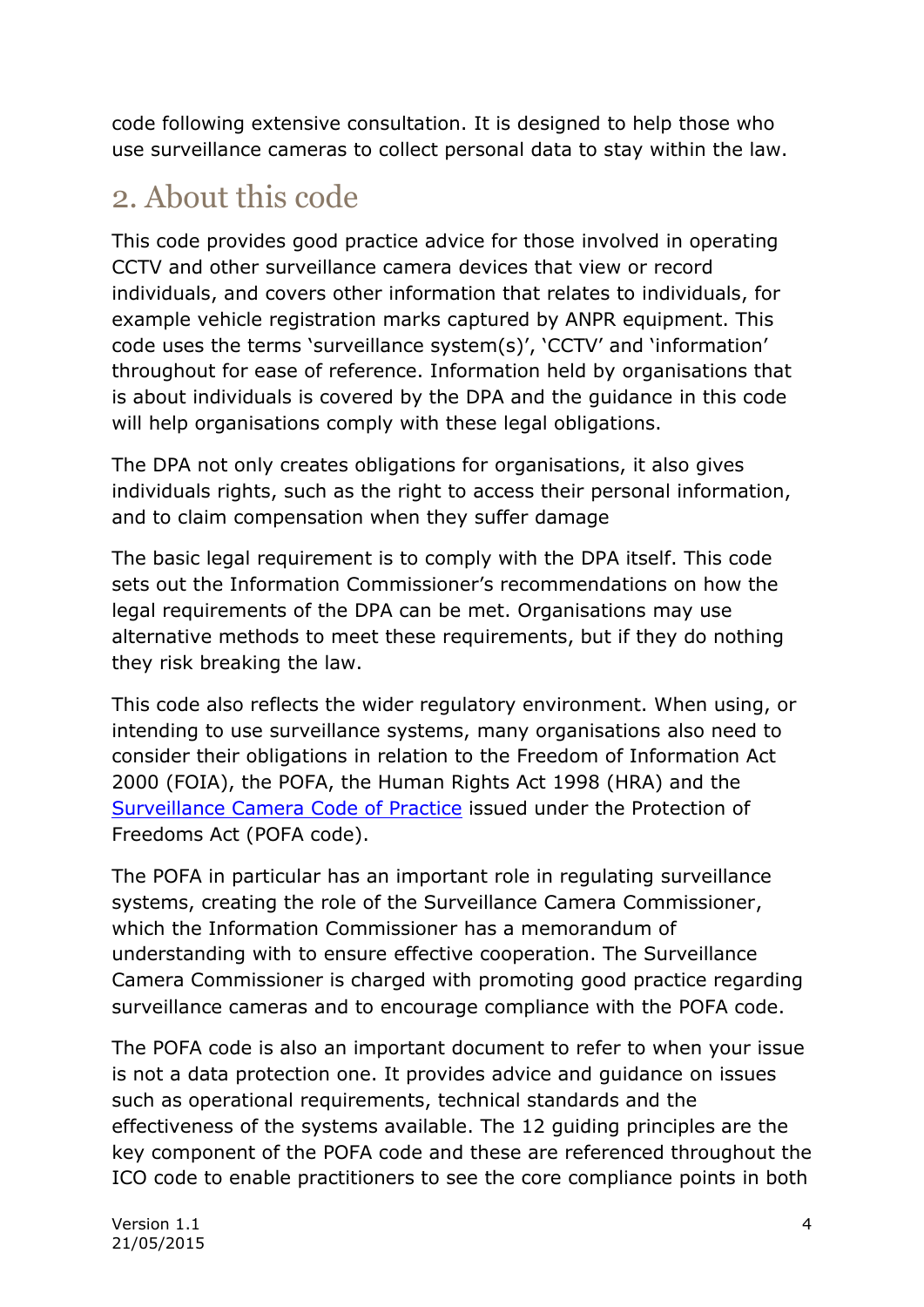codes. The guiding principles in the POFA code are also contained in annex 3.

This code is consistent with the POFA code and therefore following the guidance contained in this document will also help you comply with that code. The POFA code explains that it:

'…*provides guidance on the appropriate and effective use of surveillance camera systems by relevant authorities…'*.

The POFA requires relevant authorities to have regard to guidance in the POFA code. In general terms, the police, police and crime commissioners and local authorities in England and Wales are designated as relevant authorities, along with the National Crime Agency. All other data controllers are encouraged to follow the POFA code and advice from the Surveillance Camera Commissioner as good practice. This code outlines the connections it has with the POFA code to help you comply with both.

Further details can be found on the **Surveillance Camera Commissioner's** [website.](https://www.gov.uk/government/organisations/surveillance-camera-commissioner)

Unlike the DPA, the POFA only applies to England and Wales and therefore is not applicable to the rest of the UK. The Scottish Government has produced its [CCTV Strategy for Scotland.](http://www.scotland.gov.uk/Publications/2011/03/18085554/0) The strategy provides a common set of principles that operators of public space CCTV systems in Scotland must follow. The principles aim to ensure that these systems are operated fairly and lawfully and are using technologies compatible with the DPA.

This code of practice covers a wider area than the POFA code. This is because the DPA is applicable to all organisations that process personal data across the whole of the UK and has the same effect across all sectors. One of the key differences is that the private sector is required to follow this code to meet its legal obligations under the DPA. Any organisation using cameras to process personal data should follow the recommendations of this code.

The recommendations in this code are all based on the data protection principles (Appendix 1) that lie at the heart of the DPA, and have been set out to follow the lifecycle and practical operation of surveillance systems. Each section of the code poses questions that must be addressed to help ensure that the good practice recommendations are achieved.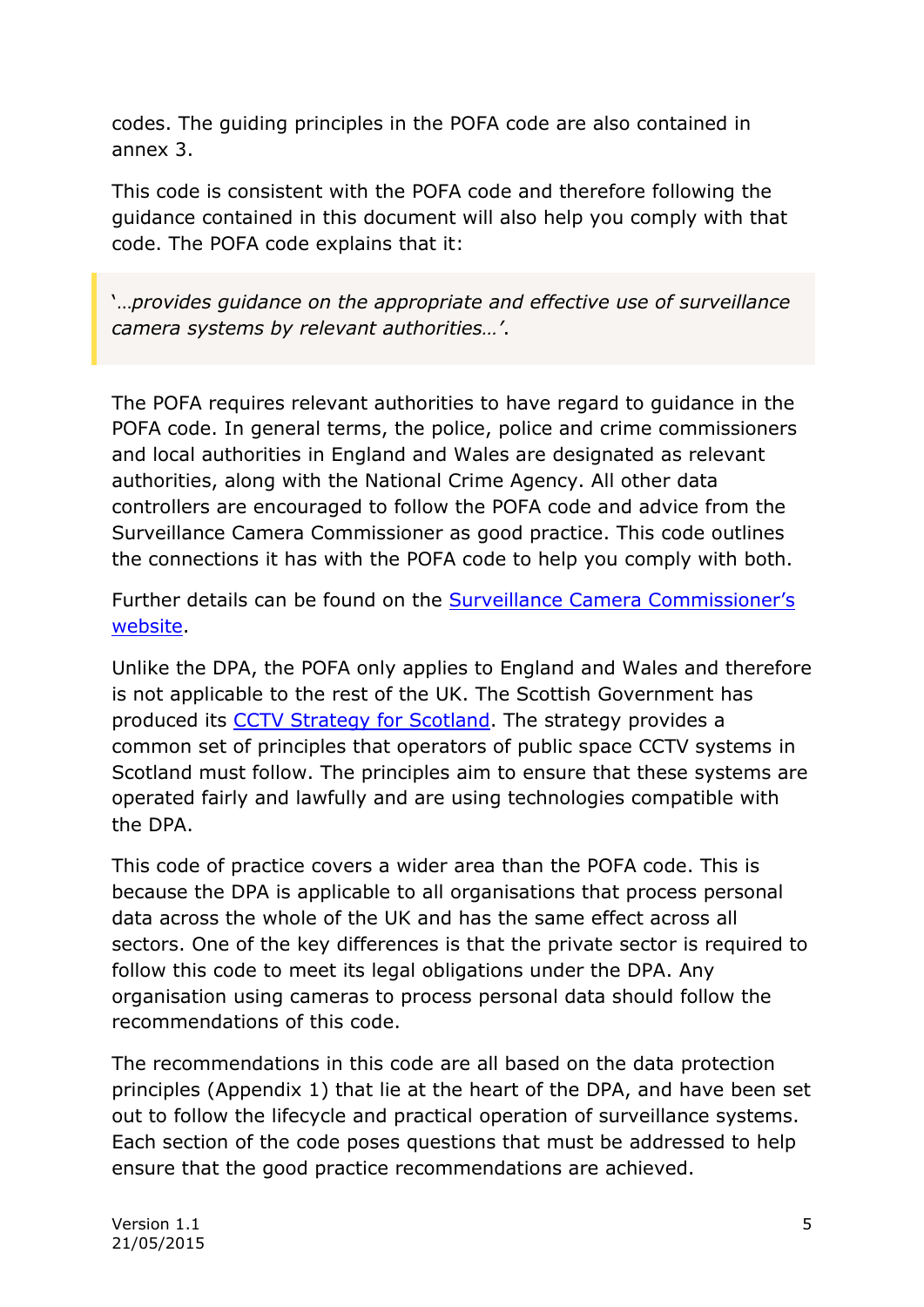Following the recommendations in this code will:

- help ensure that those capturing individuals' information comply with the DPA and other relevant statutory obligations;
- contribute to the efficient deployment and operation of a camera system;
- mean that the information captured is usable and can meet its objectives in practice;
- reduce reputational risks by staying within the law and avoiding regulatory action and penalties;
- re-assure those whose information is being captured;
- help inspire wider public trust and confidence in the use of CCTV; and
- help organisations in England and Wales to follow guidance in the POFA code.

# 3. What this code covers

The majority of surveillance systems are used to monitor or record the activities of individuals, or both. As such they process individuals' information - their personal data. Most uses of surveillance systems will therefore be covered by the DPA and the provisions of the code, whether the system is used by a multinational company to monitor entry of staff and visitors in and out of its premises, or a local newsagent recording information to help prevent crime.

This code also covers the use of camera related surveillance equipment including:

- Automatic Number Plate Recognition (ANPR);
- body worn video (BWV);
- unmanned aerial systems (UAS); and
- other systems that capture information of identifiable individuals or information relating to individuals.

This code provides guidance on information governance requirements, such as data retention and disposal, which it is important to follow in order to comply with the data protection principles.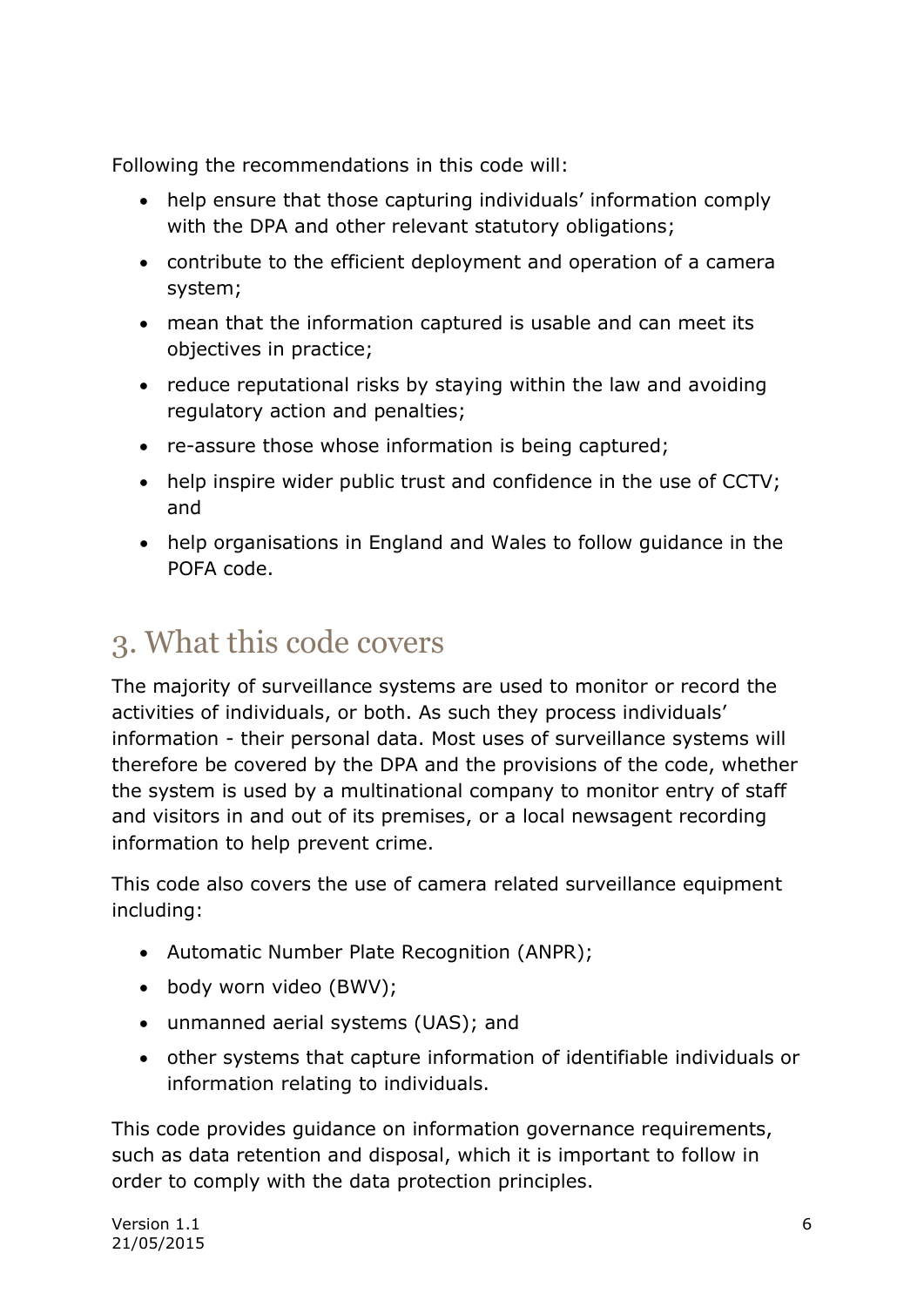The use of surveillance systems for limited household purposes can be exempt from the DPA.

The Court of Justice of the European Union (CJEU) issued its [judgment](http://curia.europa.eu/juris/document/document.jsf?text=&docid=160561&pageIndex=0&doclang=en&mode=lst&dir=&occ=first&part=1&cid=263584) in [the case of Ryneš on 11 December 2014](http://curia.europa.eu/juris/document/document.jsf?text=&docid=160561&pageIndex=0&doclang=en&mode=lst&dir=&occ=first&part=1&cid=263584). In this judgment, the CJEU concluded that where a fixed surveillance camera faces outwards from an individual's private domestic property and it captures images of individuals beyond the boundaries of their property, particularly where it monitors a public space, the recording cannot be considered as being for a purely personal or household purpose.

This means that cameras attached to a private individual's home may, in certain circumstances, no longer be exempt from the requirements of the DPA under section 36. Those circumstances are likely to include where the camera monitors any area beyond the interior and exterior limits of that individual's home. This would include any camera to the extent that it covered, even partially, a public space such as the pavement or street. It would also cover cameras which captured areas such as neighbours' gardens.

This decision does not mean that using such a camera is not possible but it does mean that individuals will have to ensure that its use is legitimate under the DPA. The CJEU made clear that use of cameras to protect a property in this way can meet the legitimate interest condition in the legislation. The ICO has produced a short complementary piece of guidance for the public on how to ensure the use of a surveillance camera on a private domestic property complies with the DPA.

The ICO will continue to assess the potential wider impact of the CJEU's decision on other surveillance technologies and may add further updates to this code.

This code is primarily aimed at businesses and organisations that routinely capture individuals' information on their surveillance systems. Some specific uses of image recording equipment are not intended to be covered in this code, although they may still be covered by the requirements of the DPA.

The covert surveillance activities of public authorities are not covered here because they are governed by the Regulation of Investigatory Powers Act (RIPA) 2000 and Regulation of Investigatory Powers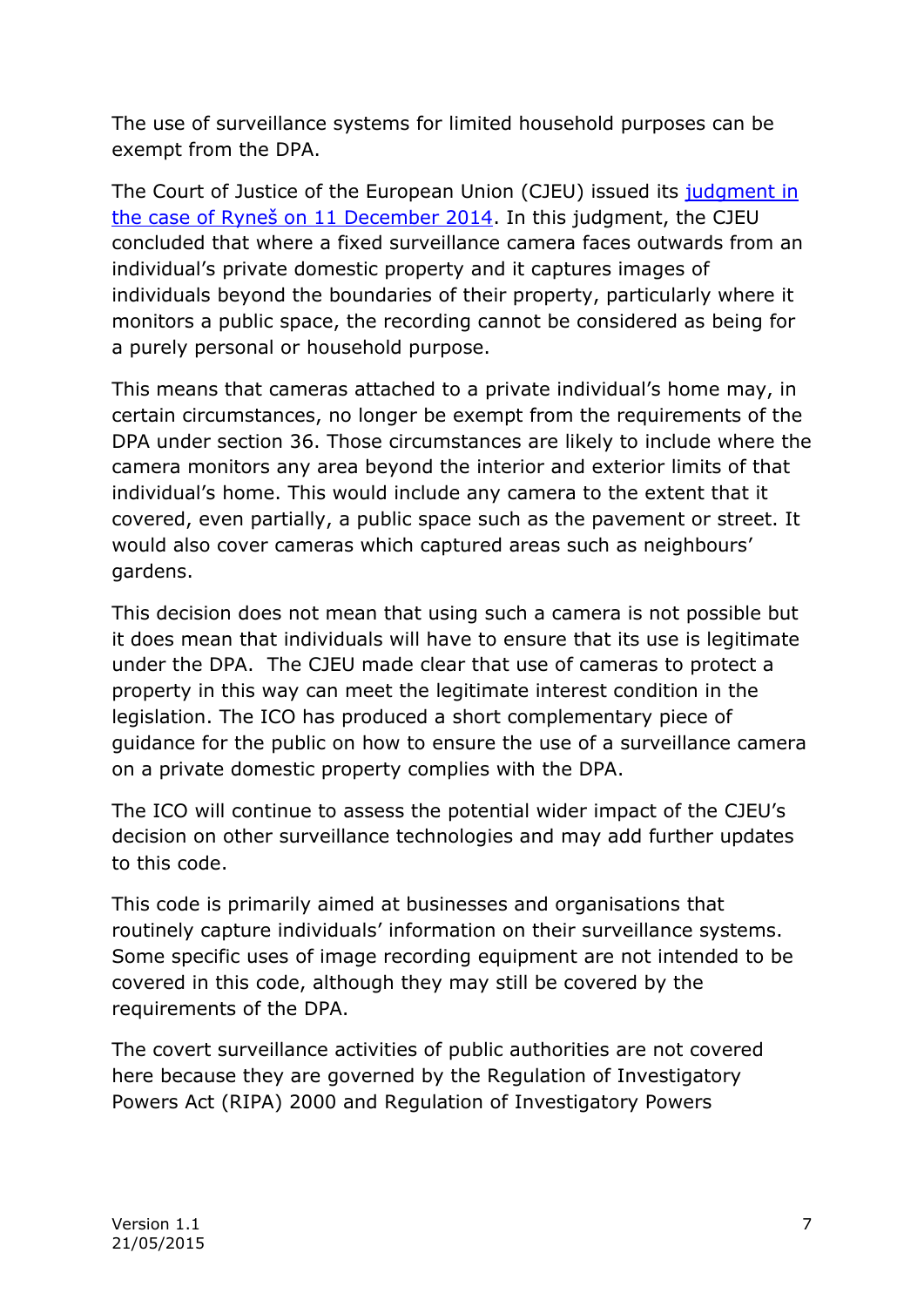(Scotland) Act (RIPSA) 2000. This type of recording is covert and directed at an individual or individuals $1$ 

**Example:** The police monitoring and recording the movement of a suspected drug dealer with covert surveillance equipment to identify whether they are committing any related offences.

The use of conventional cameras (not CCTV) by the news media or for artistic purposes, such as for film making, are not covered by this code as an exemption within the DPA applies to activities relating to journalistic, artistic and literary purposes. However, this code does apply to information collected by surveillance systems that is then provided to the media.

Not all sections of the code will be fully relevant to all surveillance systems; this will depend upon the extent and use of the information. Although small-scale users, such as small retailers, are covered by the DPA, they are unlikely to have sophisticated systems, so many of this code's more detailed provisions will be inappropriate. Appendix 2 provides special guidance, as an alternative to the full code, for very limited use of surveillance systems where privacy risks are small and resources are limited. If you are a small scale user, but you wish to use your surveillance system for any purpose that is not covered in the checklist, you should read the full code.

**Note:** The DPA applies to information captured by surveillance systems. This code does not cover the use of dummy or non-operational systems. However, it would cover the piloting of live systems as personal data will be captured.

# 4. Deciding when surveillance camera systems should be used

Using surveillance systems can be privacy intrusive. They are capable of placing large numbers of law-abiding people under surveillance and recording their movements as they go about their day-to-day activities. You should therefore carefully consider whether or not to use a surveillance system. The fact that it is possible, affordable or has public

<sup>1</sup> For further information please refer to the following: [https://www.gov.uk/surveillance](https://www.gov.uk/surveillance-and-counter-terrorism)[and-counter-terrorism](https://www.gov.uk/surveillance-and-counter-terrorism) and th[e Surveillance Road Map.](https://ico.org.uk/media/for-organisations/documents/1042035/surveillance-road-map.pdf)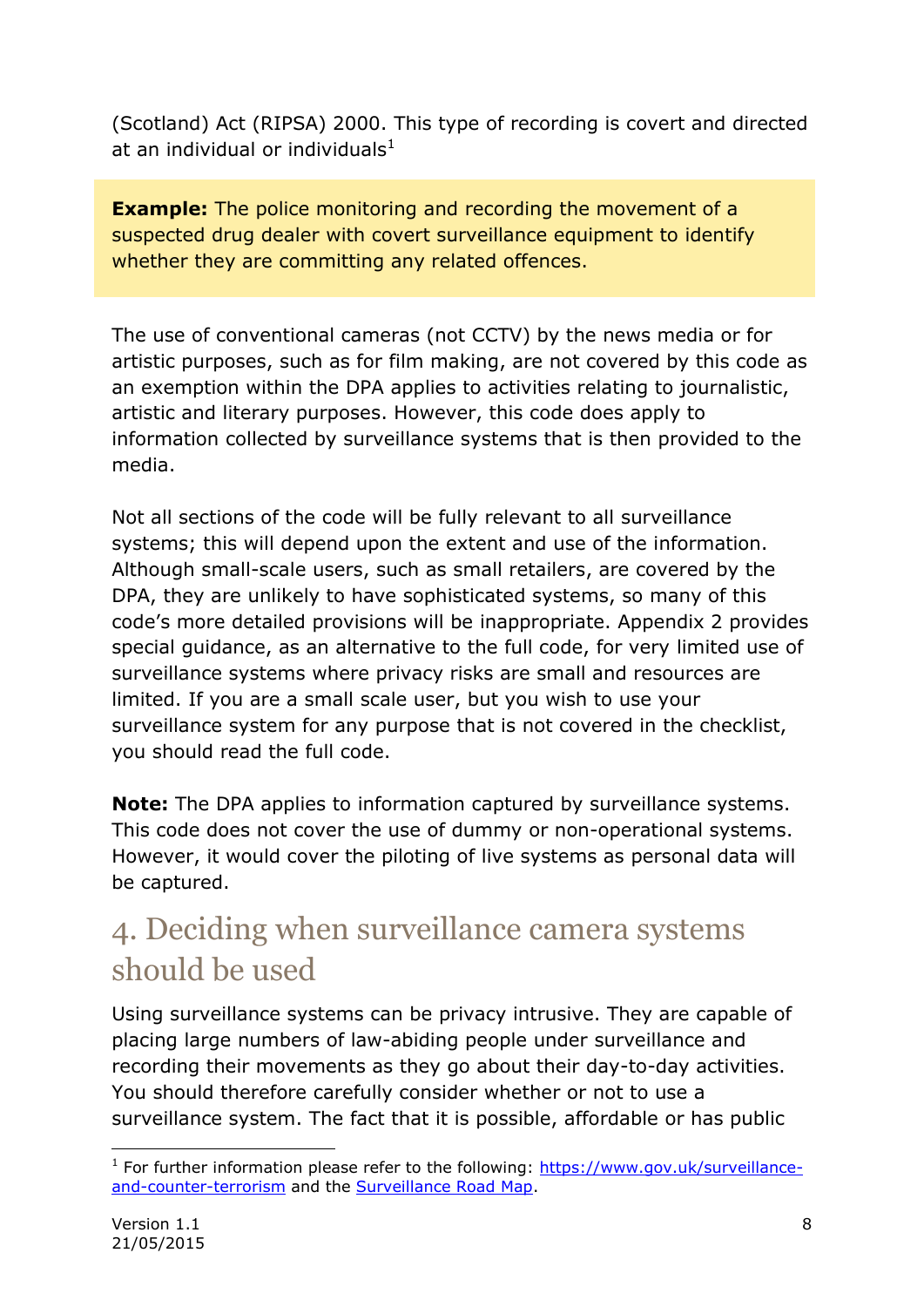support should not be the justification for processing personal data. You should also take into account the nature of the problem you are seeking to address; whether a surveillance system would be a justified and an effective solution, whether better solutions exist, what effect its use may have on individuals, and whether in the light of this, its use is a proportionate response to the problem. If you are already using a surveillance system, you should regularly evaluate whether it is necessary and proportionate to continue using it.

**Example:** Cars in a car park are frequently damaged and broken in to at night. Consider whether improved lighting would reduce the problem more effectively than CCTV.

You should consider these matters objectively as part of an assessment of the scheme's impact on people's privacy. The best way to do this is to conduct a privacy impact assessment. The ICO has produced a '[Conducting privacy impact assessments code of practice](https://ico.org.uk/media/for-organisations/documents/1595/pia-code-of-practice.pdf)' that explains how to carry out a proper assessment.

A privacy impact assessment looks at privacy in a wider context than just the DPA, it also takes into consideration the HRA (where the data controller is also a public authority), and the impact on privacy rights. It should look at the pressing need the surveillance system is supposed to address, and show whether or not the system will meet this need. It should be based on reliable evidence and show whether the surveillance system proposed can be justified as proportionate to the needs identified.

**Note:** Although private companies are not subject to the HRA, in conducting a privacy impact assessment and an evaluation of proportionality and necessity, you will be looking at concepts that would also impact upon fairness under the first data protection principle. Private sector organisations should therefore also consider these issues.

A privacy impact assessment should look at the pressing need that the surveillance system is intended to address and whether its proposed use has a lawful basis and is justified, necessary and proportionate. Where the system is already in use, the same issues should be considered or considerations should be made as to whether a less privacy intrusive method could be used to address the pressing need. Guiding Principle 1 of the POFA code (see Appendix 3 for a full list of these guiding principles) echoes what is said in this section.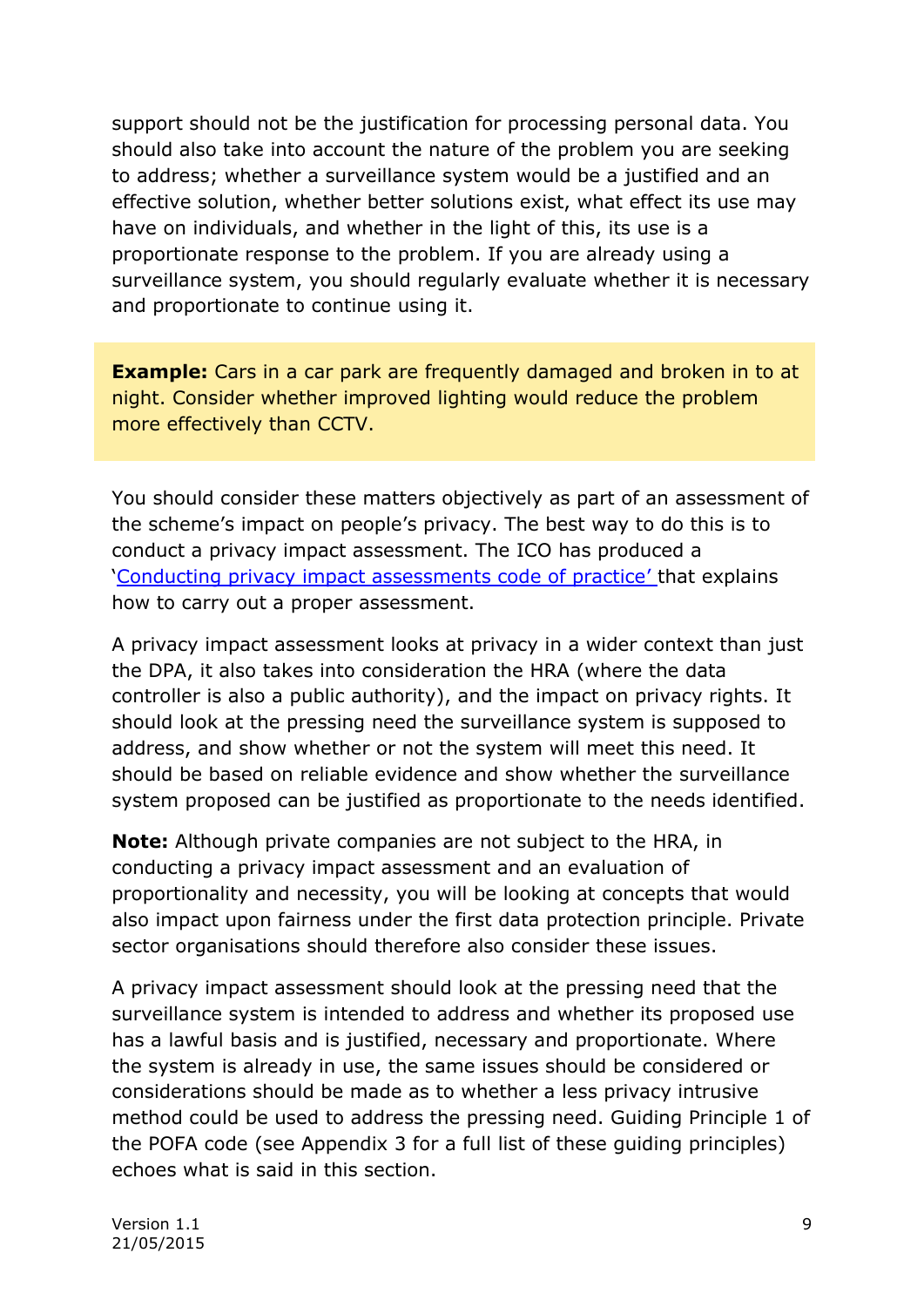**Example:** A police force could use a temporary or vehicle based mobile ANPR car to help it decide if it addresses the pressing need in a particular location before establishing a permanent system.

Failure to carry out an appropriate privacy impact assessment in advance has contributed to many of the data protection problems that have occurred in relation to the use of surveillance systems, for example, the 'Royston ring of steel' in which the ICO issued an [enforcement notice](http://ico.org.uk/enforcement/~/media/documents/library/Data_Protection/Notices/hertfordshire-constabulary-enforcement-notice.pdf) to Hertfordshire Constabulary.

# 5. Governance

## 5.1 Ensuring effective administration

Establishing a clear basis for the processing of any personal information is essential, and the handling of information relating to individuals collected from surveillance systems is no different. It is important that you establish who has responsibility for the control of this information, for example, deciding what is to be recorded, how the information should be used and to whom it may be disclosed. If you are the organisation that makes these decisions then you are the data controller and you are legally responsible for compliance with the DPA.

Wider governance issues are also addressed in Guiding Principle 4 of the POFA code.

Where more than one organisation is involved, you should both know your responsibilities and obligations. If you make joint decisions about the purposes for, and operation of, the scheme, then both of you are responsible under the DPA. This may be the case, for example, where the police have a 'live feed' from a local authority owned camera.

- Who has responsibility for control of the information and making decisions about how it can be used? If more than one body is involved, have responsibilities been agreed and does each know its responsibilities?
- Has the body or bodies responsible notified the ICO that they are the data controller? Does the notification cover the purposes for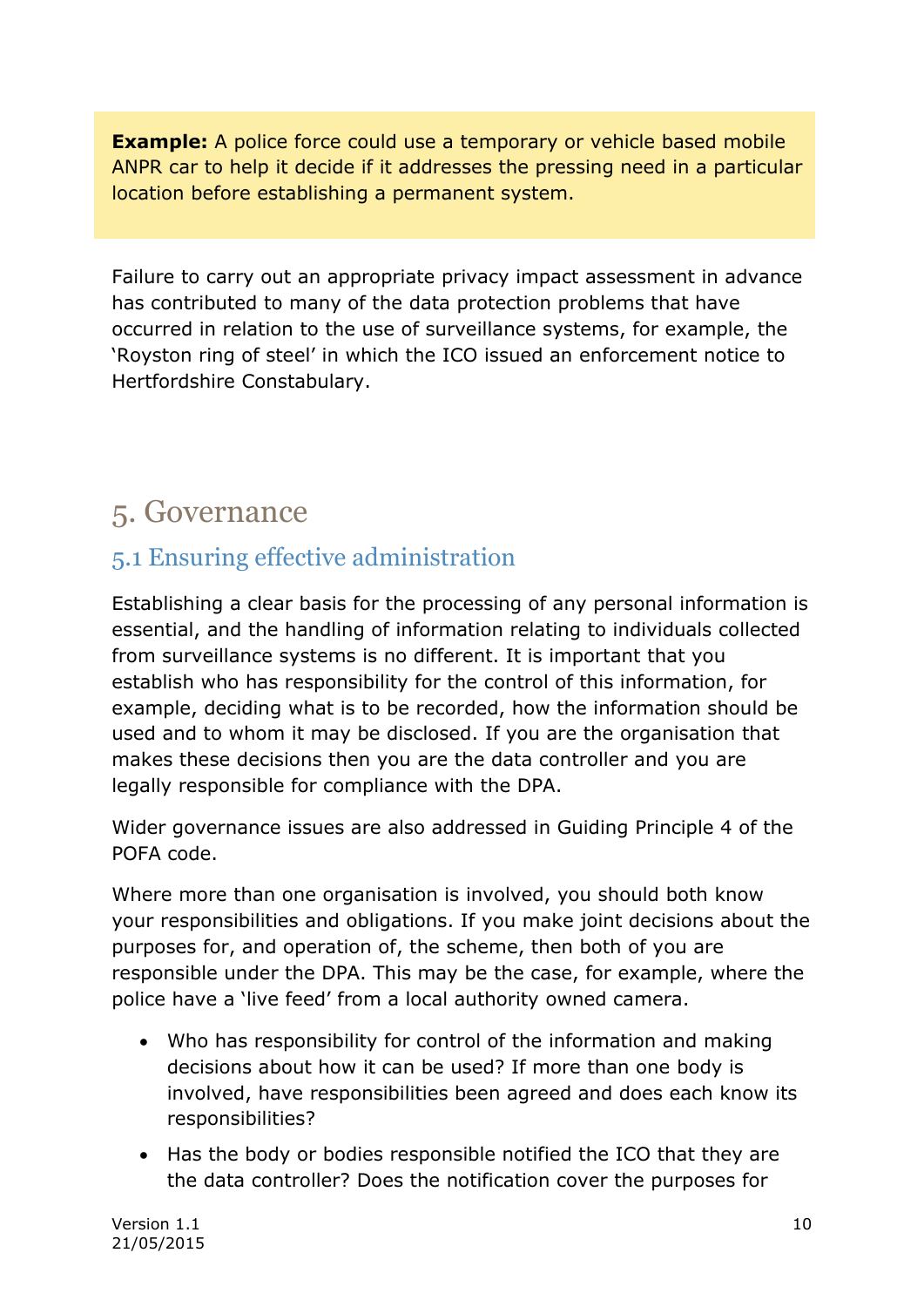which the information is used, the disclosures that are made, and other relevant details?

 If someone outside your organisation provides you with any processing services, for example editing information (such as CCTV images), is a written contract in place with clearly defined responsibilities? This should ensure that information is only processed in accordance with your instructions. The contract should also include guarantees about security, such as storage and the use of properly trained staff.

**Example:** Public authorities may share a common control room for a surveillance system in order to cut back on running costs. This will include situations where the surveillance system is managed by a thirdparty on behalf of the public authority. If the surveillance system monitors the inside of a hospital but also monitors the high street, then different privacy expectations will apply to the information gained from each. The agreement to share services must have guidelines and procedures in place to ensure that control and use of these systems is appropriate and staff must be adequately trained to deal with the differing levels of sensitivity of information. In a shared service situation it should also be made clear who is in control of what information.

You will also need clear procedures to determine how you use the system in practice.

- Have you identified clearly defined and specific purposes for the use of information, and have these been communicated to those who operate the system?
- Are there clearly documented procedures, based on this code, for how information should be handled in practice? This could include guidance on disclosures and how to keep a record of these. Have these been given to the appropriate people?
- Has responsibility for ensuring that procedures are followed been allocated to an appropriate named individual? They should ensure that standards are set, procedures are put in place to meet these standards, and that the system complies with this code and legal obligations, such as an individual's right of access.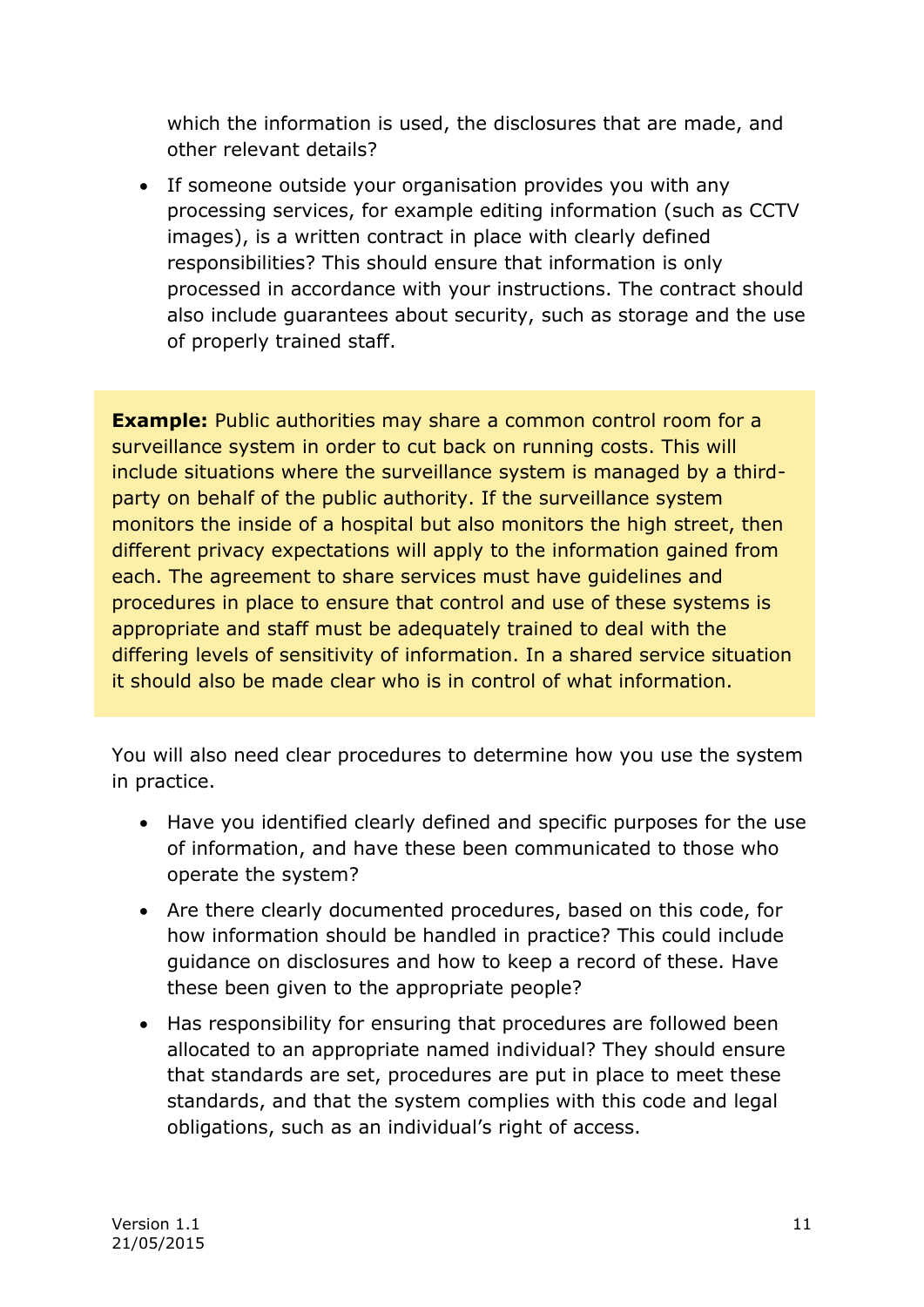Are proactive checks or audits carried out on a regular basis to ensure that procedures are being complied with? This can be done either by you as the system operator, or a third party.

Guiding Principle 5 of the POFA code emphasises the importance of clear policies and procedures and communicating these to all who need to comply with them.

You should regularly review whether the use of surveillance systems continues to be justified. It is necessary to renew your notification with the ICO annually, so this would be an appropriate time to consider the ongoing use of such systems.

You should also take into account other relevant rules and guidance which may cover your activities. For example the ICO's '[Privacy notices code of](https://ico.org.uk/for-organisations/guide-to-data-protection/privacy-notices-transparency-and-control/)  [practice](https://ico.org.uk/for-organisations/guide-to-data-protection/privacy-notices-transparency-and-control/)', '[Data sharing code of practice](http://ico.org.uk/for_organisations/guidance_index/~/media/documents/library/Data_Protection/Detailed_specialist_guides/data_sharing_code_of_practice.ashx)', '[Employment practices code](http://ico.org.uk/for_organisations/guidance_index/~/media/documents/library/Data_Protection/Detailed_specialist_guides/the_employment_practices_code.ashx)', '[Employment practices code -](http://ico.org.uk/for_organisations/guidance_index/~/media/documents/library/Data_Protection/Detailed_specialist_guides/employment_practice_code_supplementary_guidance.ashx) supplementary guidance' (this supplementary guidance is particularly important if surveillance systems will be used to monitor employees) and, as mentioned above, the '[Conducting privacy impact assessments code of practice](http://ico.org.uk/for_organisations/data_protection/topic_guides/~/media/documents/library/data_protection/practical_application/pia-code-of-practice-final-draft.pdf)'.

## 5.2 Looking after the recorded material and using the information

## 5.2.1 Storing and viewing surveillance system information

Recorded material should be stored in a way that maintains the integrity of the information. This is to ensure that the rights of individuals recorded by surveillance systems are protected and that the information can be used effectively for its intended purpose. To do this you need to carefully choose how the information is held and recorded, and ensure that access is restricted. You will also need to ensure that the information is secure and where necessary, [encrypted.](https://ico.org.uk/about-the-ico/news-and-events/current-topics/our-approach-to-encryption/) Encryption can provide an effective means to prevent unauthorised access to images processed in a surveillance system. However, there are circumstances where it is not possible to apply encryption.

Where encryption is not appropriate, for example, if it may have an effect on the information that you are choosing to process, then other appropriate methods should be employed to ensure the safety and security of information.

If you are going to be collecting and retaining a large amount of information, for example video footage from BWV cameras, then you may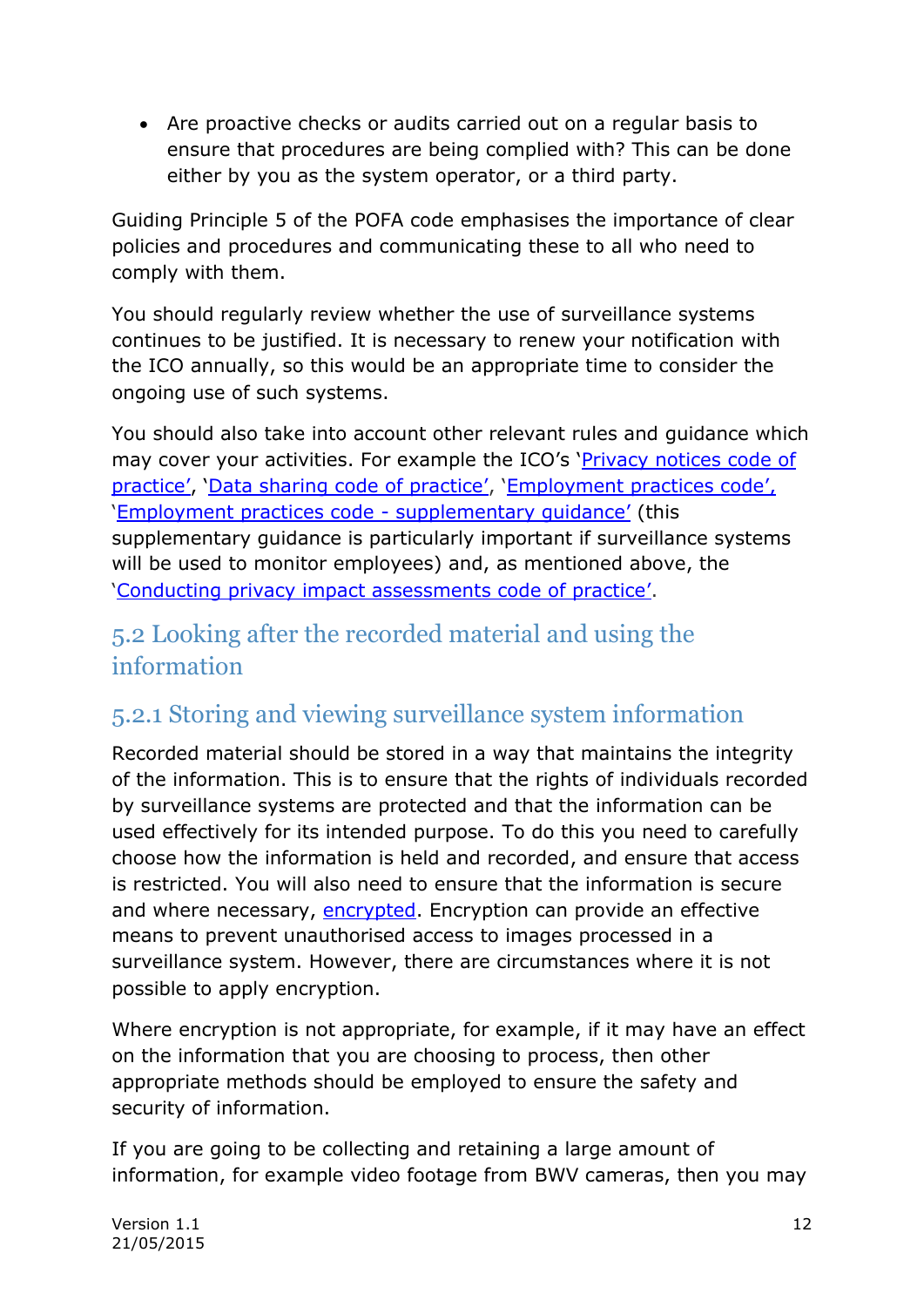wish to store the data using a cloud computing system. You will need to ensure that this system is secure and if you have contracted with a cloud provider to provide this service, you will need to ensure that the provider can ensure the security of the information. More can be found in the [ICO's](http://ico.org.uk/for_organisations/guidance_index/~/media/documents/library/Data_Protection/Practical_application/cloud_computing_guidance_for_organisations.ashx)  [guidance on the use of cloud computing.](http://ico.org.uk/for_organisations/guidance_index/~/media/documents/library/Data_Protection/Practical_application/cloud_computing_guidance_for_organisations.ashx)

You may wish to keep a record or audit trail showing how the information must be handled if it is likely to be used as evidence in court. Finally, once there is no reason to retain the recorded information, it should be deleted. Exactly when you decide to do this will depend on the purpose for using the surveillance systems. A record or audit trail of this process should also be captured.

Many modern surveillance systems rely on digital recording technology and these new methods present their own problems. With video tapes it was very easy to remove a tape and give it to law enforcement agencies, such as the police, for use as part of an investigation. It is important that your information can be used by appropriate law enforcement agencies if it's required. If it can't, this may undermine the purpose for undertaking surveillance.

Guiding Principle 9 of the POFA code reinforces the importance of safeguarding information and the Surveillance Camera Commissioner is responsible under POFA for providing advice about recommended operational and technical standards.

- How practicable is it to take copies of a recording off your system when requested by a law enforcement agency? Can this be done without interrupting the operation of the system?
- Can it be provided in a suitable format without losing image quality or time and date information?
- How can you ensure that information complies with designated standards?
- Will they find your recorded information straightforward to use?
- What will you do when recorded material needs to be taken away for further examination?

Viewing of live images on monitors should usually be restricted to the operator and any other authorised person where it is necessary for them to see it, for example to monitor congestion for health and safety purposes, unless the monitor displays a scene which is also in plain sight from the monitor location.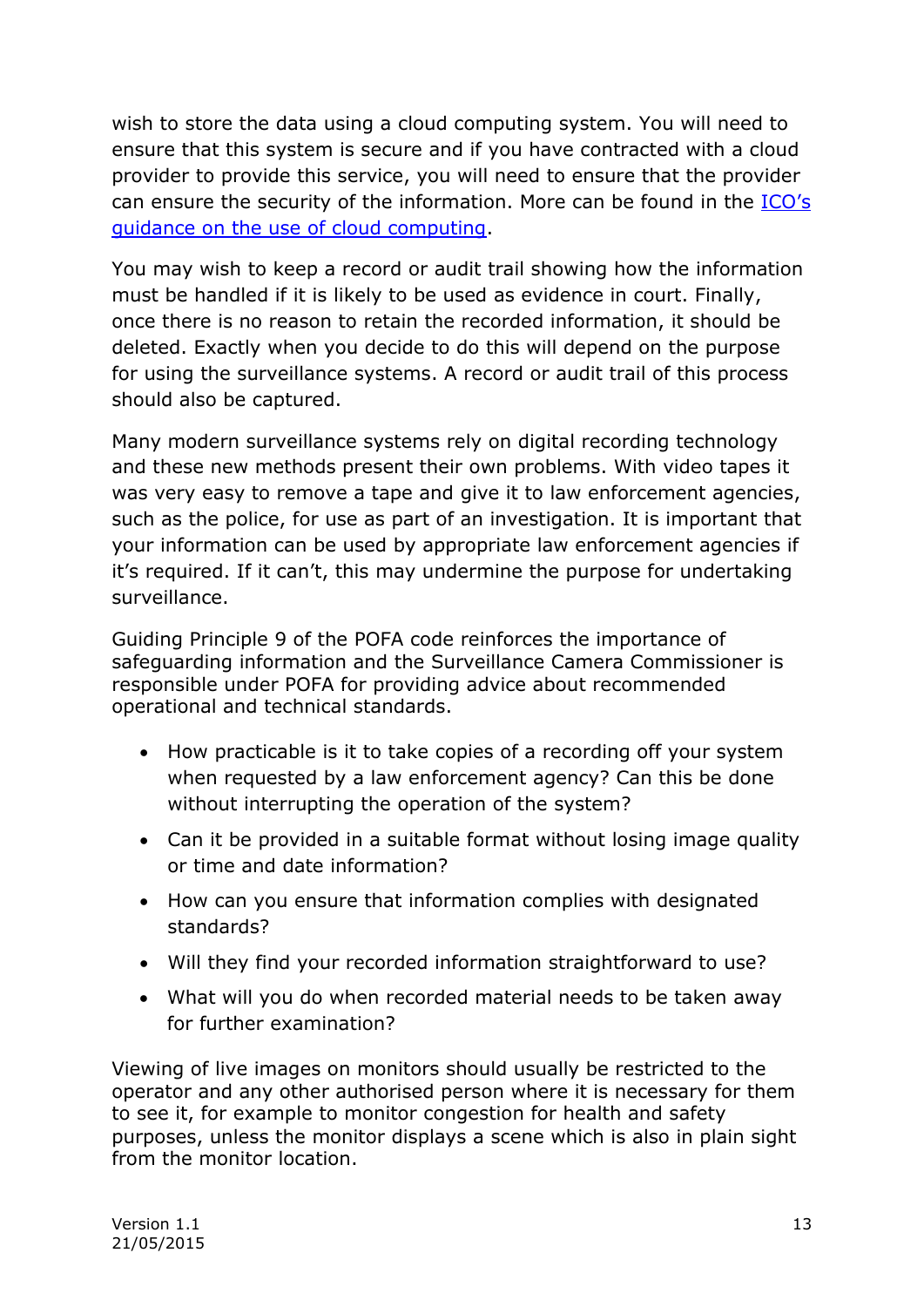**Example:** Customers in a bank can see themselves on a monitor screen. This is acceptable as they cannot see anything on the screen which they could not see by looking around them. The only customers who can see the monitor are those who are also shown on it.

**Example:** Monitors in a hotel reception area show quests in the corridors and lifts, ie out of sight of the reception area. They should be positioned so that they are only visible to staff and members of the public should not be allowed access to the area where staff can view them.

If you have set up a live streaming camera available to the public so that they can, for example, assess which route to take on their journey to work based on the level of congestion, you should ensure that it is appropriately zoomed out so that individuals cannot be identified. If individuals can be identified then this will need to be justified and shown to be necessary and proportionate.

Recorded images should also be viewed in a restricted area, such as a designated secure office. The monitoring or viewing of images from areas where an individual would have an expectation of privacy should be restricted to authorised personnel.

Where images are in an area of particular sensitivity, such as a changing room, it may be more appropriate to only view recorded images after an incident has occurred.

- Are your monitors correctly sited taking into account the images that are displayed?
- Is your monitor viewing area appropriate and secure?
- Where necessary, is access limited to authorised people?
- Does real time monitoring need to take place?

#### 5.2.2 Disclosure

Disclosure of information from surveillance systems must be controlled and consistent with the purpose(s) for which the system was established. For example, it can be appropriate to disclose surveillance information to a law enforcement agency when the purpose of the system is to prevent and detect crime, but it would not be appropriate to place them on the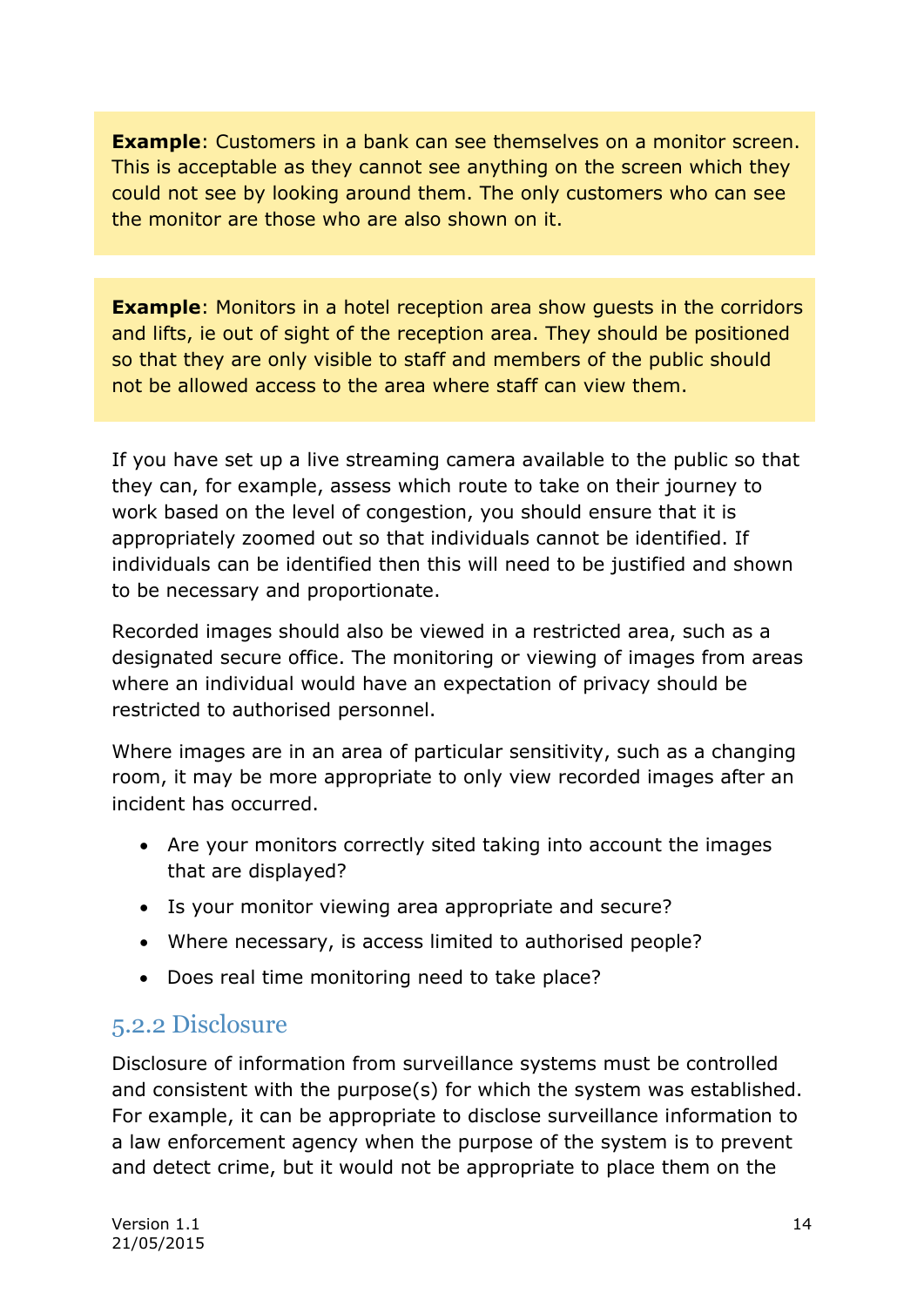internet in most situations. It may also not be appropriate to disclose information about identifiable individuals to the media.

Placing such information on the internet incorrectly, or without full consideration of what is being done, may cause the disclosure of individuals' personal data and sensitive personal data. In severe cases, this may lead to the ICO taking enforcement action. In 2011 the ICO took action in a case related to streamed CCTV footage that ended up on the YouTube website. Information can be released to the media for identification purposes; this should not generally be done by anyone other than a law enforcement agency.

This will help you to demonstrate compliance with Guiding Principle 7 of the POFA code.

**NOTE:** Even if a system was not established to prevent and detect crime, it would still be acceptable to disclose information to law enforcement agencies if failure to do so would be likely to prejudice the prevention and detection of crime.

Any other requests for information should be approached with care as wider disclosure may be unfair to the individuals concerned. In some limited circumstances it may be appropriate to release information to a third party, where their needs outweigh those of the individuals whose information is recorded.

**Example:** A member of the public requests CCTV footage of a car park, which shows their car being damaged. They say they need it so that they, or their insurance company, can take legal action. You should consider whether their request is genuine and whether there is any risk to the safety of the other people involved.

 Are arrangements in place to restrict the disclosure of information in a manner that is consistent with the purpose for establishing the system?

-

ICO tells CCTV website Internet Eyes to make changes following privacy concerns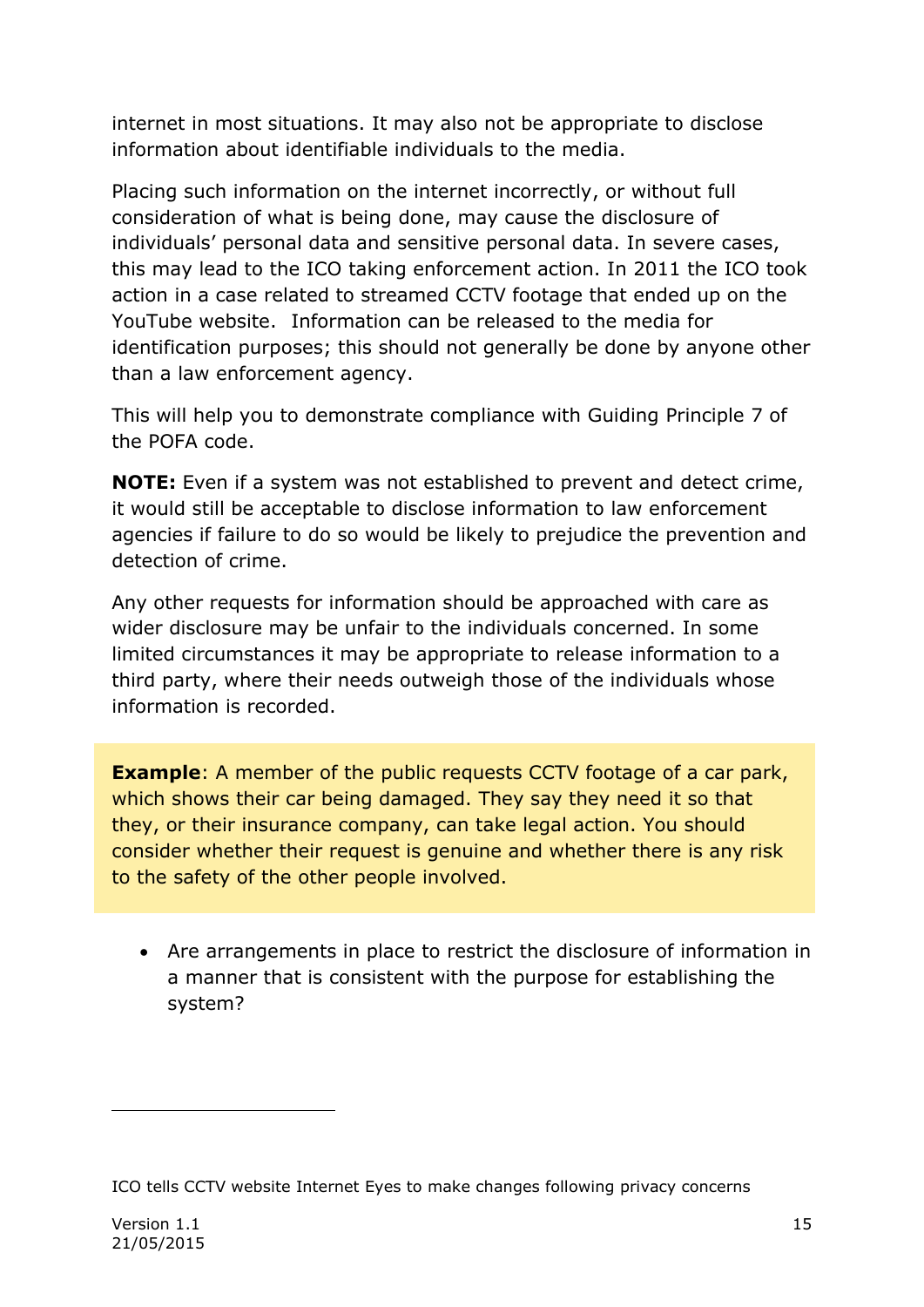- Does anyone who may handle requests for disclosure have clear guidance on the circumstances in which it is appropriate to make a disclosure and when it is not?
- Do you record the date of the disclosure along with details of who the information has been provided to (the name of the person and the organisation they represent) and why they required it?

It is important that if you have surveillance system, or if you are intending to have a surveillance system, that you have individuals who are able to use the system to access and extract information where disclosure is appropriate.

When disclosing surveillance images of individuals, particularly when responding to subject access requests, you need to consider whether the identifying features of any of the other individuals in the image need to be obscured. In most cases the privacy intrusion to third party individuals will be minimal and obscuring images will not be required. However, consideration should be given to the nature and context of the footage.

**Example:** If footage from a camera that covers the entrance to a drug rehabilitation centre is held, then consider obscuring the images of people entering and leaving it as this could be considered sensitive personal data. This may involve an unfair intrusion into the privacy of the individuals whose information is captured and may cause unwarranted harm or distress. On the other hand, footage of individual's entering and exiting a bookshop is far less likely to require obscuring.

It may be necessary to contract obscuring out to another organisation. Where this occurs, you will need to have a written contract with the processor that specifies exactly how the information is to be used and provides you with explicit security guarantees.

Judgements about disclosure should be made by the organisation operating the surveillance system. They have discretion to refuse any request for information unless there is an overriding legal obligation, such as a court order or information access rights (see sections 5.2.3 and 5.2.4). Once you have disclosed information to another body, such as the police, they become the data controller for the copy they hold. It is their responsibility to comply with the DPA in relation to any further disclosures.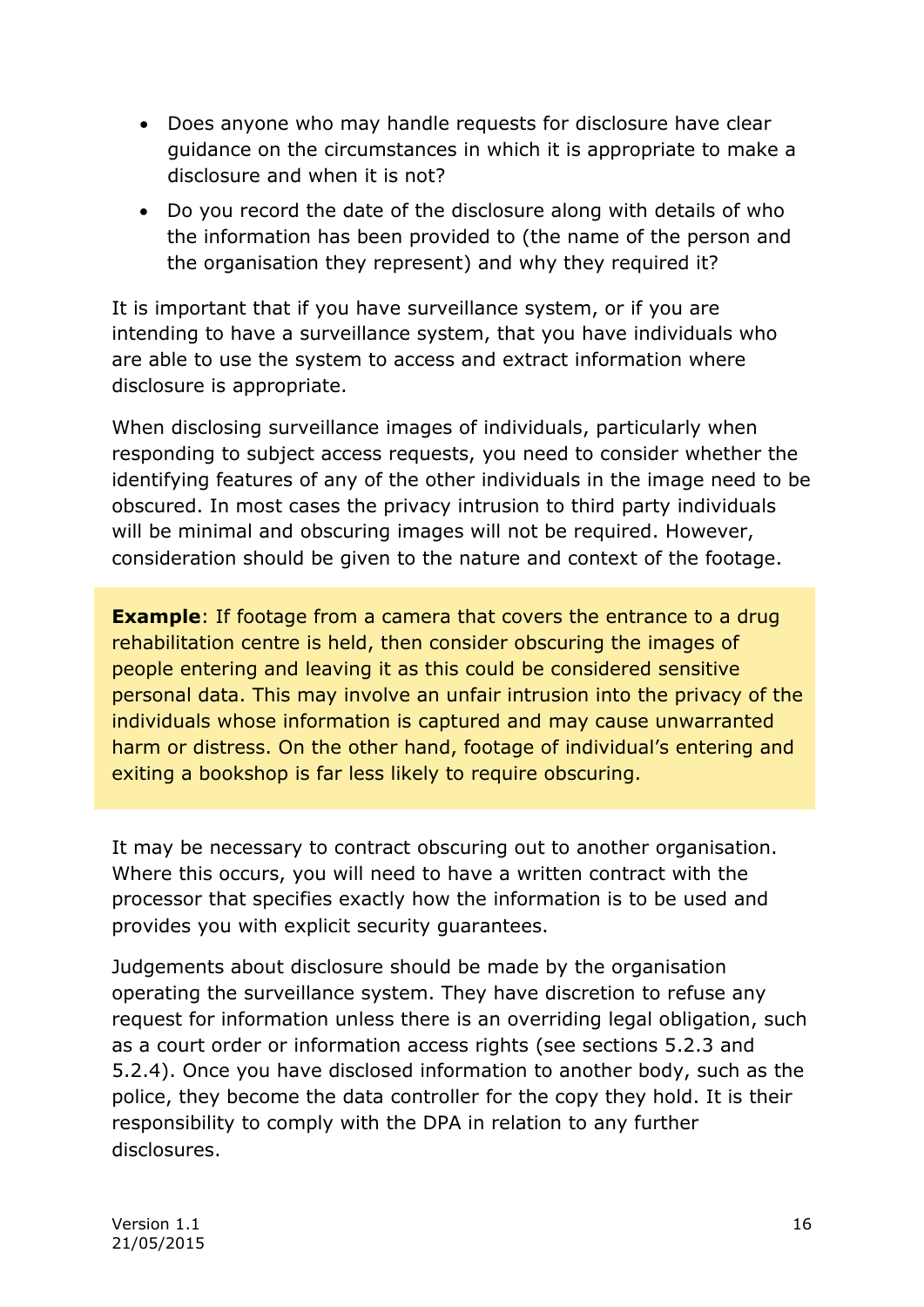The method of disclosing information should be secure to ensure they are only seen by the intended recipient.

## 5.2.3 Subject access requests

Individuals whose information is recorded have a right to be provided with that information or, if they consent to it, view that information. Information must be provided promptly and within no longer than 40 calendar days of receiving a request. Providing information promptly is important, particularly where you may have a set retention period which will mean that the information will have been routinely deleted if you take the full 40 calendar days to respond. In such circumstances it is good practice to put a hold on the deletion of the information.

You may charge a fee of up to £10 (this is the current statutory maximum set by Parliament). Those who request access must provide you with details that allow you to identify them as the subject of the information and also to locate the information on your system. You should consider:

- how staff involved in operating the surveillance system will recognise a subject access request; and
- whether internal procedures for handling subject access requests are in place. This could include keeping a log of the requests received and how they were dealt with, in case you are challenged.

A clearly documented process will also help guide individuals through such requests. This should make it clear what information an individual needs to supply. You should consider:

- The details you will need to find the requester's information. This might include the date, time and location where the footage was captured, or the vehicle registration mark if they're requesting information collected by ANPR cameras
- The fee you will charge for supplying the requested information (up to a maximum of £10) and how should it be paid.
- Whether you have effectively labelled information to assist with retrieval.
- How you will provide an individual with copies of the information held.

It is important to note that where a subject access request is received for surveillance footage or other information, you are required to provide the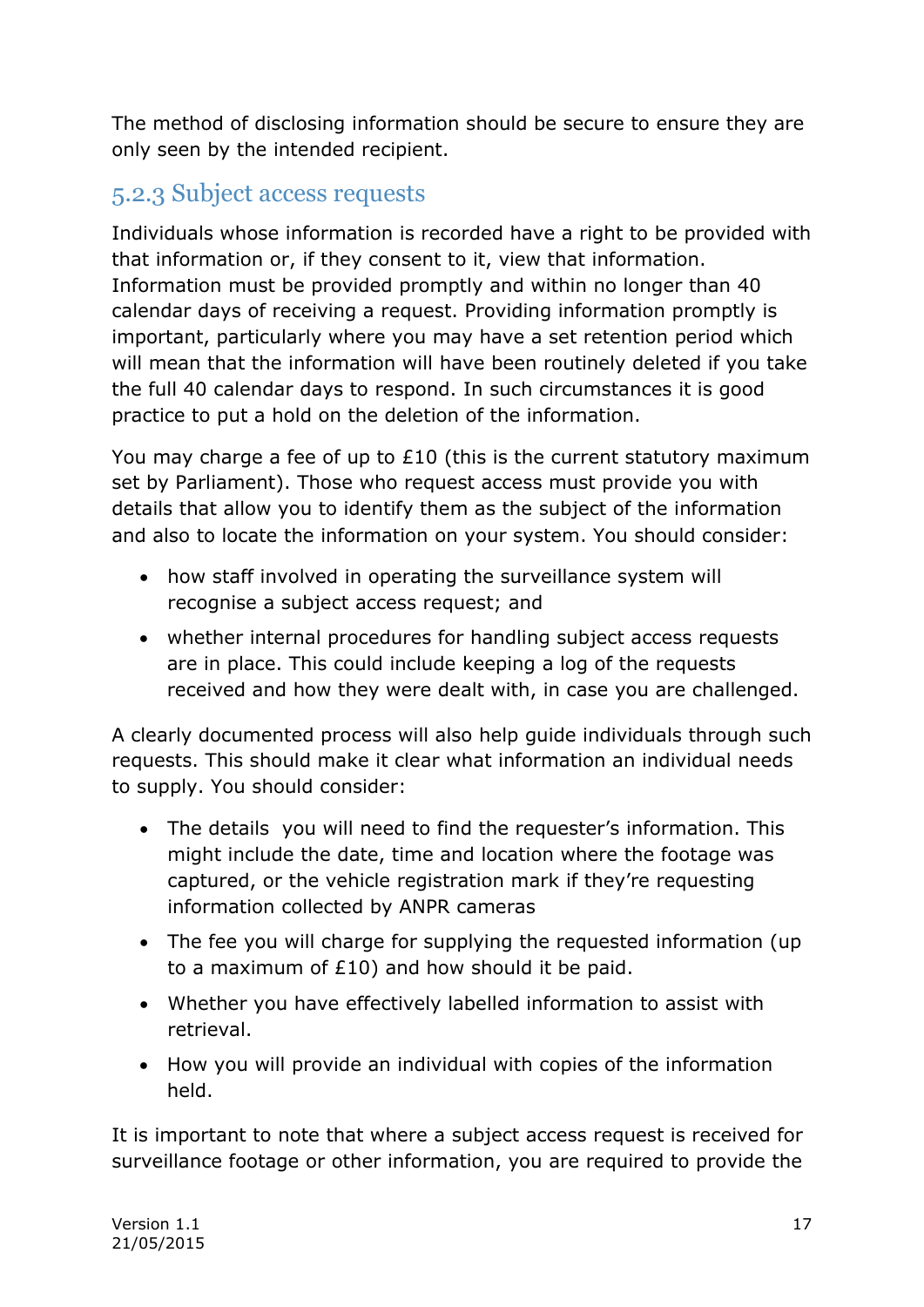data subject with a copy of all the information caught by the request that constitutes their personal data, unless an exemption applies. This must be done by supplying them with a copy of the information in a permanent form. There are limited circumstances where this obligation does not apply.

The first is where the data subject agrees to receive their information in another way, such as by viewing the footage. The second is where the supply of a copy in a permanent form is not possible or would involve disproportionate effort. The ICO's subject access code of practice makes clear this provision is only likely to be relevant in exceptional cases. If the data subject refuses an offer to view the footage or the data subject insists on a copy of the footage, then you must consider ways in which you can provide the data subject with this information.

It is unlikely that providing an individual with a transcript of the footage will be enough to comply with a subject access request. This is because a transcript is unlikely to fully communicate all of the information within the footage that can be considered the data subject's personal data. You should always first attempt to provide the footage to the individual, or invite the data subject to a viewing if they consent to this.

If an individual agrees to a viewing of the footage but subsequently asks for that footage, it may be necessary, or at least good practice, to provide this footage where possible. This is particularly true given that your default position should be to provide footage where requested and the data subject is entitled to make a further subject access request for the information anyway, if they choose to.

As mentioned in 5.2.2 where information of third parties is also shown with the information of the person who has made the access request, you must consider whether you need to obscure this information taking into account the considerations discussed in 5.2.2.

For further information on subject access requests, please refer to the ICO's '[Subject access code of practice](http://ico.org.uk/for_organisations/guidance_index/~/media/documents/library/Data_Protection/Detailed_specialist_guides/subject-access-code-of-practice.PDF)'.

#### 5.2.4 Freedom of information

If you are a public authority then you may receive requests under the FOIA or Freedom of Information (Scotland) Act 2002 (FOISA). Public authorities should have a member of staff who is responsible for responding to freedom of information requests, and understands the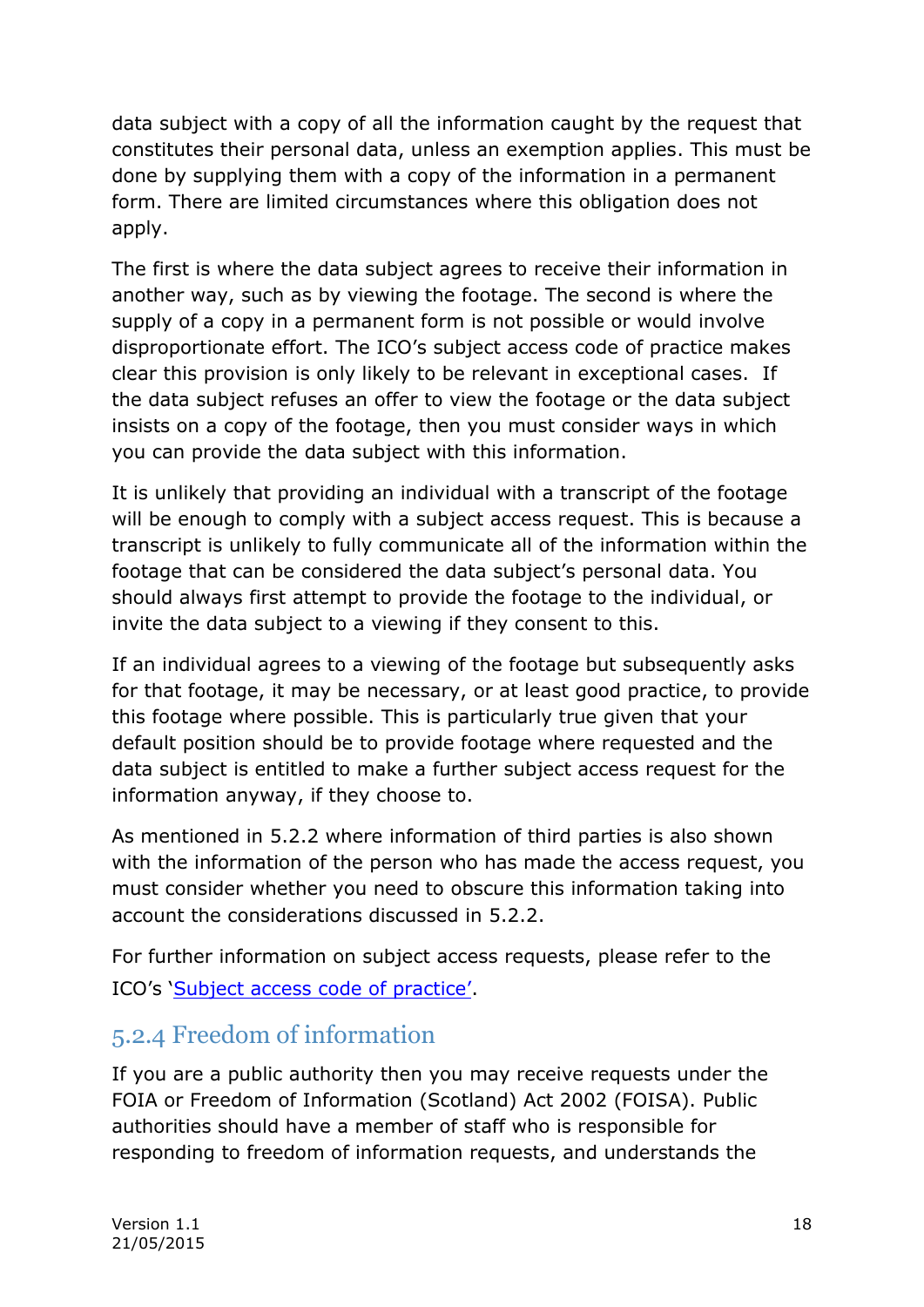authority's responsibilities. They must respond within 20 working days from receipt of the request.

Section 40 of the FOIA and section 38 of the FOISA contain a two-part exemption relating to information about individuals. If you receive a request for surveillance system information, you should consider:

- Is the information personal data of the requester? If so, then that information is exempt from the FOIA and FOISA. Instead this request should be treated as a data protection subject access request as explained above.
- Is the information personal data of other people? If it is, then the information can only be disclosed if this would not breach the data protection principles.

In practical terms, if individuals are capable of being identified from the relevant surveillance system, then it is personal information about the individual concerned. It is generally unlikely that this information can be disclosed in response to a freedom of information request as the requester could potentially use the information for any purpose and the individual concerned is unlikely to expect this. This may be unfair processing in contravention of the DPA.

However, when deciding on whether disclosure is appropriate you can consider the expectations of the individuals involved, what the information considered for disclosure would reveal and the legitimate public interest in the information.

Where you think obscuring images will appropriately anonymise third party personal data, ie it is reasonably likely that the requestor or anyone else can identify the individuals whose personal data you wish to protect (disclosure under FOIA being disclosure to the world), then it may be appropriate to do this rather than exempting the information.

If you are a public authority who has surveillance systems, you may also receive requests for information under FOIA relating to those surveillance systems. For example, requestors may ask for information regarding the operation of the systems, the siting of them, or the costs of using and maintaining them.

If this information is held, then consideration will need to be given to whether or not it is appropriate to disclose this information under FOIA. If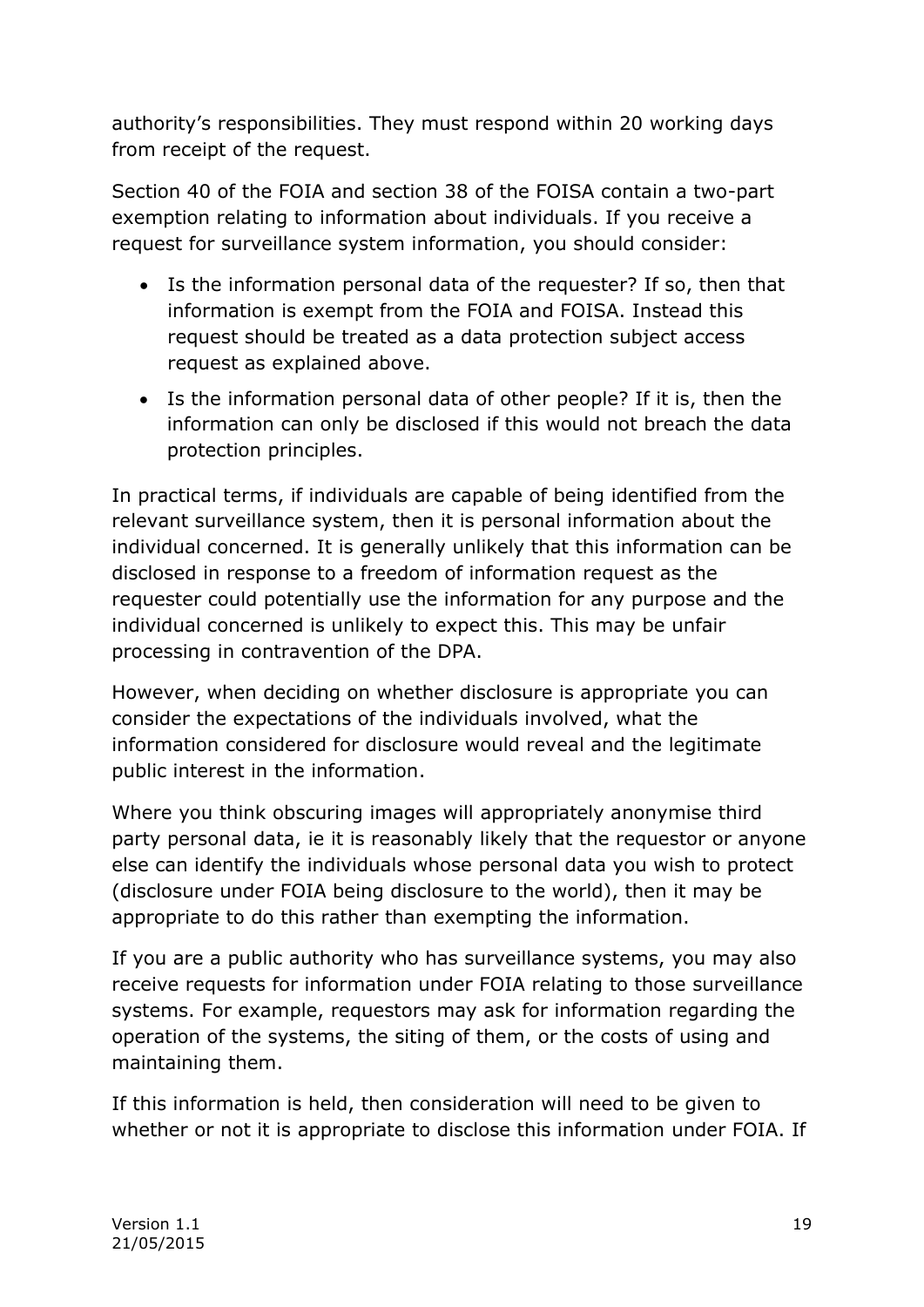it is not appropriate to disclose this information then an exemption under FOIA will need to be used, if one is applicable. $3$ 

This is not an exhaustive guide to handling FOI requests<sup>4</sup>.

**Note:** Even where footage is exempt from FOIA or FOISA it may be lawful to provide it on a case-by-case basis without breaching the DPA, where the reason for the request is taken into account. See section 5.2.2 above for advice on requests for disclosure.

#### 5.2.5 Retention

The DPA does not prescribe any specific minimum or maximum retention periods which apply to all systems or footage. Rather, retention should reflect the organisation's purposes for recording information. The retention period should be informed by the purpose for which the information is collected and how long it is needed to achieve this purpose. It should not be kept for longer than is necessary, and should be the shortest period necessary to serve your own purpose. This should not be determined simply by the storage capacity of a system.

**Example**: Footage from a surveillance system shouldn't be kept for five weeks merely because the manufacturer's settings on the surveillance system allow retention for this length of time.

Where it is not necessary to retain information, for example, it does not achieve the purpose for which you are collecting and retaining information, then it should be deleted.

**Example:** If a supermarket uses an ANPR system to monitor use of its car park when there is a two hour free parking limit and retains the details gathered from the ANPR system for those cars that have not exceeded the parking limit, then this is unnecessary and excessive and unlikely to comply with the data protection principles. In this example, the VRM would be the individual's personal data.

-

 $3$  It is worth noting that the Upper Tribunal (remitted to the First-tier Tribunal) judgement in **Mathieson v IC and Chief Constable of Devon and Cornwall**, ruled the location of ANPR cameras did not have to be disclosed in relation to a request for information under FOIA where to do so would impact upon national security or the prevention or detection of crime.

 $4$  For further information on FOIA, including how to handle requests for information, please refer to the ICO's '[Guide to Freedom of Information](http://ico.org.uk/for_organisations/guidance_index/~/media/documents/library/Freedom_of_Information/Detailed_specialist_guides/guide_to_freedom_of_information.pdf)'.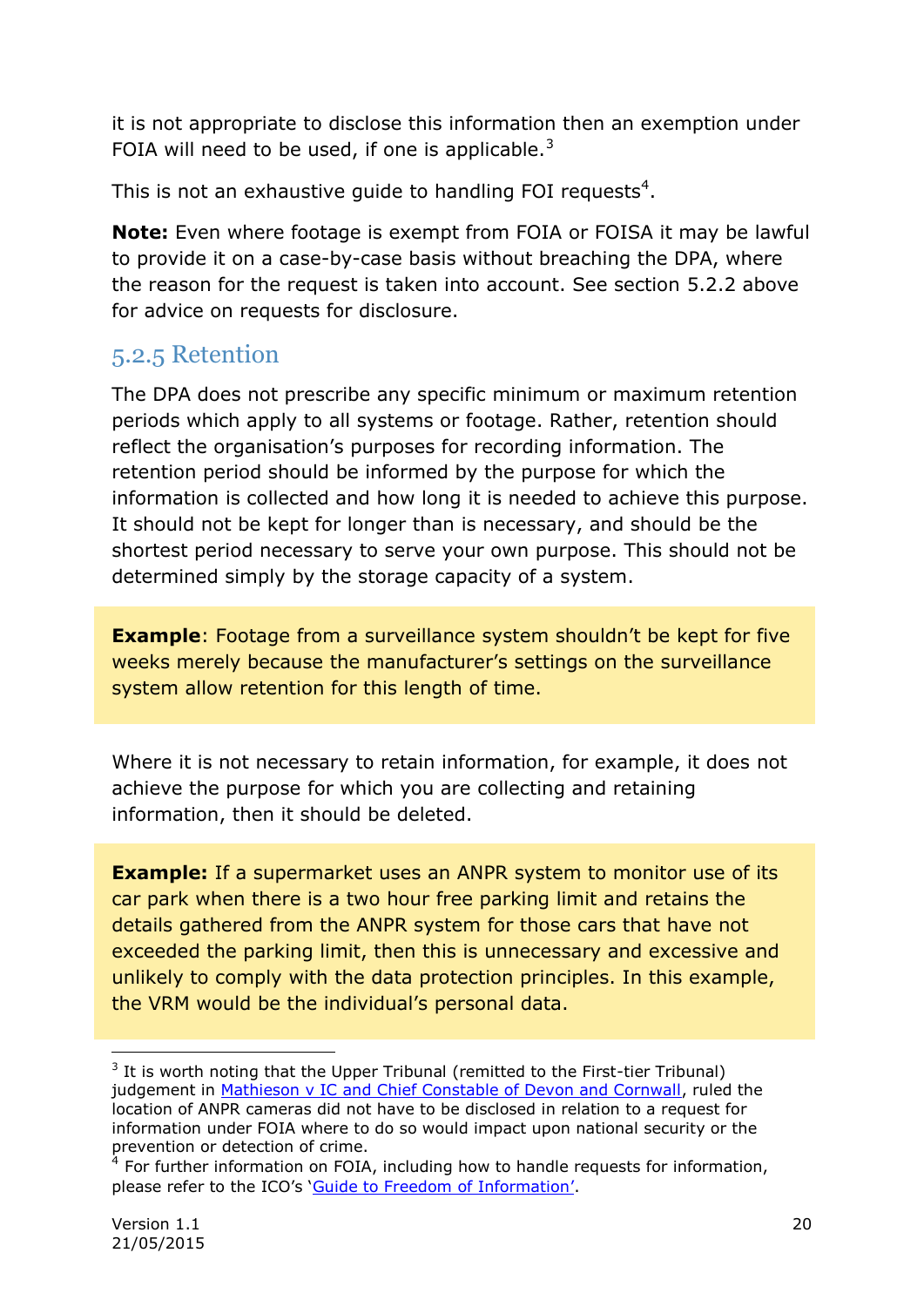You should not keep information for longer than strictly necessary to meet your purposes for recording it. On occasion, you may need to retain information for a longer period, where a law enforcement body is investigating a crime and ask for it to be preserved, to give them opportunity to view the information as part of an active investigation.

**Example:** A system installed to prevent fraud being carried out at an ATM machine may need to retain images for several weeks, since a suspicious transaction may not come to light until the victim gets their bank statement.

**Example:** A small system in a pub may only need to retain images for a shorter period of time because incidents will come to light very quickly. However, if a crime has been reported to the police, you should retain the images until the police have time to collect them.

- Have you decided on the shortest period that you need to retain the information, based upon your purpose for recording it?
- Is your information retention policy documented and understood by those who operate the system?
- Are measures in place to ensure the permanent deletion of information through secure methods at the end of this period?
- Do you undertake systematic checks to ensure that the retention period is being complied with in practice?
- Following this advice will help you to demonstrate that you have considered Guiding Principle 6 of the POFA code.

## 5.3 Staying in control

Once you have followed the guidance in this code and set up the surveillance system, you need to ensure that it continues to comply with the DPA and the code's requirements in practice. You should:

- tell people how they can make a subject access request, who it should be sent to and what information needs to be supplied with their request;
- give them a copy of this code or details of the ICO website; and

Version 1.1 21 21/05/2015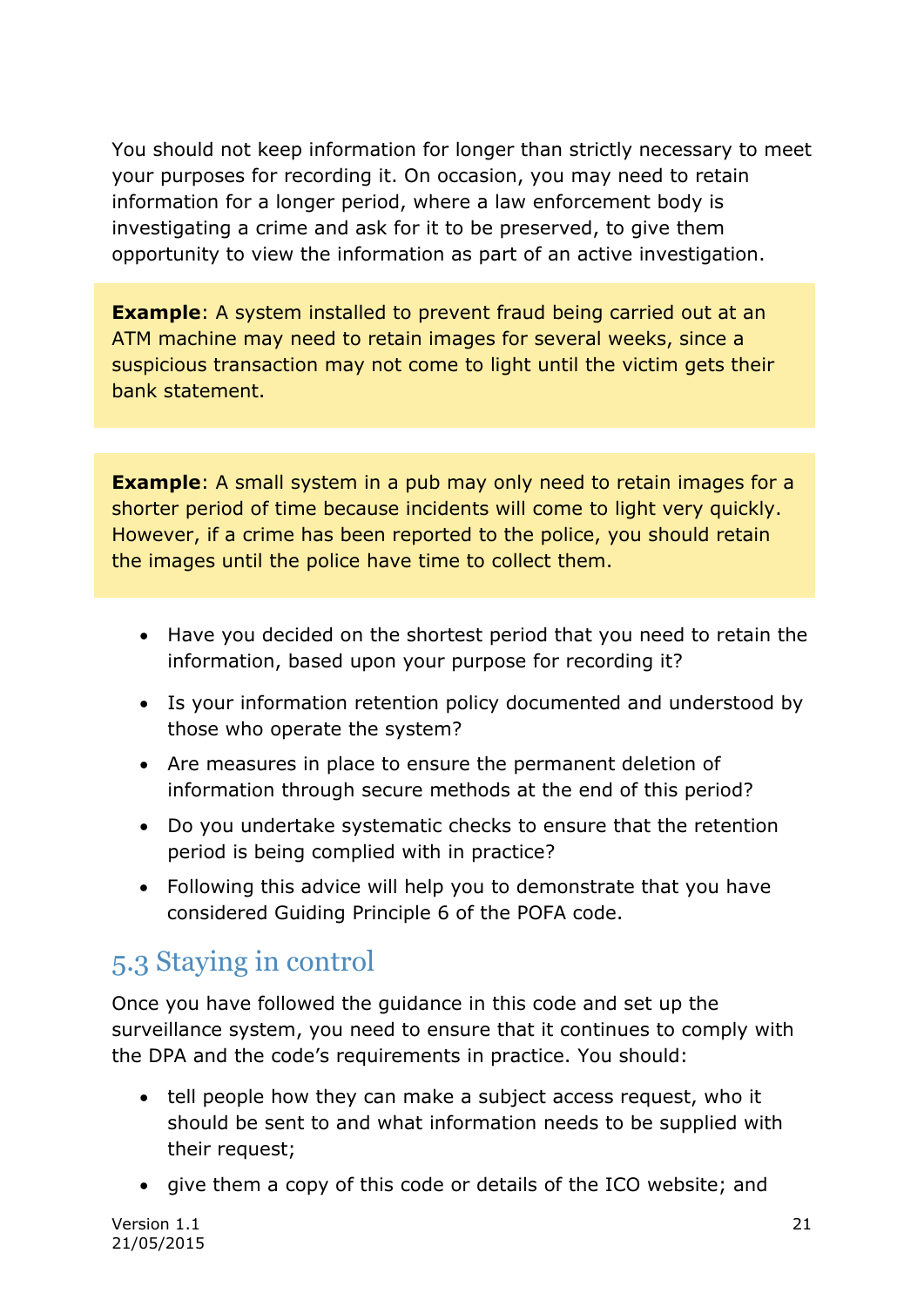• tell them how to complain about either the operation of the system or failure to comply with the requirements of this code.

Staff using the surveillance system or information should be trained to ensure they comply with this code. In particular, do they know:

- What the organisation's policies are for recording and retaining information?
- How to handle the information securely?
- What to do if they receive a request for information, for example, from the police?
- How to recognise a subject access request and what to do if they receive one?

All information must be sufficiently protected to ensure that it does not fall into the wrong hands. This should include technical, organisational and physical security. For example:

- Are sufficient safeguards in place to protect wireless transmission systems from interception?
- Is the ability to make copies of information restricted to appropriate staff?
- Are there sufficient controls and safeguards in place if the system is connected to, or made available across, a computer, eg an intranet?
- Where information is disclosed, how is it safely delivered to the intended recipient?
- Are control rooms and rooms where information is stored secure?
- Are staff trained in security procedures and are there sanctions against staff who misuse surveillance system information?
- Have your staff been made aware that they could be committing a criminal offence if they misuse surveillance system information?
- Is the process for deleting data effective and being adhered to?
- Have there been any software updates (particularly security updates) published by the equipment's manufacturer that need to be applied to the system?

Any documented procedures that you produce following on from this code should be regularly reviewed, either by a designated individual within the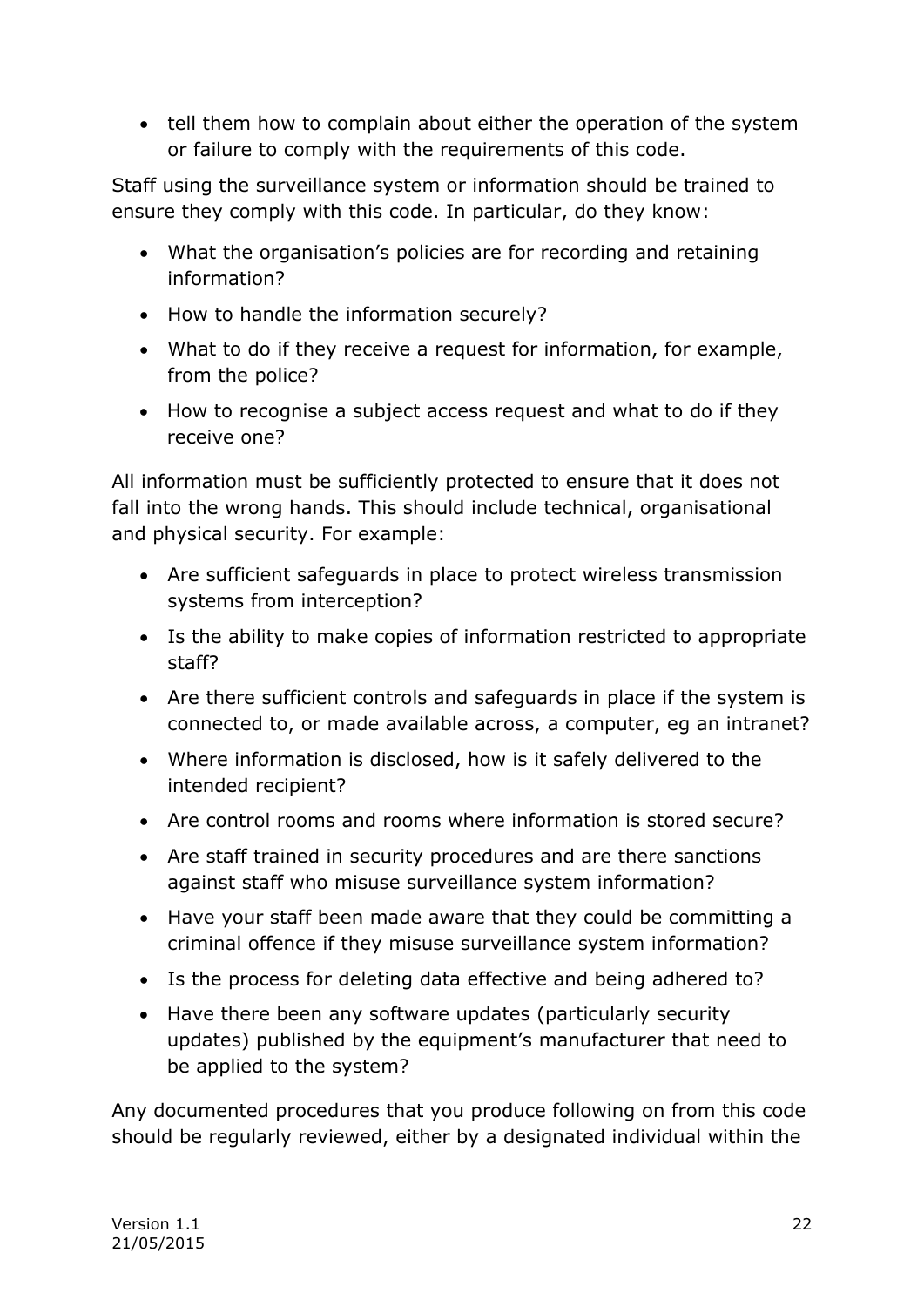organisation or by a third party. This is to ensure the standards established during the setup of the system are maintained.

Similarly, there should be a periodic review, at least annually, of the system's effectiveness to ensure that it is still doing what it was intended to do. If it does not achieve its purpose, it should be stopped or modified.

- Is it addressing the needs and delivering the benefits that justified its use?
- Is information available to help deal with queries about the operation of the system and how individuals may make access requests?
- Does the information include your commitment to the recommendations in this code and include details of the ICO if individuals have data protection compliance concerns? Is a system of regular compliance reviews in place, including compliance with the provisions of this code, continued operational effectiveness and whether the system continues to meet its purposes and remains justified?
- Are the results of the review recorded, and are its conclusions acted upon?

Such a review will also help you to demonstrate that you have considered Guiding Principle 10 of the POFA code.

**Example:** A CCTV system introduced to deal with persistent anti-social behaviour during the evenings may no longer be justified if this area of the town is no longer popular during this time.

# 6. Selecting and siting surveillance systems

The information collected by a surveillance system must be adequate for the purpose you are collecting it. The type of surveillance system you choose and the location it operates within must also achieve the purposes for which you are using it.

As outlined earlier in this code, you should identify, through a privacy impact assessment, whether or not a surveillance system is the most appropriate means of addressing the pressing need. If you decide that a surveillance system is required then a privacy by design approach should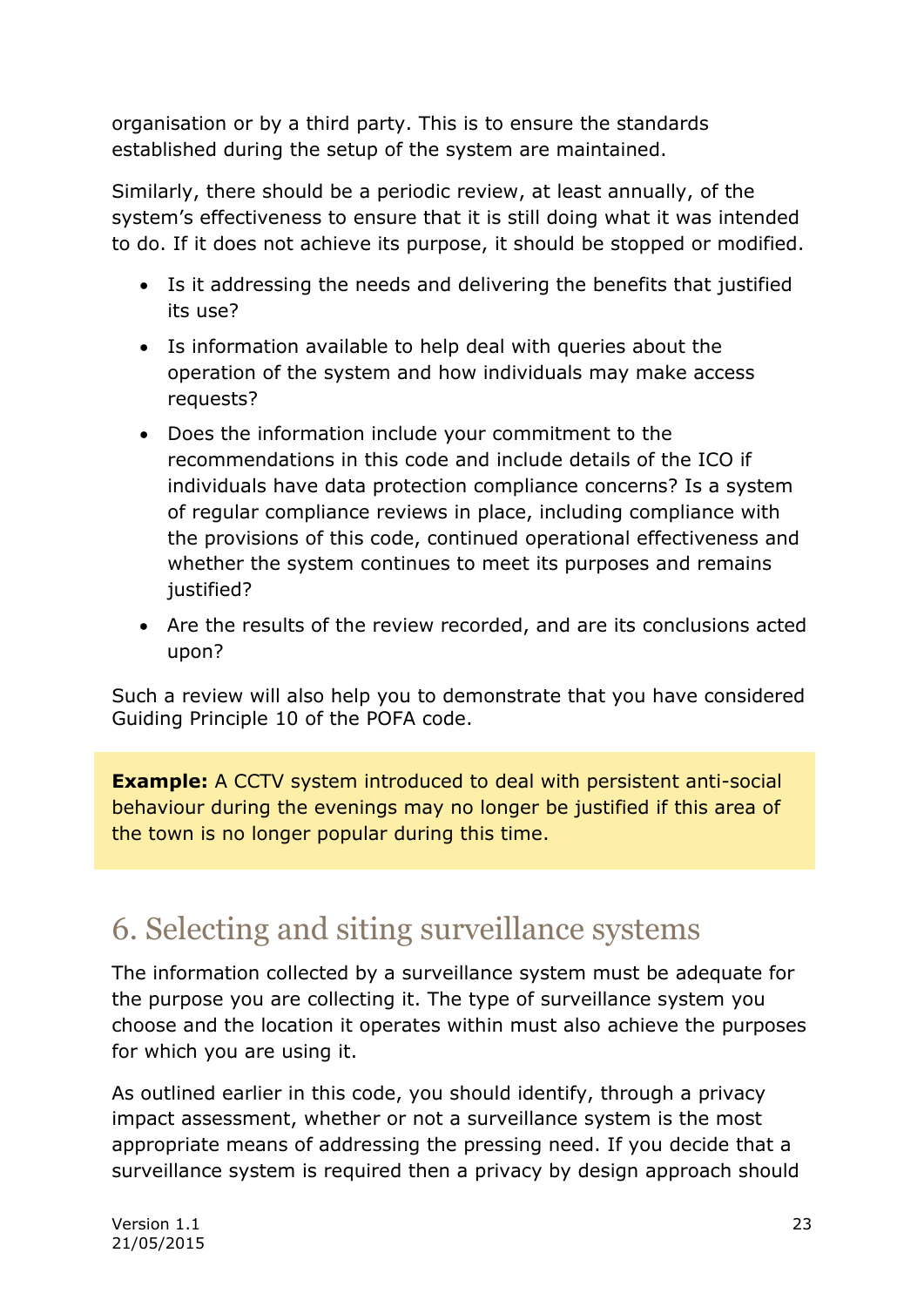be considered when making decisions about which equipment to purchase; see section 7.4 for more details. You should identify which equipment will address the pressing need. The equipment should only collect the necessary information to meet the purpose for which it was installed.

**Example:** A CCTV system that allows recording to be switched on and off easily, and therefore does not have to record continuously, will help mitigate the potential risk of recording excessive amounts of information.

Both permanent and movable cameras should be sited and image capture restricted to ensure that they do not view areas that are not of interest and are not intended to be the subject of surveillance, such as individuals' private property. The cameras must be sited and the system must have the necessary technical specification to ensure that unnecessary images are not viewed or recorded, and those that are recorded are of the appropriate quality.

**Example:** Check that a fixed camera positioned in winter will not be obscured by the growth of plants and trees in the spring and summer.

- Have you carefully chosen the camera location to minimise viewing spaces that are not of relevance to the purposes for which you are using CCTV?
- Where CCTV has been installed to deal with a specific problem, have you considered setting the system up so it only records during the time when the problem usually occurs? Alternatively, have you considered other privacy-friendly ways of processing images? For example, some systems only record events that are likely to cause concern, such as movement into a defined area. This can also save on storage capacity.
- Will the cameras be sited to ensure that they can produce images of the right quality, taking into account their technical capabilities and the environment in which they are placed?
- Is the camera suitable for the location, bearing in mind the light levels and the size of the area to be viewed by each camera?
- Are the cameras sited so that they are secure and protected from vandalism?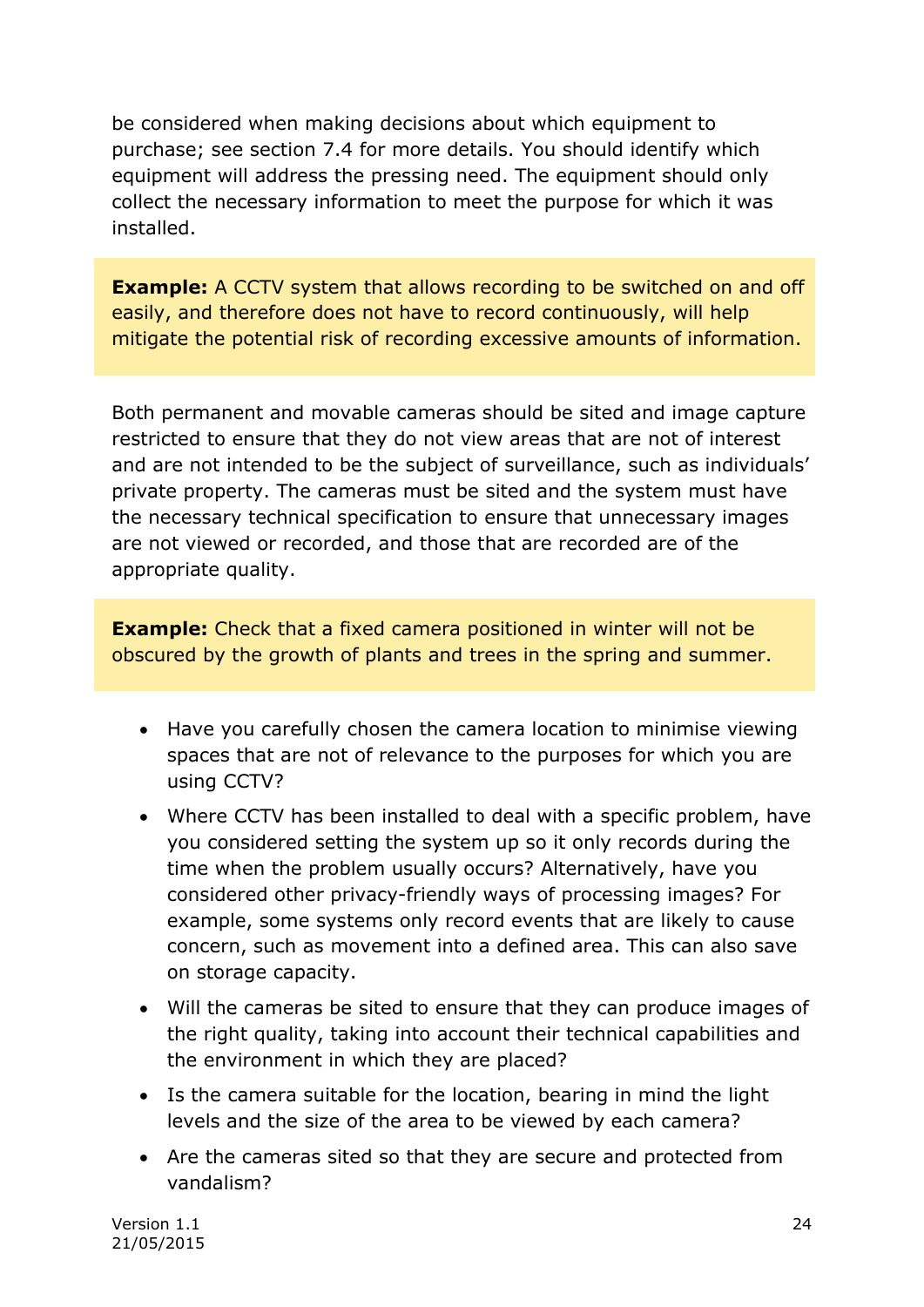Will the system produce images of sufficient size, resolution and frames per second?

In areas where people have a heightened expectation of privacy, such as changing rooms, cameras should only be used in the most exceptional circumstances where it is necessary to deal with very serious concerns. In these cases, you should make extra effort to ensure that those under surveillance are aware that they are being recorded and that appropriate restrictions on viewing and disclosing images are in place.

To judge the necessary quality of images, you will need to take into account the purpose for which CCTV is used and the level of quality required to achieve the purpose. Guiding principle 8 of the POFA code provides clear and practical advice on how to identify the requirements of a surveillance camera system. The ICO would recommend and expect you to comply with the same standards as recommended in this principle.

# 7. Surveillance technologies other than CCTV systems

Surveillance systems have advanced greatly since the last version of this code was published. This section covers some of the recently developed surveillance technologies and how to approach them. While the technologies covered in this section present new issues, the recommendations throughout the rest of this code will still be relevant.

The way the information collected by these technologies can be linked or matched together means that surveillance technologies are becoming more interconnected. This presents further issues with regards to people's personal data. If you are intending to match data together from different systems, you will need to be careful that the information you are collecting is accurate and not excessive. You should also pay attention to Guiding Principle 12 of the POFA code if you are a relevant authority under the POFA.

It is possible for data collected by a range of surveillance systems to be integrated into broader 'big data' processing systems operated by organisations. This has implications in terms of profiling, what can be learnt about individuals and how decisions are made about them. The ICO published [a report on the data protection implications of big data](http://ico.org.uk/for_organisations/guidance_index/~/media/documents/library/Data_Protection/Practical_application/big-data-and-data-protection.pdf) in 2014 that covers this issue in further detail.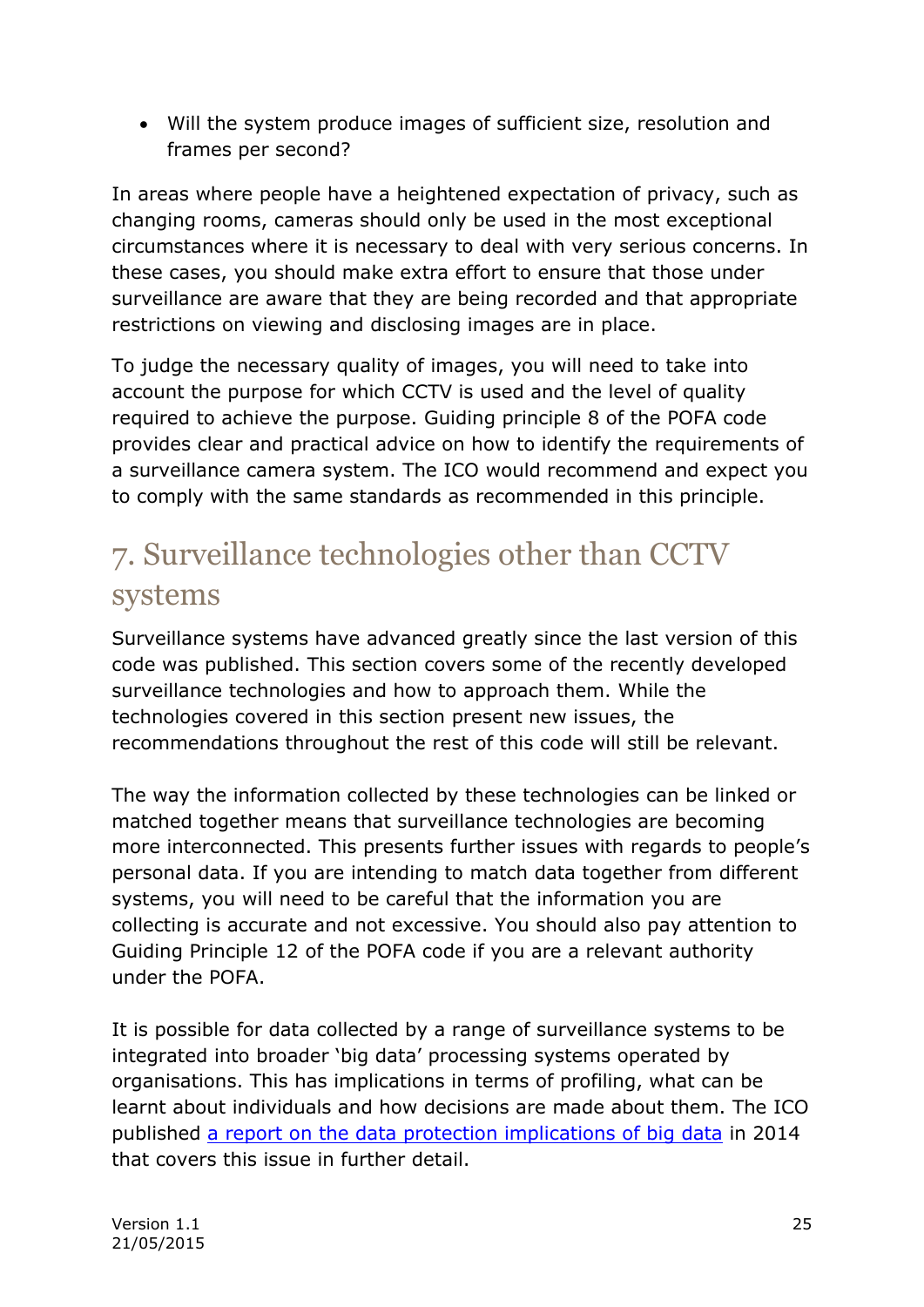While they may not be data controllers under the DPA, the ICO also recommends that the vendors and developers of these new emerging technologies consider privacy impact assessments and a [privacy by](http://ico.org.uk/for_organisations/guidance_index/~/media/documents/library/Data_Protection/Practical_application/pia-code-of-practice-final-draft.pdf)  [design](http://ico.org.uk/for_organisations/guidance_index/~/media/documents/library/Data_Protection/Practical_application/pia-code-of-practice-final-draft.pdf) approach when developing their systems for market. There is also a case for the system's instructions or manuals to include information highlighting the importance of addressing data protection compliance.

#### 7.1 ANPR system

The capabilities of ANPR systems and their use have increased since the last revision of this code. The amount of data collected, analysed and used, the increased ease with which ANPR systems can now be linked to databases, the increasing affordability of these systems, and its increased use in both the public and private sector, means that it is a technology that requires particular attention.

If you are using or intend to use an ANPR system, it is important that you undertake a privacy impact assessment to justify its use and show that its introduction is proportionate and necessary. This is particularly important given the significant amounts of information an ANPR system can collect. For example, is the system just recording vehicle registration marks? Or is it recording images of vehicles, occupants or 'patch plates' as well? If it's the latter, make sure the amount of information being collected is justifiable.

When storing the information and cross referencing it with other databases to identify individuals, you will need to ensure that these databases are kept up-to-date and accurate and are of sufficient quality to prevent mismatches. If you are sharing the personal data you process with third parties you will need to make sure that you have a data sharing agreement with them. This agreement should ensure that the appropriate safeguards are in place to keep the information secure.

You will need to ensure that you have retention periods in place for the personal data which you collect and store. The retention period should be consistent with the purpose you are collecting the data for. The information should be kept for the minimum period necessary and should be deleted once it is no longer needed.

Given the significant amounts of information that ANPR systems are able to collect, it is important that individuals are informed that their personal data is being processed. The best way to do this is through signage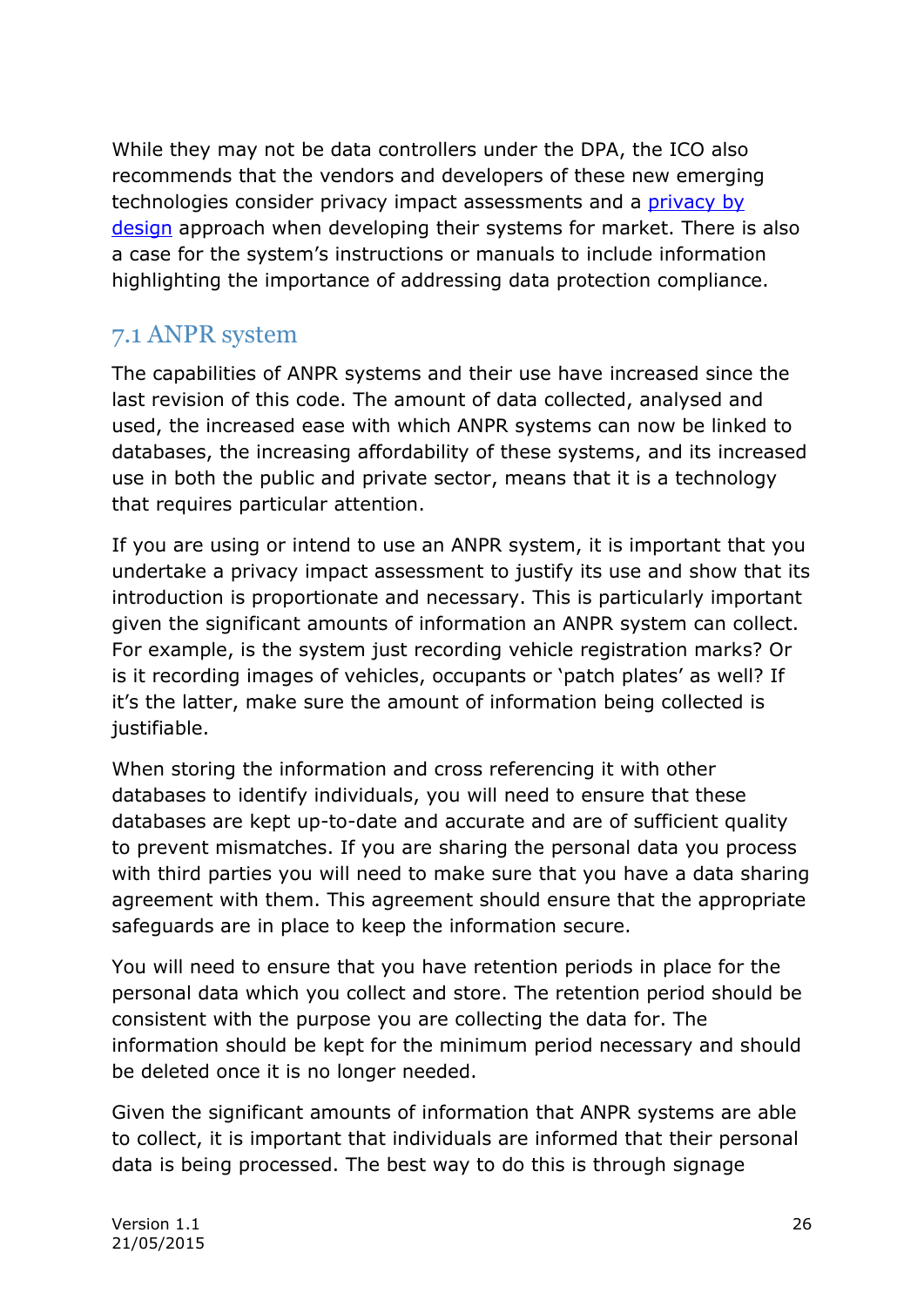explaining that ANPR recording is taking place and, if possible to do so, the name of the data controller collecting the information. While it is a challenge to inform motorists that they are being monitored, there are methods you can use, such as the Town and Country Planning Act (control of advertisements) Regulations 2007, to help provide this information (see section 9.1.2 for further detail).

## 7.2 Body worn video (BWV)

BWV involves the use cameras that are worn by a person and are usually attached to their clothing or uniform. These devices can often record both visual and audio information. They are increasingly used across different sectors, most commonly by law enforcement agencies, but their reducing cost means that even small businesses and the public are increasingly able to purchase and use such equipment.

BWV systems are likely to be more intrusive than the more 'normal' CCTV style surveillance systems because of its mobility. Before you decide to procure and deploy such a system, it is important that you justify its use and consider whether or not it is proportionate, necessary and addresses a pressing social need. If you are going to use audio recording as well as visual recording, the collection of audio and video needs to be justifiable. It is highly recommended that you undertake a privacy impact assessment to demonstrate that this is the case.

BWV devices have the ability to be switched on or off, but it is important to know when and when not to record. Continuous recording will require strong justification as it is likely to be excessive and cause a great deal of collateral intrusion. This is because continuous recording is likely to capture people going about their daily business, as well as the individual who is the focus of your attention. Remember that the presence of audio recording adds to the privacy intrusion (further detail on audio recording can be found in section 8 of this code). Further justification will be required if you are thinking of recording in more sensitive areas, such as private dwellings, schools, care homes etc. The pressing social need will have to be far greater in order for the use of BWV systems to be necessary and proportionate. This will require the operator to provide more evidence to support its use in this situation.

**Example:** It may be appropriate for a Parking Enforcement Officer to switch on their BWV camera when they believe an individual is being aggressive or there is the potential for aggression. However, it would not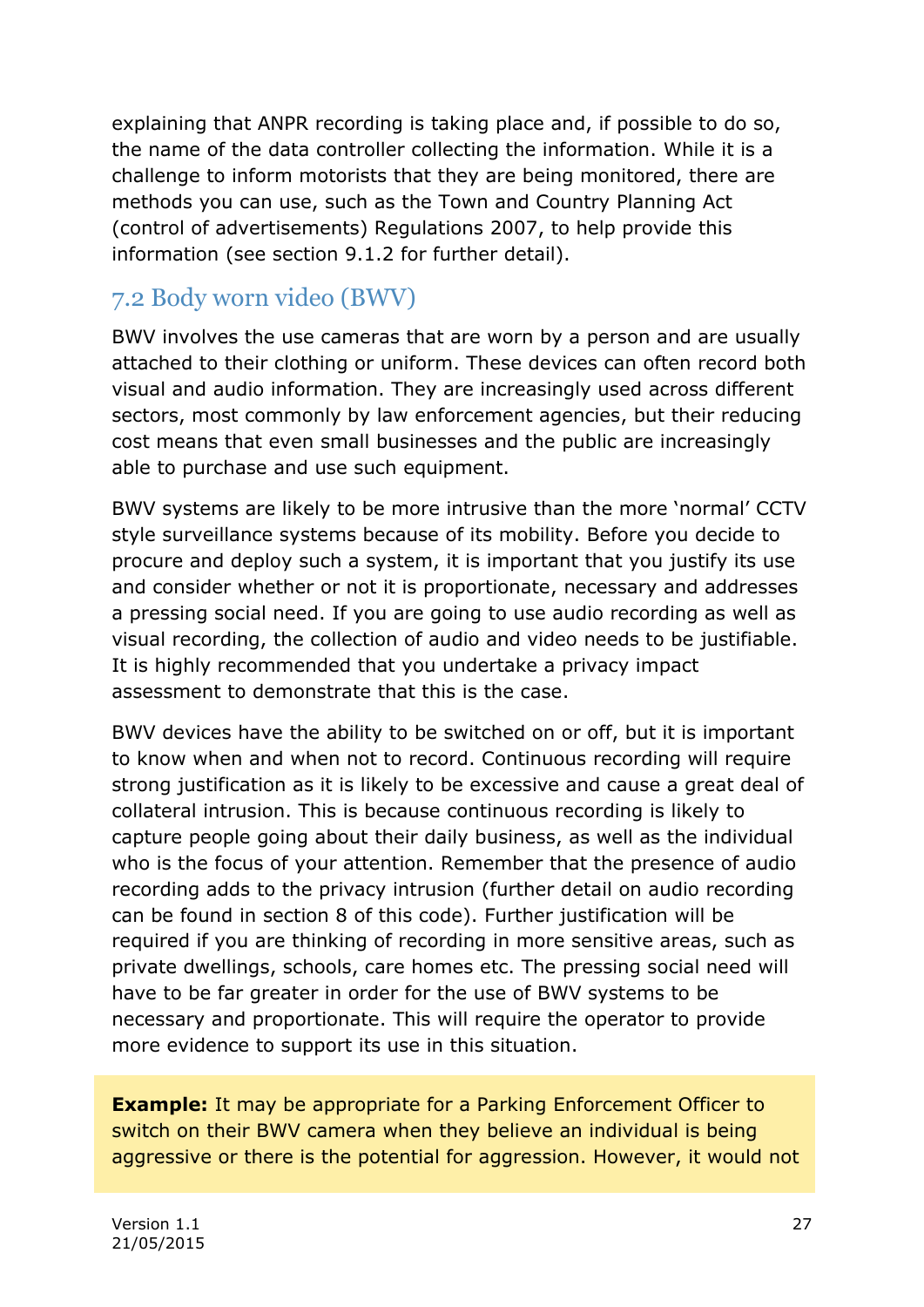be appropriate to switch it on when an individual is merely asking for directions.

If you want to use a BWV system that includes both video and audio recording, the most privacy friendly approach is to a purchase a system where video and audio recording can be controlled and turned on and off independently of each other. These two types of data processing should be considered as separate data streams and consideration should therefore be given to controlling them separately to ensure that irrelevant or excessive data is not obtained and held. Organisations may feel constrained by what is available on the market in terms of independent controls for audio and video, however this does not preclude organisations specifying the features they require and getting system providers to respond to these demands. The ICO also recommends that system manufacturers consider the advice contained in this code.

Where your BWV system cannot record audio and video separately, it should only be used where the recording of audio and video together can be justified. This is important as there will be situations where either audio recording or visual recording will be more intrusive (generally audio recording is likely to be more intrusive but visual recording may be more intrusive in particular situations, for example, where you encounter somebody in a state of undress). You should therefore assess both visual and audio recording for their privacy intrusion. It is therefore important that you identify a BWV system which has the ability to be controlled in such a manner at the procurement stage, or request a bespoke system be produced that has this ability.

Individuals using BWV systems should be able to provide sufficient fair processing to data subjects. As BWV cameras can be quite small or discreet, and could be recording in fast moving or chaotic situations, individuals may not be aware that they are being recorded. It is therefore important that clear signage is displayed, for example on an individual's uniform, to show that recording is taking place and whether the recording includes audio. You should also think of ways to provide further information to data subjects if they wish to find out more information, for example, directing them to the privacy notice on your website, if you have one.

Because of the volume of personal data and potentially sensitive personal data that BWV cameras will process and the portability of them, it is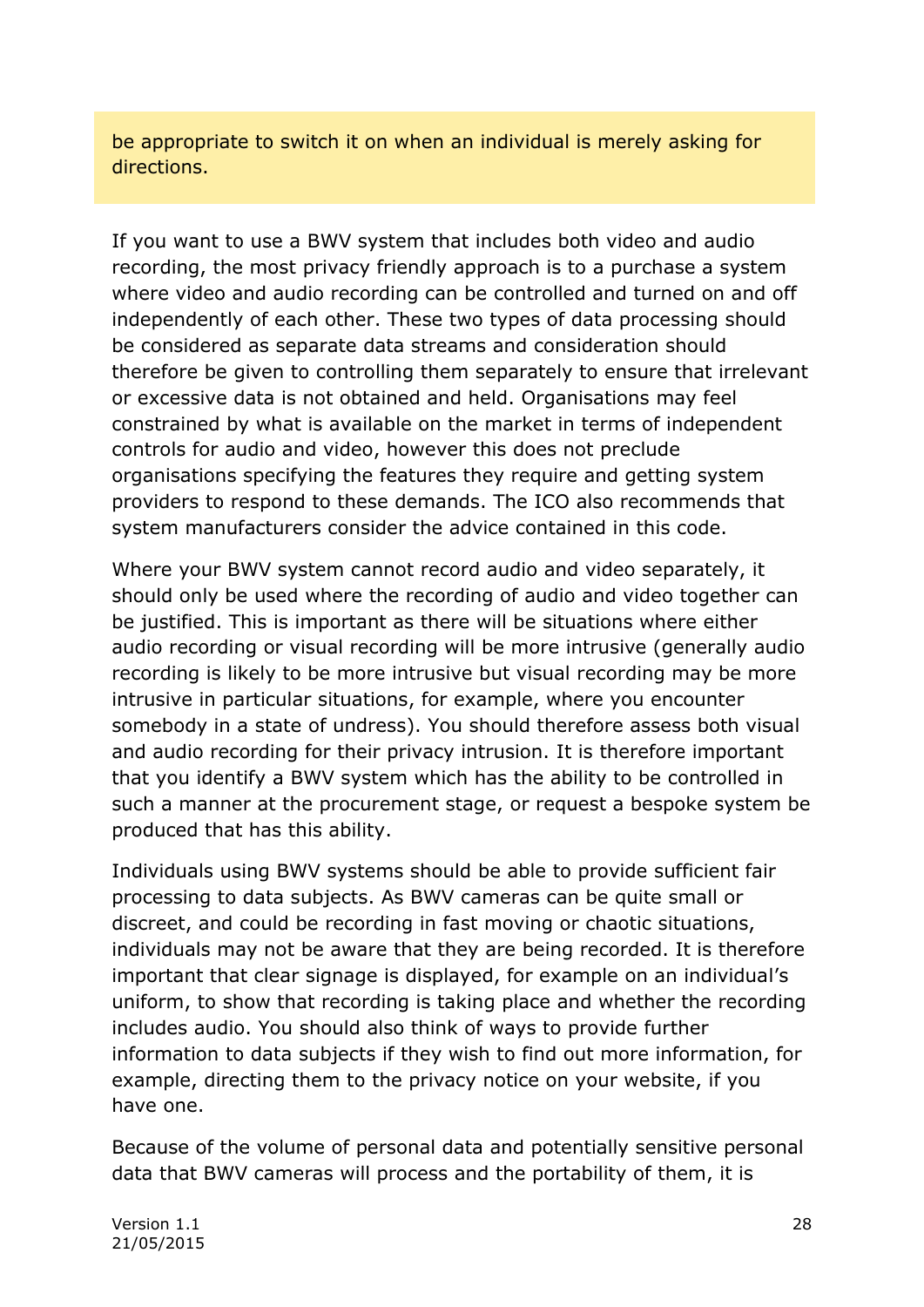important that you have appropriately robust technical and physical security in place to protect this information. For example, make sure devices can be encrypted, or where this is not appropriate have other ways of preventing unauthorised access to information.

However, BWV cameras are part of a larger workflow of information. You will need to make appropriate decisions about retention and disposal. As you may be recording a large amount of information, you need to ensure that you can store all of it and have a retention and disposal policy in place. The policy must set out how long the information should be kept for (this should be the minimum amount of time necessary to fulfil its original purpose) and when it should be disposed of, so that you do not hold excessive amounts of personal data. You should also consider whether you need to retain all of the footage captured by a device, or whether extracting short clips would be more appropriate.

The information should be stored so that recordings relating to a specific individual or event can be easily identified, located and retrieved. You should also store the data in a way that remains under your sole control, retains the quality of the original recording and is adequate for the purpose for which it was originally collected.

You should continue to monitor the use of the BWV system as a whole to see if it is still achieving its original purpose. If it appears that it is no longer achieving this purpose or it is no longer required, you should look at potentially less privacy intrusive methods to address the need.

If you are regularly going to share recorded information with third parties then it is important that you have a data sharing agreement in place with them.<sup>5</sup>

## 7.3 Unmanned Aerial Systems (UAS)

UAS refer to the whole system under which unmanned aerial vehicles (UAV) operate. They are also referred to using different names such as Remotely Piloted Aircraft Systems (RPAS) and drones. UAV are unmanned vehicles which, if fitted with a camera, are capable of recording images whilst airborne. These devices can vary in size from the very large, up to the size of a plane, to the very small, which can be the size of a remote control plane or helicopter. They were first used by the military, but are now much more affordable and, as with BWV systems, the smaller

-

<sup>&</sup>lt;sup>5</sup> For more advice on the use of BWV systems please see the College of Policing's [guidance](http://library.college.police.uk/docs/college-of-policing/Body-worn-video-guidance-2014.pdf)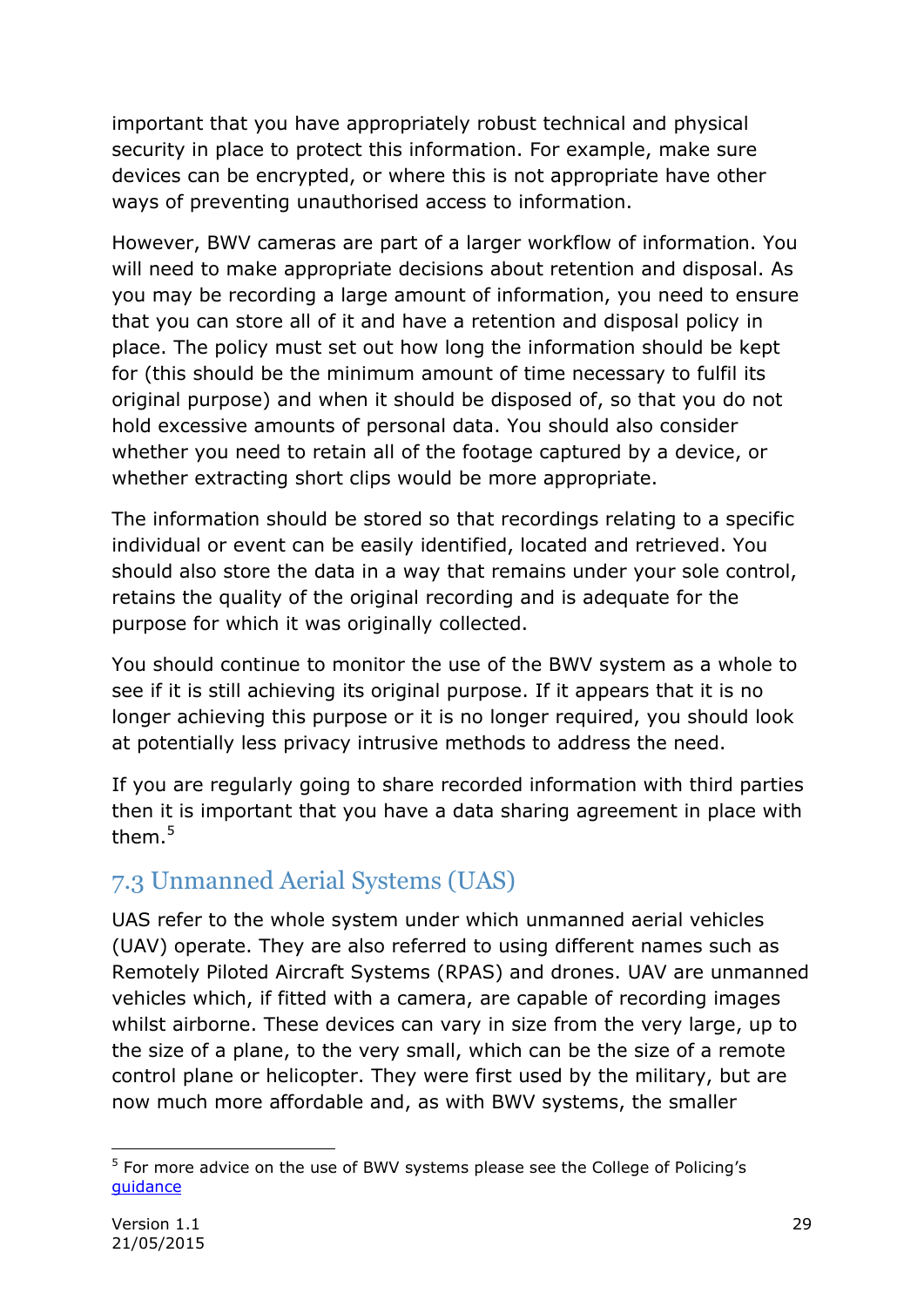devices can be easily purchased by businesses and members of the public.

A distinction should be drawn between those individuals who can be considered as 'hobbyists' and are therefore generally using their device for domestic purposes, and those individuals or organisations who use the device for professional or commercial purposes. Where UAS are used for non-domestic purposes, operators will need to comply with data protection obligations and it will be good practice for domestic users to be aware of the potential privacy intrusion which the use of UAS can cause to make sure they're used in a responsible manner.

**Example:** A business may purchase UAS to monitor inaccessible areas, such as a roof to check for damage. Its use should be limited to that specific function and recording should not occur when flying over other areas that may capture images of individuals.

The use of UAS have a high potential for collateral intrusion by recording images of individuals unnecessarily and therefore can be highly privacy intrusive, ie the likelihood of recording individuals inadvertently is high, because of the height they can operate at and the unique vantage point they afford. Individuals may not always be directly identifiable from the footage captured by UAS, but can still be identified through the context they are captured in or by using the devices ability to zoom in on a specific person. As such, it is very important that you can provide a strong justification for their use. As with all of the other technologies discussed in this section, performing a robust privacy impact assessment will help you decide if using UAS is the most appropriate method to address the need that you have identified.

As with other technologies discussed, it is important that the recording system on UAS can be switched on and off when appropriate. This is particularly important given the potential for the cameras to capture large numbers of individuals from a significant height. Unless you have a strong justification for doing so, and it is necessary and proportionate, recording should not be continuous. This is something which you should look at as part of the privacy impact assessment.

UAS cover the whole system, rather than just the device in the air, so you need to ensure that the whole system is compliant. You should ensure that any data which you have collected is stored securely, for example by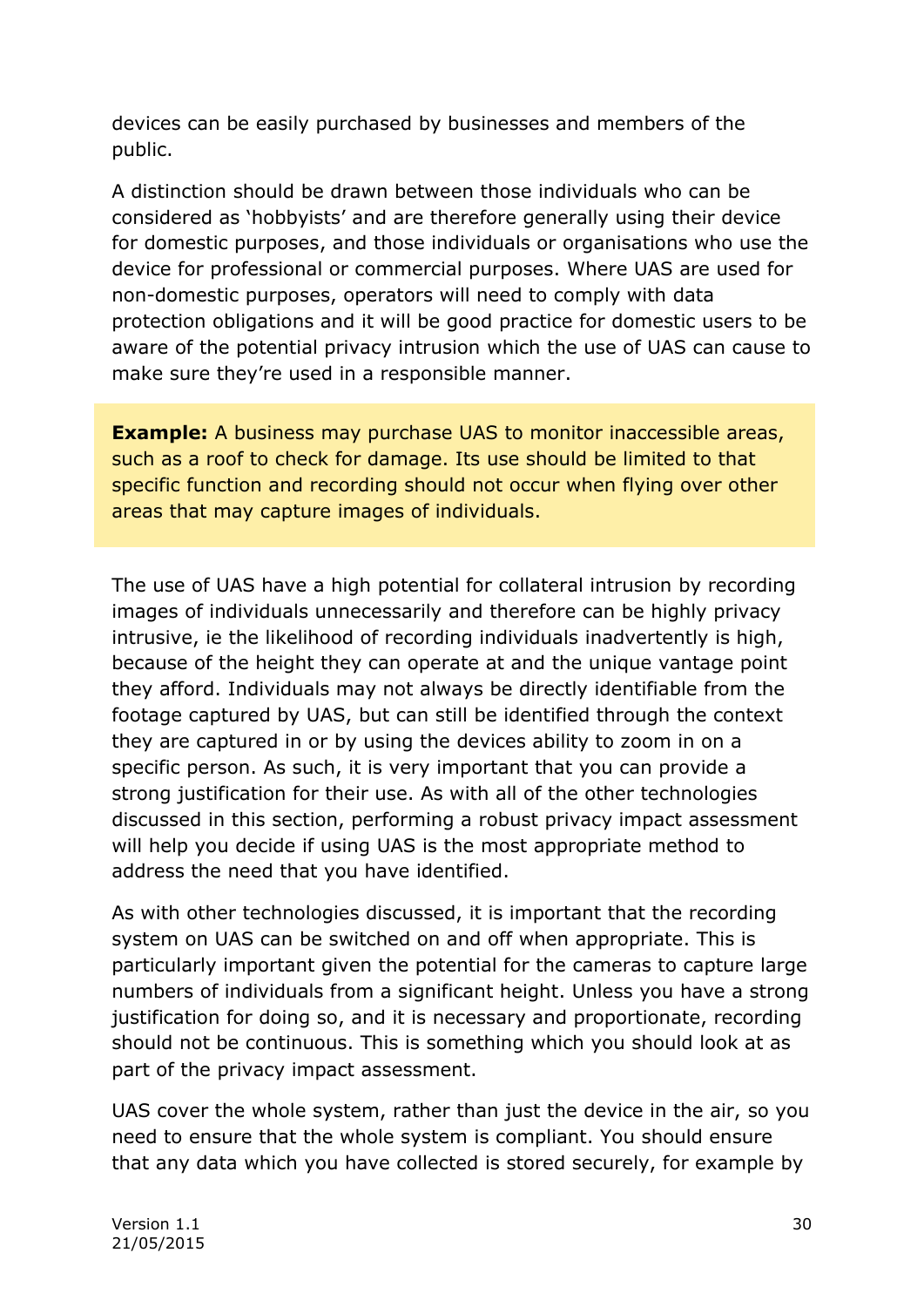using encryption or another appropriate method of restricting access to the information. You should also ensure that data is retained for the minimum time necessary for its purpose and disposed of appropriately when no longer required.

You may be able to reduce the risk of collateral intrusion by incorporating privacy by design methods. For example, you may be able to procure a device that has restricted vision so that its focus is only in one place. Privacy by design can be incorporated into your privacy impact assessment and can form part of your procurement process.

One major issue with the use of UAS is the fact that on many occasions, individuals are unlikely to realise that they are being recorded, or may not know that UAV have a camera attached. The challenge of providing fair processing information is something that you must address if you decide to purchase UAS.

You will need to come up with innovative ways of providing this information. For example, this could involve wearing highly visible clothing identifying yourself as the UAS operator, placing signage in the area you are operating UAS explaining its use and having a privacy notice on a website that you can direct people to, or some other form of privacy notice, so they can access further information.

Although these issues are the same as for any aerial vehicle with an attached camera, we have focused here on how UAS can be used as they are a novel device with the potential for a greater impact on privacy

## 7.4 Automated recognition technologies

The use of technologies to identify individuals' faces, the way that they walk or their eye movements, for example when they are looking at advertising, are being increasingly used by organisations. These types of technologies attract the same data protection concerns as those discussed already in this code. If you are thinking of using these systems you must provide fair processing information to data subjects. If you are storing this information you will also need to have an appropriate retention and disposal schedule and have suitable technological and physical security measures in place.

If you are using cameras to identify people's faces, you must ensure that you use high quality cameras to make sure you are capturing the individual accurately enough to fulfil the intended purpose. The results of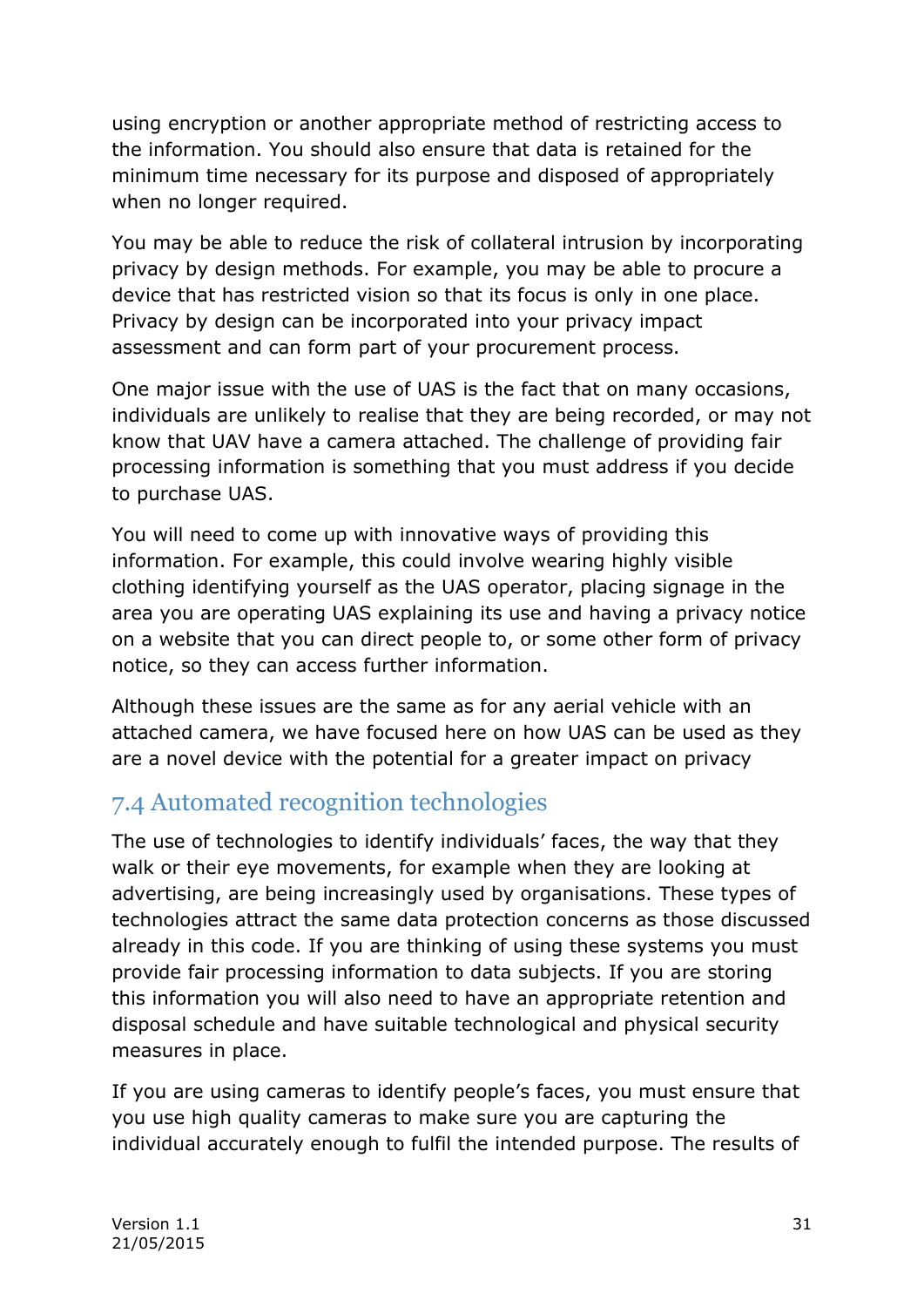this automatic matching should be monitored by a trained individual to ensure that there haven't been any mismatches.

Any use of these automated technologies should involve some level of human interaction and should not be done on a purely automated basis.

## 7.5 Privacy impact assessments and privacy by design

Clearly all of these technologies have the potential to be privacy intrusive. None of these devices should be purchased merely because they are available, affordable or in the belief that it will garner public approval.

It is very important that you perform a privacy impact assessment. As mentioned earlier in this document, the ICO has produced a code of practice which can help you do this, '[conducting privacy impact](http://ico.org.uk/for_organisations/data_protection/topic_guides/~/media/documents/library/data_protection/practical_application/pia-code-of-practice-final-draft.pdf)  [assessments code of practice](http://ico.org.uk/for_organisations/data_protection/topic_guides/~/media/documents/library/data_protection/practical_application/pia-code-of-practice-final-draft.pdf)'. You will need to consider the privacy issues involved with using these new surveillance systems and see if their use would be necessary and proportionate and address a pressing need that you have identified. You should consider less privacy intrusive methods of achieving this need where possible. Privacy impact assessments are also beneficial because consultation is a key element of the process; this will help you to understand the public's reaction to your proposal and people's views about potential privacy intrusion.

If you are using these devices, you should incorporate privacy by design features. This should be in your criteria for procuring the device and in the decisions you make about deployment and configuration. For example, you should make sure the equipment has the ability to be switched on or off, if this is appropriate, so that recording is not continuous, or be able to switch off either image or sound recording independently of each other where to capture of both would be excessive. Unless continuous recording can be shown to be justified, you should only record when it is necessary and is done for the specific purpose it is being used for. The equipment must also be of sufficient quality and standard to achieve its stated purpose.

**Example:** A car park operator is looking at whether to use ANPR to enforce parking restrictions. A privacy impact assessment is undertaken which identifies how ANPR will address the problem, the privacy intrusions and the ways to minimise these intrusions, such as information being automatically deleted when a car that has not contravened the restrictions leaves a car park.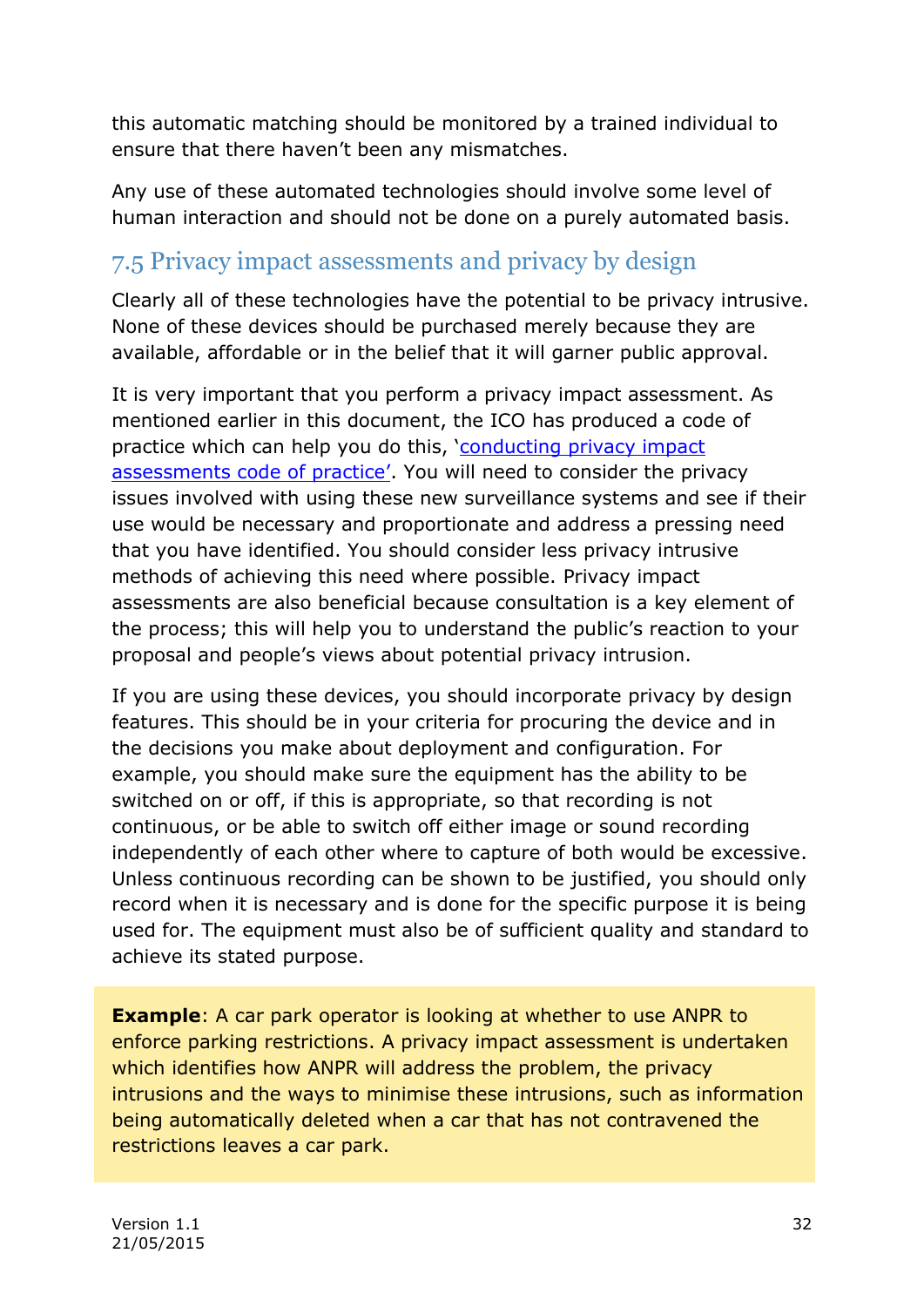## 7.6 Privacy notices

It is clear that these and similar devices present more difficult challenges in relation to providing individuals with fair processing information, which is a requirement under the first principle of the DPA. For example, it will be difficult to ensure that an individual is fully informed of this information if the surveillance system is airborne, on a person or, in the case of ANPR, not visible at ground level or more prevalent then it may first appear.

However, these are issues that must be tackled as you are unlikely to comply with the data protection principles unless you make all reasonable efforts to provide fair processing information. If you are considering using such devices, you will need to come up with appropriate and potentially innovative ways of informing individuals of their rights.

**Example:** In addition to more traditional methods, it may be useful to use social media to inform individuals that certain types of surveillance systems are in operation at a specific time and in a specific area. Further links can be provided to privacy notices so that data subjects can find out more information if they are interested. This would essentially function as a layered privacy notice.

One of the main rights that a privacy notice helps deliver is an individual's right of subject access. If you have decided that you are going to use these devices you will need to have the ability to provide information to requestors, be able to obscure or edit the information where necessary and have staff trained to deal with the different issues that may arise when responding to a subject access request. If you're a public authority you will also need to consider your response to freedom of information requests.

# 8. Using the equipment

It is important that a surveillance system produces information that is of a suitable quality to meet the purpose for which it was installed. If identification is necessary, then poor quality information that does not help to identify individuals may undermine the purpose for installing the system.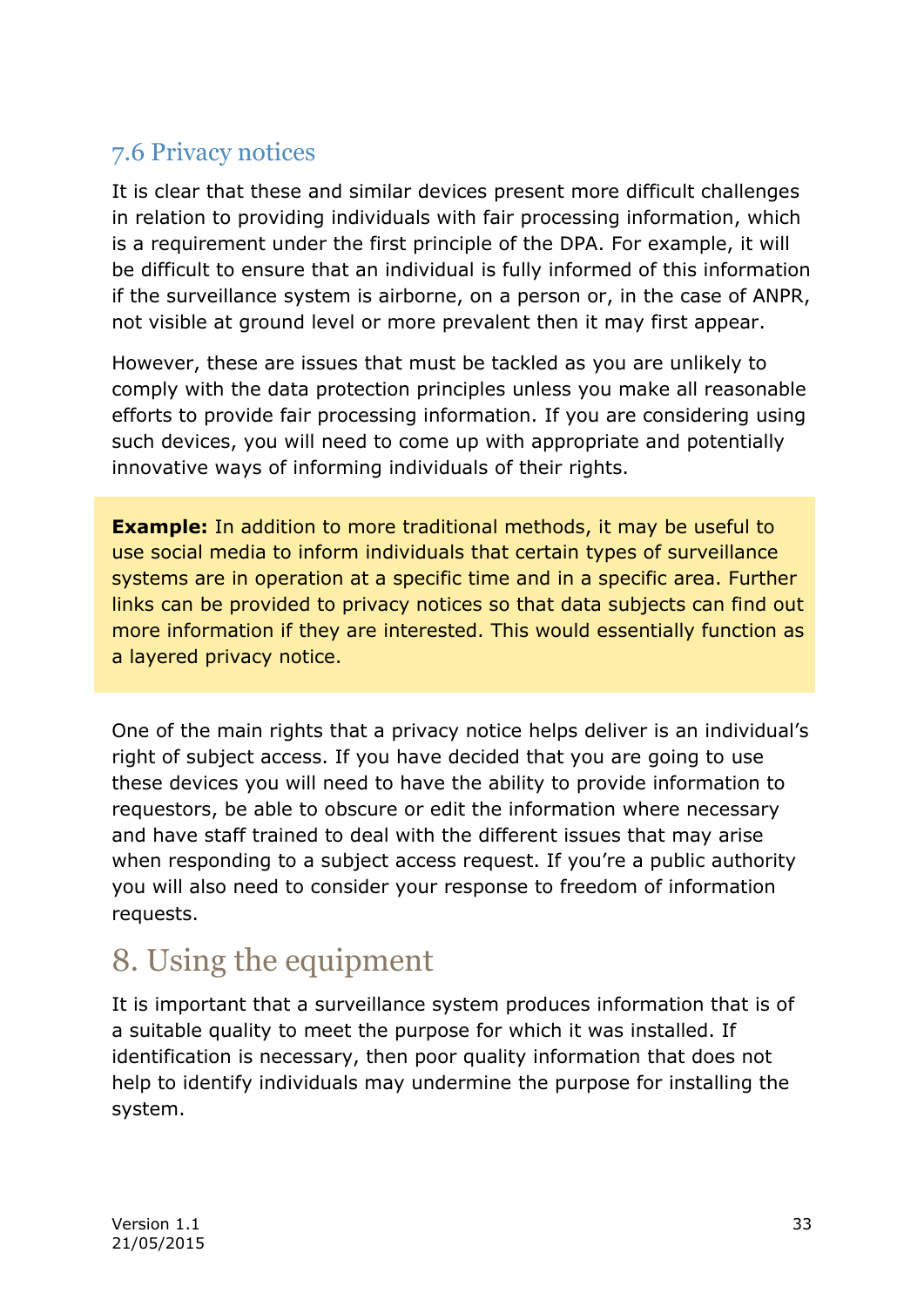- Does your recording system produce good clear quality information? Will the quality of the information be maintained throughout the recording process?
- Have you considered the compression settings for recording material? In a digital system, a high level of compression will result in lower picture quality on playback.
- Have you set up the recording medium in such a way that information cannot be inadvertently corrupted?
- Is there a regular check that the date and time stamp recorded on images is accurate (for example, when the UK switches between summer and winter time)?
- Has a regular maintenance regime been set up to ensure that the system continues to produce high quality information?
- Have you ensured that your wireless transmission system is suitably secure, if one is used? If necessary, do you have the ability to encrypt information?
- As with ANPR systems where existing matching databases are used, have you ensured their accuracy? Do you have procedures in place for the continued monitoring of databases accuracy? Guiding Principle 12 of the POFA code addresses this issue.

The Surveillance Camera Commissioner is responsible under the POFA code for providing advice on recommended operational, technical and occupational competency standards.

Surveillance systems should not normally be used to record conversations between members of the public as this is highly intrusive and unlikely to be justified. You should choose a system without this facility if possible. If your system comes equipped with an independent sound recording facility then you should turn this off or disable it in some other way, unless you can clearly justify its use with robust supporting evidence. If you cannot control sound recording separately you will need to consider how privacy intrusive the system is as a whole, including the recording of sound.

**Example:** Where you are considering using an audio capability on a BWV system, have you considered whether this is appropriate in a privacy impact assessment and if so, have you mitigated the level of intrusion by using privacy by design?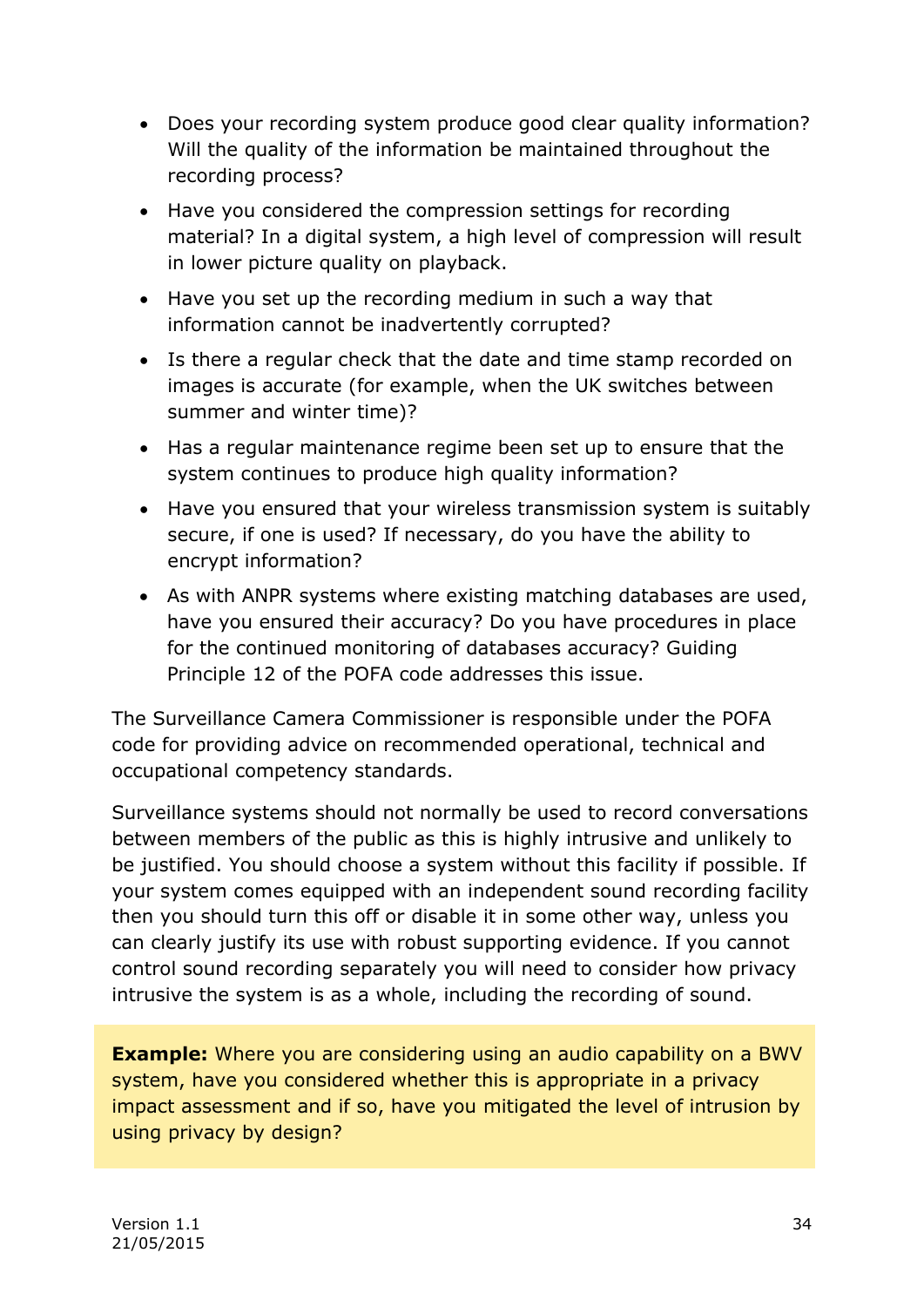The use of audio recording, particularly where it is continuous, will, in most situations, be considered more privacy intrusive than purely visual recording. Its use will therefore require much greater justification. Audio recording should only be used where:

- You have identified a need or issue which can be characterised as a pressing social need and can evidence that this need must be addressed.
- 1. You have considered other less privacy intrusive methods of addressing the need.
- 2. Having reviewed the other less privacy intrusive methods, you have concluded that these will not appropriately address the identified issue and the only way to address the issue is through the use of audio recording.
- 3. You should ensure that at the point of purchase of the audio system all appropriate privacy by design methods have been incorporated into the system. If you have already bought the system, you should look to see if you can incorporate any privacy by design technologies.
- 4. If you are using audio recording you should make sure that the system you have bought provides a high enough quality of recording to achieve your stated aim.
- 5. You should make it clear to data subjects that audio recording is taking place, over and above any visual recording which is already occurring.
- 6. The best way to make sure these requirements are met is to carry out a thorough privacy impact assessment. (Please also see section 7.2 for specific detail on audio recording in relation to BWV systems).

Below are some examples of where audio monitoring and recording may be justified. However, if you can evidence that you have gone through the process above, you may be able to justify other uses of audio recording.

- Audio based alert systems, such as those triggered by changes in noise patterns such as sudden shouting. Conversations must not be recorded, and operators should not listen in.
- Two-way audio feeds from 'help points' covered by CCTV cameras, where these are activated by the person requiring assistance.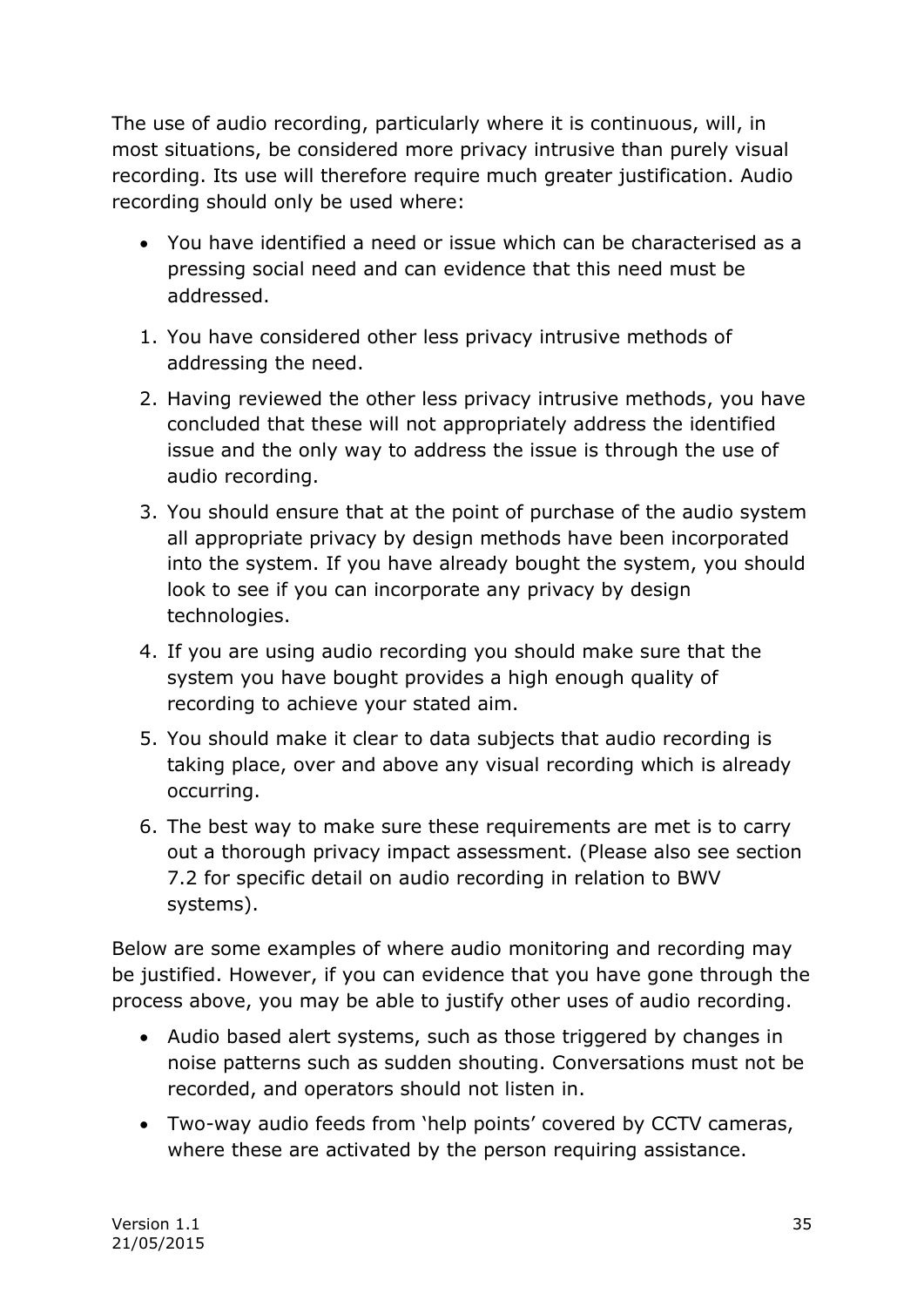- Conversations between staff and particular individuals where a reliable record is needed of what was said so it might be used as evidence in an investigation, such as in the charging area of a police custody suite.
- Where recording is triggered due to a specific threat.

This advice reflects the decision in the case involving [Southampton City](http://www.informationtribunal.gov.uk/DBFiles/Decision/i962/20130220%20Decision%20Amended%20EA20120171.pdf)  [Council](http://www.informationtribunal.gov.uk/DBFiles/Decision/i962/20130220%20Decision%20Amended%20EA20120171.pdf) (the council) in which the ICO issued an enforcement notice to the council ordering it to stop requiring taxis to carry out continuous video and audio recording in order to gain a license to operate in the city. The ICO and ultimately the First-Tier Tribunal (Information Rights) considered this to be a breach of principle one of the DPA, ruling that the measure was disproportionate and not justified under article 8 of the HRA (the right to private life). The argument above would similarly apply to other forms of public transport, unless clear justification for continuous recording can be provided.

Some CCTV has the ability to broadcast messages to those under surveillance. You should only use this option when the messages directly relate to the purpose for which the system was installed.

- If there is an audio monitoring or recording capability and its use is not well justified has this been disabled?
- If an audio based alert system is being used are measures in place to prevent conversations being monitored or recorded?
- If there are audio communications with help points, are these initiated by those requiring assistance?
- If a message broadcast facility is used, are the messages limited to those consistent with the original purpose for establishing the system?

# 9. Responsibilities

## 9.1 Letting people know

You must let people know when they are in an area where a surveillance system is in operation.

The most effective way of doing this is by using prominently placed signs at the entrance to the surveillance system's zone and reinforcing this with further signs inside the area. This message can also be backed up with an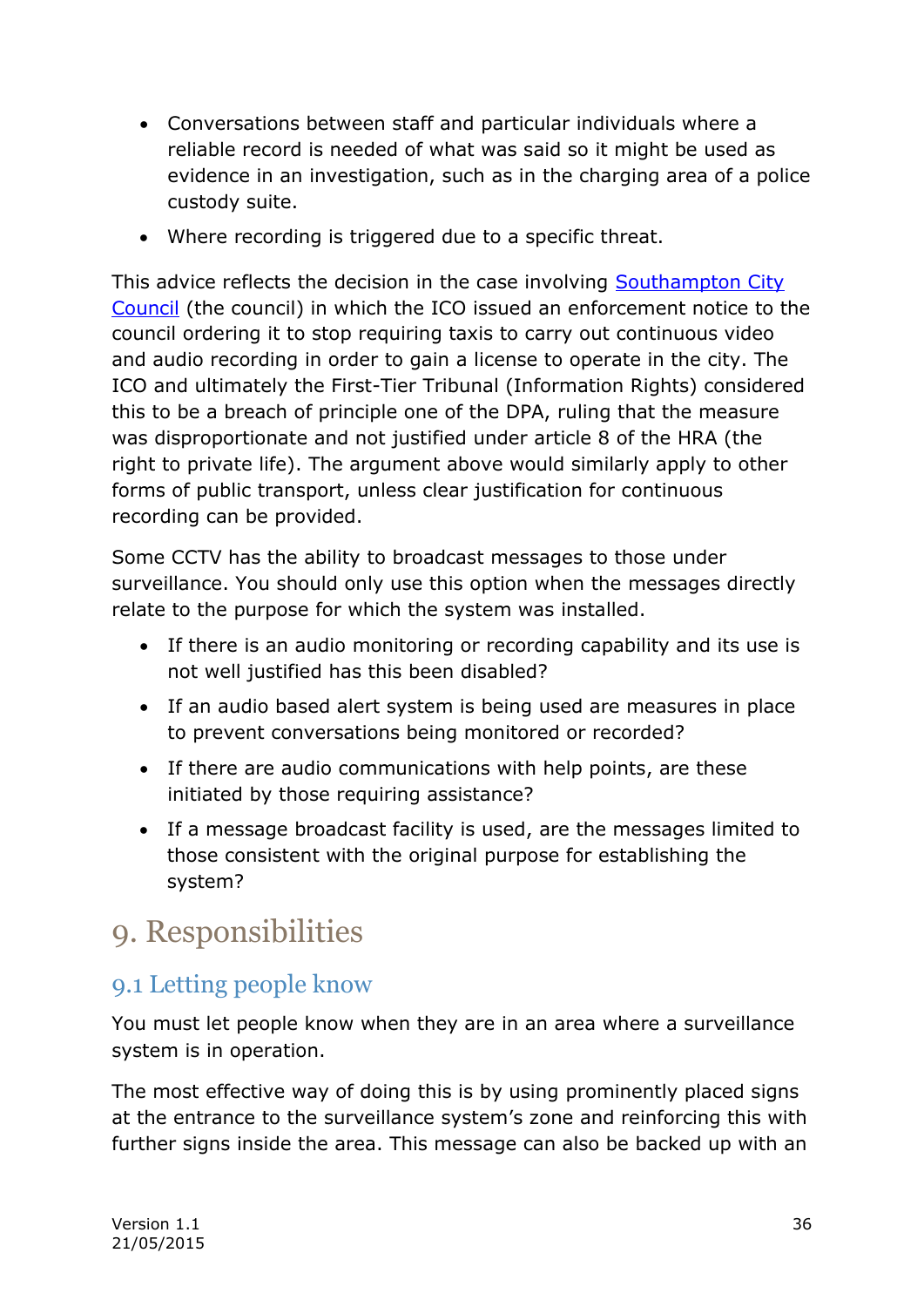audio announcement, where public announcements are already used, such as on a train.

Clear and prominent signs are particularly important where the surveillance systems are very discreet, or in locations where people might not expect to be under surveillance. As a general rule, signs should be more prominent and frequent in areas where people are less likely to expect that they will be monitored by a surveillance system. This is particularly important when an ANPR system is being used that covers a large area.

In exceptional circumstances where audio recording is being used, this should be stated explicitly and prominently. It should also be clearly stated if audio recording is used for a different or further purpose than visual recording.

Signs should:

- be clearly visible and readable;
- contain details of the organisation operating the system, the purpose for using the surveillance system and who to contact about the scheme (where these things are not obvious to those being monitored);
- include basic contact details such as a simple website address, telephone number or email contact; and

be an appropriate size depending on context. For example, whether they are viewed by pedestrians or car drivers.

Signs do not need to say who is operating the system if this is obvious. If a surveillance system is installed within a shop, for example, it will be obvious that the shop is responsible. All staff should know what to do or who to contact if a member of the public makes an enquiry about the surveillance system.

**Example:** "Images are being monitored and recorded for the purposes of crime prevention and public safety. This scheme is controlled by Greentown Borough Council. For more information, call 01234 567890."

- Do you have signs in place informing people that CCTV is in operation?
- Do your signs convey the appropriate information?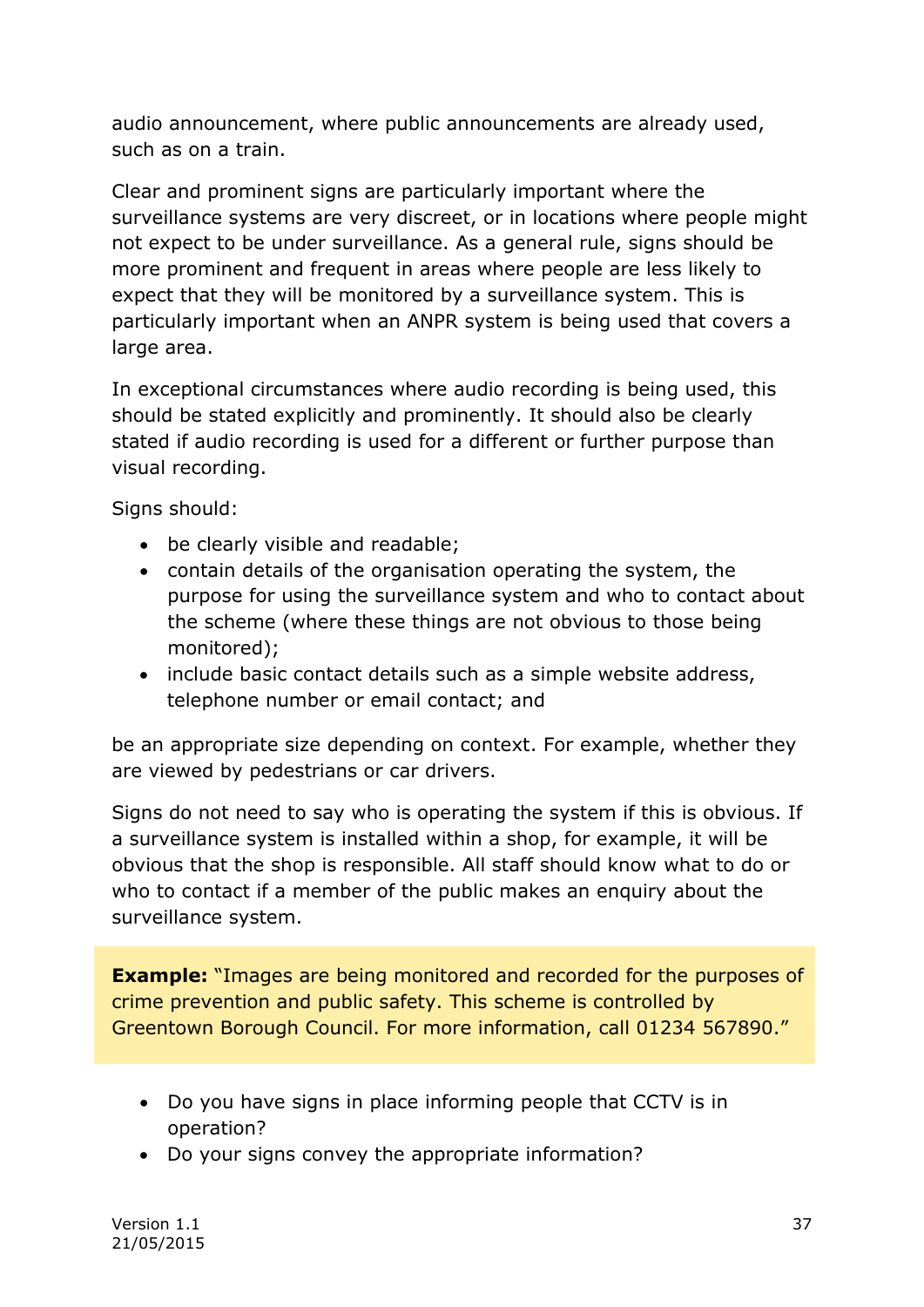Guiding Principle 3 of the POFA code promotes transparency and regular engagement with those that are likely to be monitored. This is a vital part of assessing whether any surveillance is justified and that its purpose is understood.

It is also recommended in most FOIA publication scheme definition documents that the location of CCTV systems should be published.

## 9.1.2 Signs on roads

Appropriate signs must be provided to alert drivers to the use of cameras on the road network or in areas that vehicles have access to, such as car parks. It is important that these signs do not affect the safety of road users. You should consider the amount of time the driver will have to read the information you provide; particularly where the road has a high speed limit. Signs must make clear that cameras are in use and explain who is operating them, so that individuals know who holds information about them and therefore have the opportunity to make further enquires about what is happening with their data. Where authorised signs under road traffic sign regulations are used and these don't explain which organisation is operating the cameras then supplementary signs should be used such as those permitted by Town and Country Planning (control of advertisements) Regulations 2007.

#### 9.2 Other responsibilities

Staff operating a surveillance system also need to be aware of two further rights that individuals have under the DPA. They need to recognise a request from an individual to prevent processing likely to cause substantial and unwarranted damage or distress (s10 DPA) and one to prevent automated decision-taking in relation to the individual (s12 DPA).

Experience has shown that the operators of surveillance systems are highly unlikely to receive such requests. If you do, guidance on these rights is available from the Information Commissioner's Office.<sup>6</sup>

If the surveillance system covers a public space, the organisation operating the system should be aware of the possible licensing requirements imposed by the Security Industry Authority.

<sup>-</sup><sup>6</sup> "How can I stop them processing my personal information?" and "Preventing decisions based on automated processing of personal information" can both be found on the ICO website: [www.ico.org.uk.](http://www.ico.org.uk/) You may also wish to consult our Legal Guidance.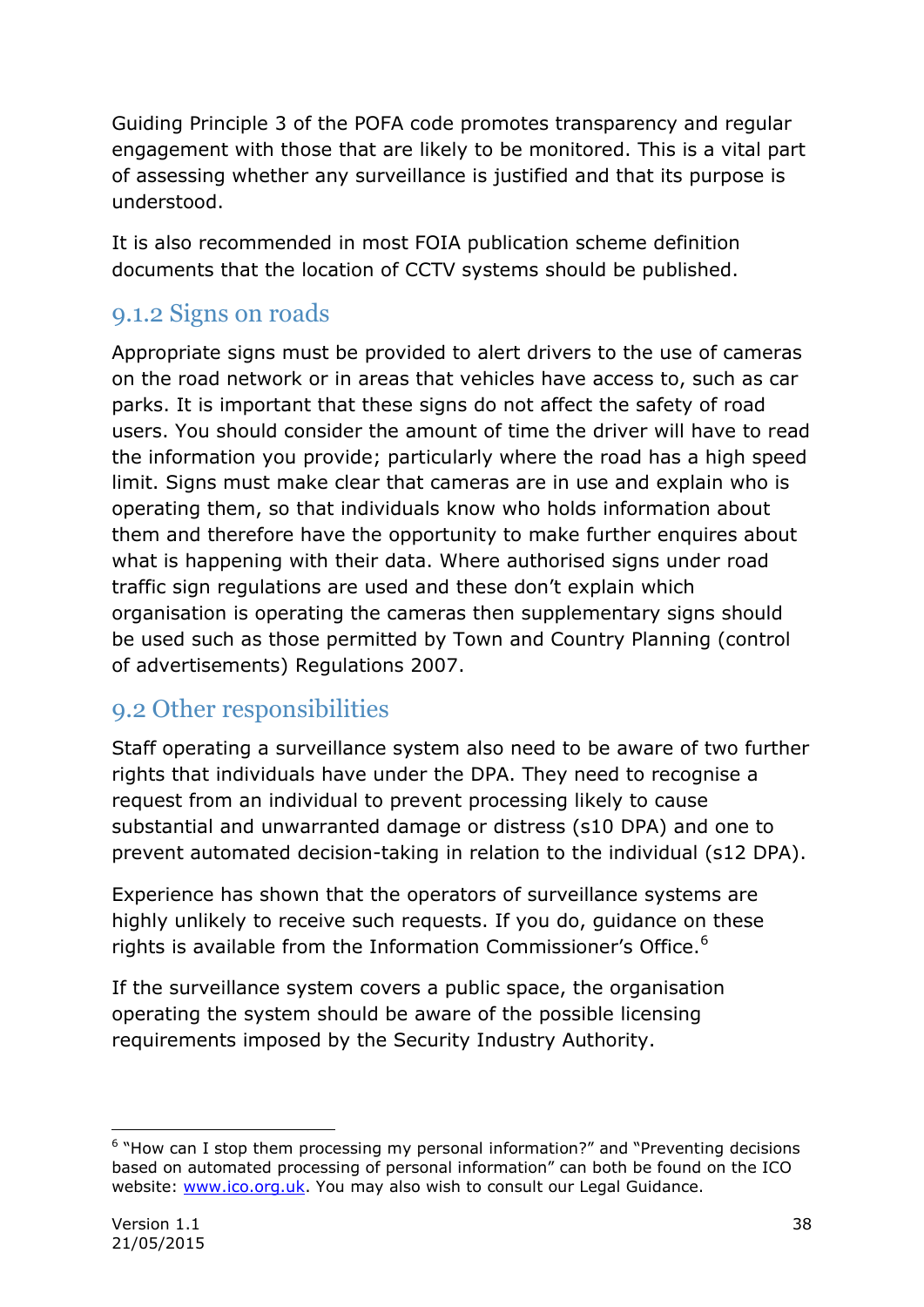A public space surveillance (CCTV) licence is required when operatives are supplied under a contract for services. Under the provisions of the Private Security Industry Act 2001, it is a criminal offence for staff to be contracted as public space surveillance CCTV operators in England, Wales, Northern Ireland and Scotland without an SIA licence.

- Do the relevant staff know how to deal with any request to prevent processing or prevent automated decision making and where to seek advice?
- Have you satisfied any relevant licensing requirements?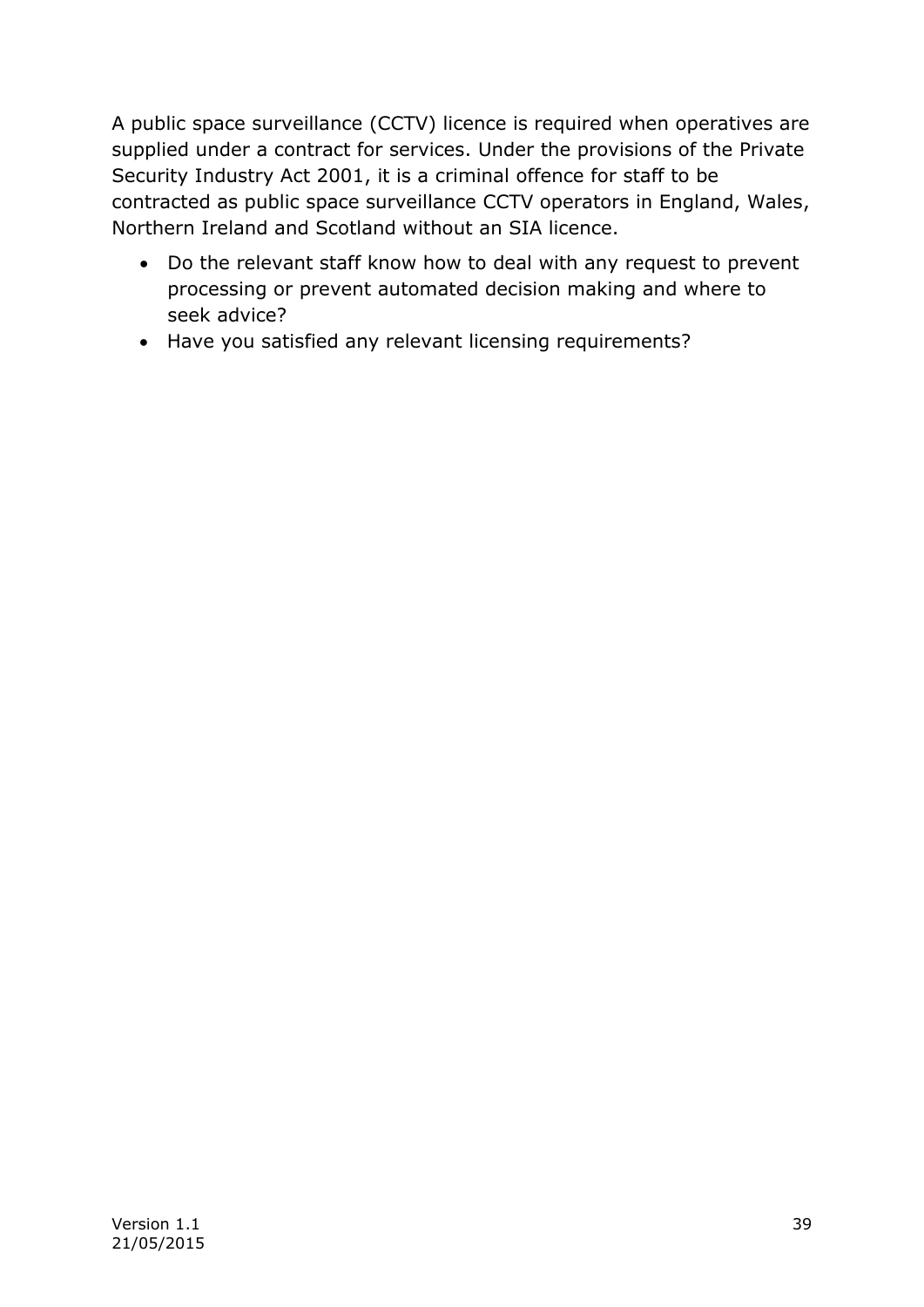# Appendix 1

# The Data Protection Act 1998: data protection principles

1. Personal data shall be processed fairly and lawfully and, in particular, shall not be processed unless-

(a) at least one of the conditions in Schedule 2 is met, and

(b) in the case of sensitive personal data, at least one of the conditions in Schedule 3 is also met.

2. Personal data shall be obtained only for one or more specified and lawful purposes, and shall not be further processed in any manner incompatible with that purpose or those purposes.

3. Personal data shall be adequate, relevant and not excessive in relation to the purpose or purposes for which they are processed.

4. Personal data shall be accurate and, where necessary, kept up to date.

5. Personal data processed for any purpose or purposes shall not be kept for longer than is necessary for that purpose or those purposes.

6. Personal data shall be processed in accordance with the rights of data subjects under this Act.

7. Appropriate technical and organisational measures shall be taken against unauthorised or unlawful processing of personal data and against accidental loss or destruction of, or damage to, personal data.

8. Personal data shall not be transferred to a country or territory outside the European Economic Area unless that country or territory ensures an adequate level of protection for the rights and freedoms of data subjects in relation to the processing of personal data.

This is not a full explanation of the principles. For more general information, see our Legal Guidance<sub>1</sub>.

1 The ICO's "Data Protection Act 1998 Legal Guidance" is available on the ICO website: [www.ico.org.uk](http://www.ico.org.uk/)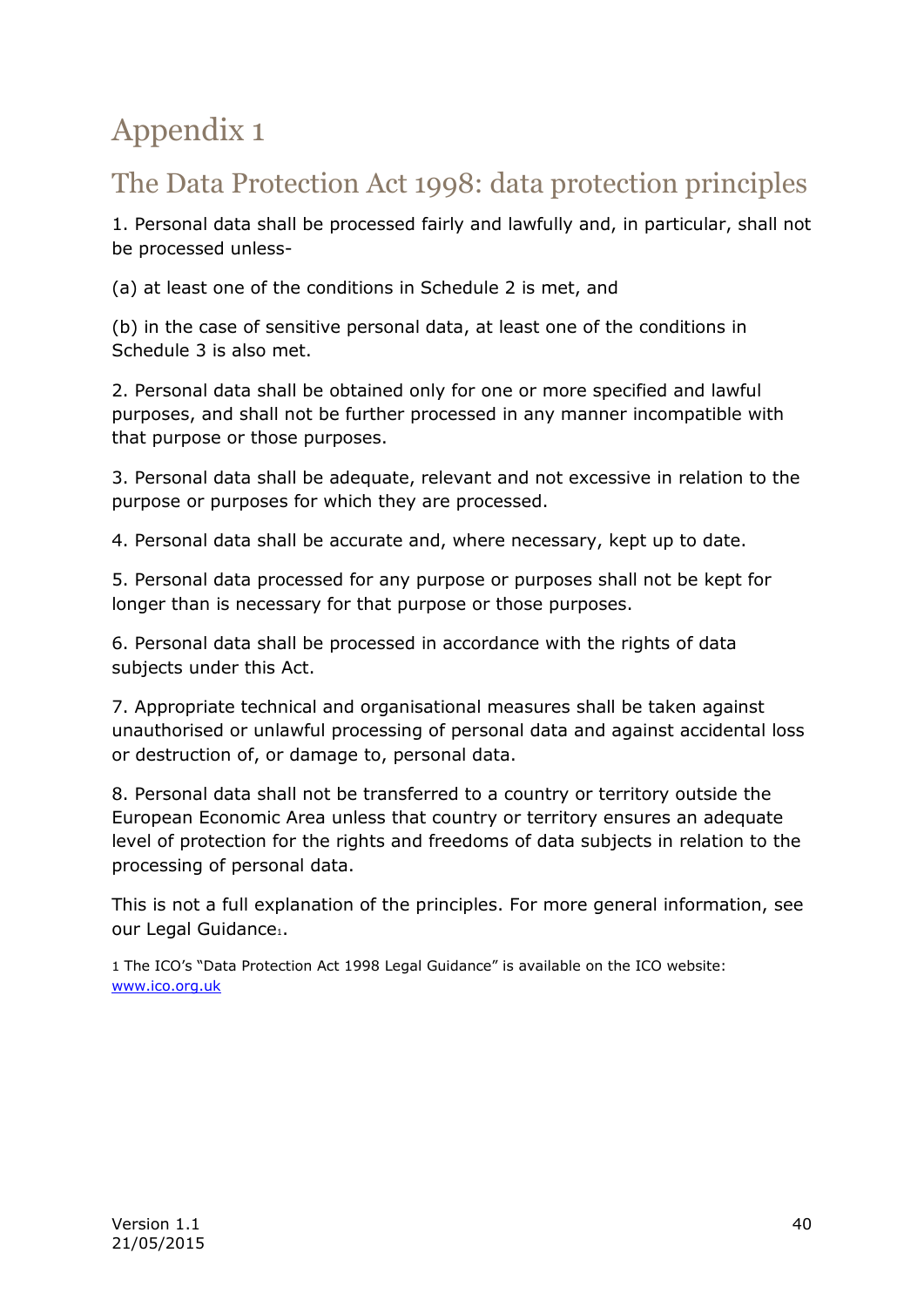# Appendix 2

# Checklist for users of limited CCTV systems

## monitoring small retail and business premises

This CCTV system and the images produced by it are controlled by ………………….. who is responsible for how the system is used and for notifying the Information Commissioner about the CCTV system and its purpose (which is a legal requirement of the Data Protection Act 1998)<sub>1</sub>.

We (……) have considered the need for using CCTV and have decided it is required for the prevention and detection of crime and for protecting the safety of customers. It will not be used for other purposes. We conduct an annual review of our use of CCTV.

|                                               | Checked<br>(Date) | By | Date of next<br>review |
|-----------------------------------------------|-------------------|----|------------------------|
|                                               |                   |    |                        |
| Notification has been submitted to the        |                   |    |                        |
| Information Commissioner and the next         |                   |    |                        |
| renewal date recorded.                        |                   |    |                        |
|                                               |                   |    |                        |
|                                               |                   |    |                        |
| There is a named individual who is            |                   |    |                        |
| responsible for the operation of the          |                   |    |                        |
| system.                                       |                   |    |                        |
|                                               |                   |    |                        |
|                                               |                   |    |                        |
| The problem we are trying to address has      |                   |    |                        |
| been clearly defined and installing cameras   |                   |    |                        |
| is the best solution. This decision should be |                   |    |                        |
| reviewed on a regular basis.                  |                   |    |                        |
|                                               |                   |    |                        |
| A system has been chosen which produces       |                   |    |                        |
| clear images which the law enforcement        |                   |    |                        |
| bodies (usually the police) can use to        |                   |    |                        |
| investigate crime and these can easily be     |                   |    |                        |
| taken from the system when required.          |                   |    |                        |
|                                               |                   |    |                        |
|                                               |                   |    |                        |
| Cameras have been sited so that they          |                   |    |                        |
| provide clear images.                         |                   |    |                        |
|                                               |                   |    |                        |
|                                               |                   |    |                        |
| Cameras have been positioned to avoid         |                   |    |                        |
| capturing the images of persons not           |                   |    |                        |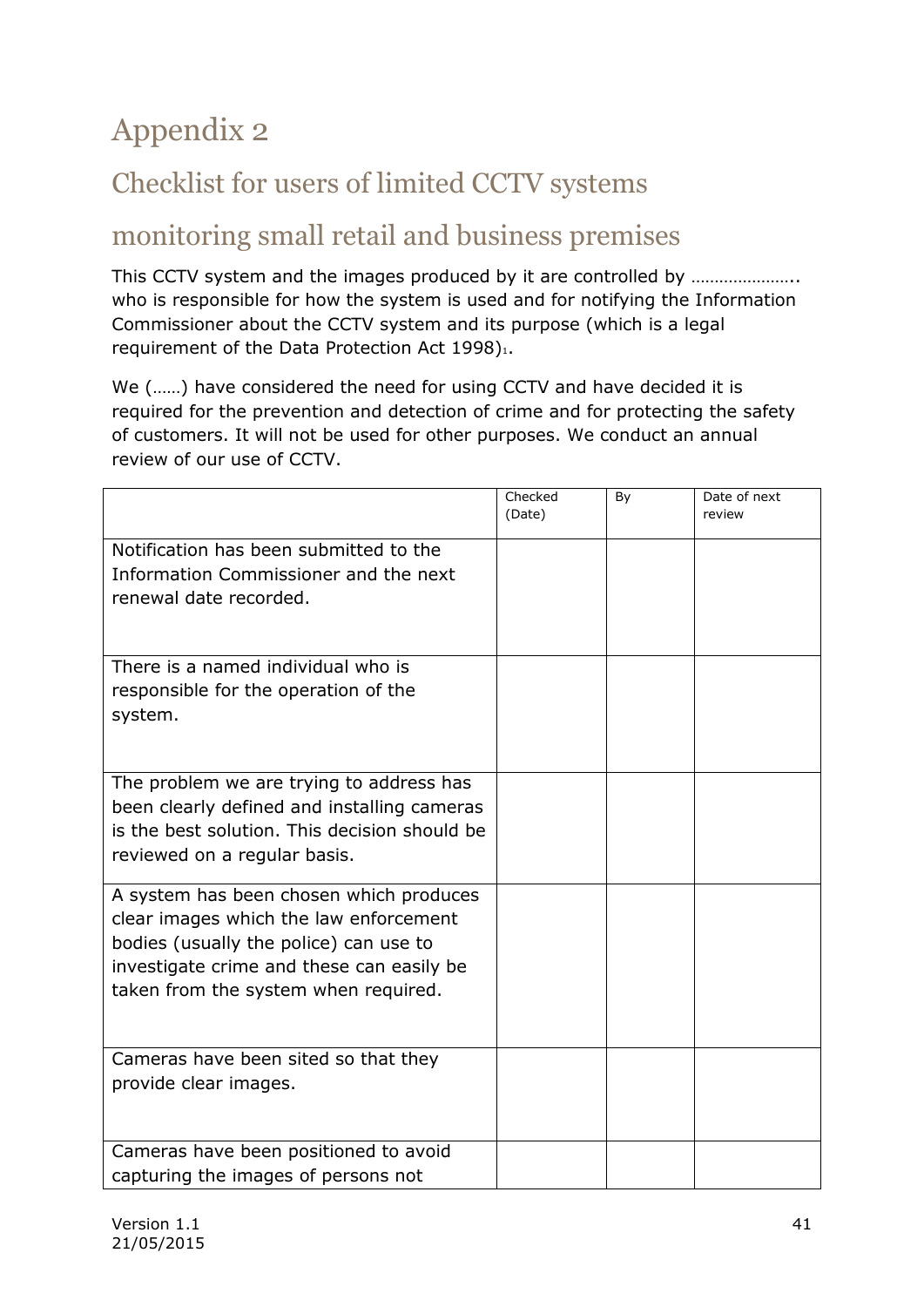| visiting the premises.                                                                                                                                                                                                                 |  |  |
|----------------------------------------------------------------------------------------------------------------------------------------------------------------------------------------------------------------------------------------|--|--|
|                                                                                                                                                                                                                                        |  |  |
| There are visible signs showing that CCTV<br>is in operation. Where it is not obvious who<br>is responsible for the system contact<br>details are displayed on the sign(s).                                                            |  |  |
| Images from this CCTV system are<br>securely stored, where only a limited<br>number of authorised persons may have<br>access to them.                                                                                                  |  |  |
| The recorded images will only be retained<br>long enough for any incident to come to<br>light (eg for a theft to be noticed) and the<br>incident to be investigated.                                                                   |  |  |
| Except for law enforcement bodies, images<br>will not be provided to third parties.                                                                                                                                                    |  |  |
| The potential impact on individuals' privacy<br>has been identified and taken into account<br>in the use of the system.                                                                                                                |  |  |
| The organisation knows how to respond to<br>individuals making requests for copies of<br>their own images. If unsure the controller<br>knows to seek advice from the Information<br>Commissioner as soon as such a request is<br>made. |  |  |
| Regular checks are carried out to ensure<br>that the system is working properly and<br>produces high quality images.                                                                                                                   |  |  |

#### **Please keep this checklist in a safe place until the date of the next review.**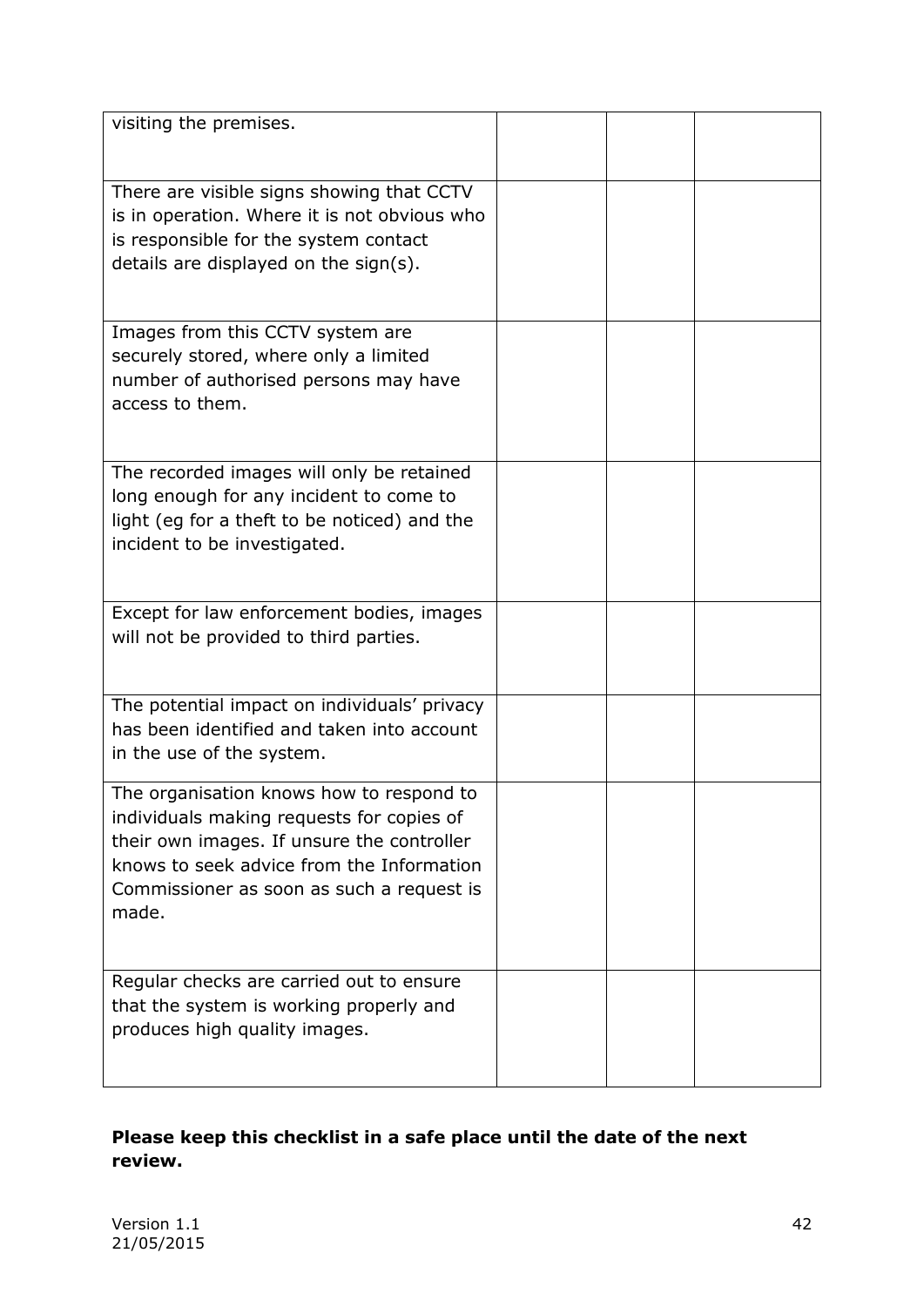1 Not all small businesses need to notify. Current notification requirements can be found at www.ico.org.uk/what\_we\_cover/data\_protection/notification.aspx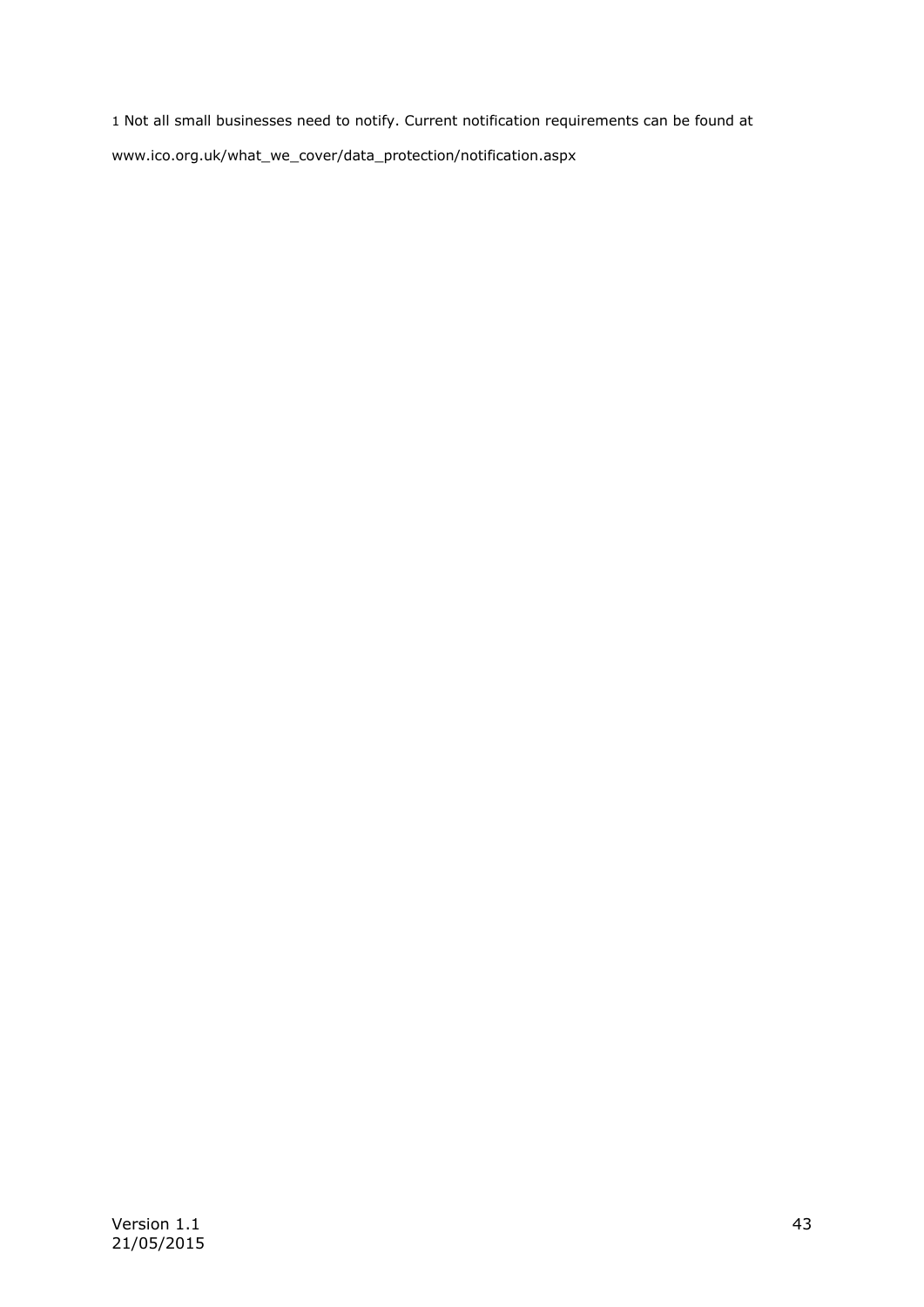# Appendix 3

# The guiding principles of the Surveillance Camera Code of Practice

System operators should adopt the following 12 guiding principles:

Use of a surveillance camera system must always be for a specified purpose which is in pursuit of a legitimate aim and necessary to meet an identified pressing need.

The use of a surveillance camera system must take into account its effect on individuals and their privacy, with regular reviews to ensure its use remains justified.

There must be as much transparency in the use of a surveillance camera system as possible, including a published contact point for access to information and complaints.

There must be clear responsibility and accountability for all surveillance camera system activities including images and information collected, held and used.

Clear rules, policies and procedures must be in place before a surveillance camera system is used, and these must be communicated to all who need to comply with them.

No more images and information should be stored than that which is strictly required for the stated purpose of a surveillance camera system, and such images and information should be deleted once their purposes have been discharged.

Access to retained images and information should be restricted and there must be clearly defined rules on who can gain access and for what purpose such access is granted; the disclosure of images and information should only take place when it is necessary for such a purpose or for law enforcement purposes.

Surveillance camera system operators should consider any approved operational, technical and competency standards relevant to a system and its purpose and work to meet and maintain those standards.

Surveillance camera system images and information should be subject to appropriate security measures to safeguard against unauthorised access and use.